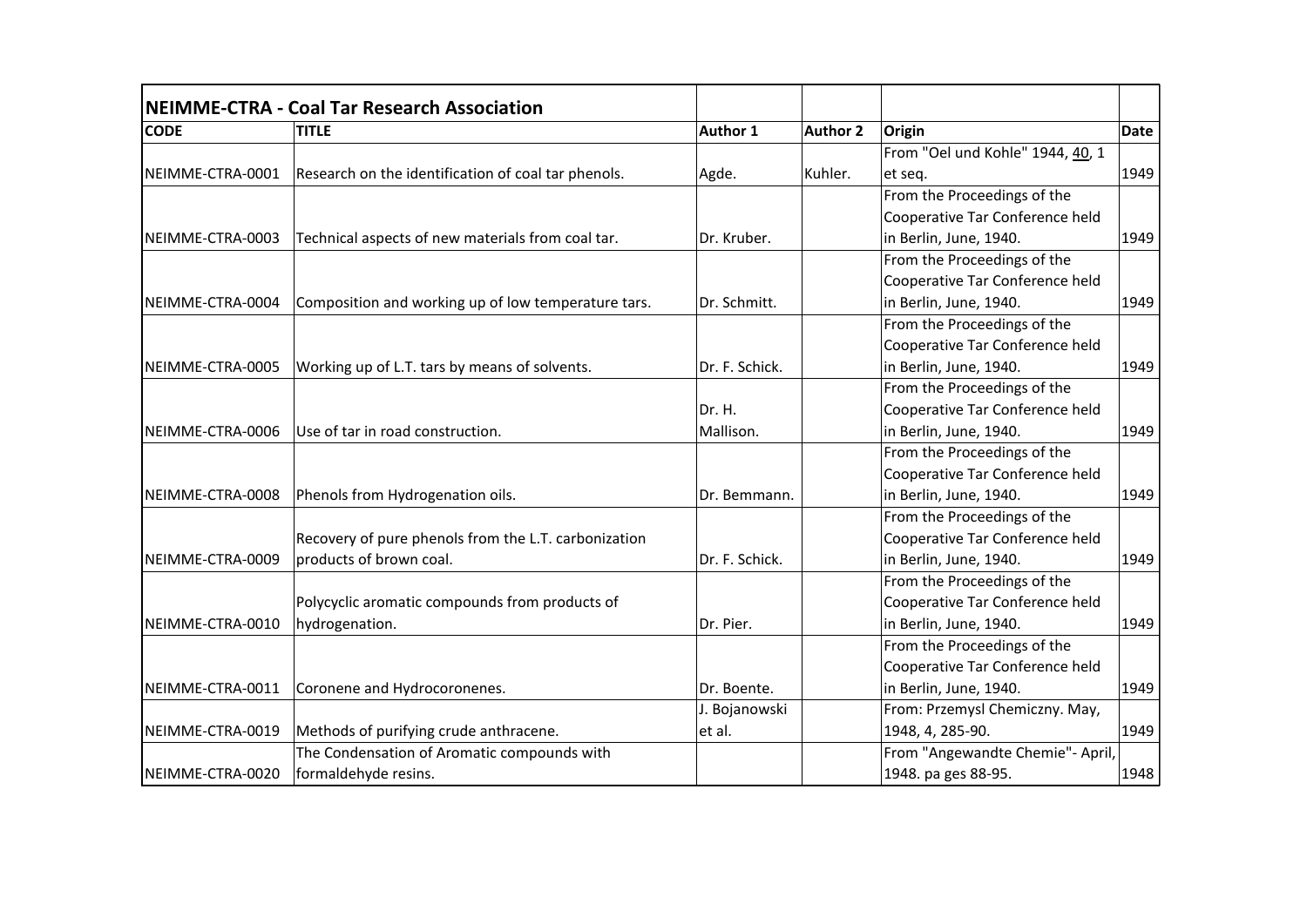|                  |                                                                |                 |           | From the Coal Tar Research          |      |
|------------------|----------------------------------------------------------------|-----------------|-----------|-------------------------------------|------|
| NEIMME-CTRA-0030 | Literature survey on the cracking of tars and creosotes.       | E.N. White.     |           | Association.                        | 1949 |
|                  |                                                                |                 |           | From the Coal Tar Research          |      |
| NEIMME-CTRA-0032 | Notes on the reactions of fluorene.                            | E.J. Greenhow.  |           | Association.                        | 1949 |
|                  |                                                                |                 |           | From: Chemische Berichte,           |      |
| NEIMME-CTRA-0033 | On the Bromination of Fluorene.                                | G. Wittig.      | F. Vidal. | October, 1948, 81, 368-71.          | 1949 |
|                  |                                                                |                 |           | From Brennstoff-Chemie, 1936, 17,   |      |
| NEIMME-CTRA-0035 | The Fine Structure of Coal Tar Pitch.                          | B.G. Simek.     |           | 384-9.                              | 1950 |
|                  |                                                                |                 |           | From: Chim. et Ind., June 1949,     |      |
|                  |                                                                |                 |           | 61, 564-570. and July 1949, 62, 35- |      |
| NEIMME-CTRA-0036 | Carbon Blacks.                                                 | J. Parisot.     |           | 41.                                 | 1950 |
|                  |                                                                |                 |           | From the Coal Tar Research          |      |
| NEIMME-CTRA-0038 | Diphenic Acid : A Literature Survey.                           | R.E. Dean.      |           | Association.                        | 1950 |
|                  | The Isolation of Phenanthrene from Coal Tar: A Literature      |                 |           | From the Coal Tar Research          |      |
| NEIMME-CTRA-0040 | Survey.                                                        | D.K.H. Briggs.  |           | Association.                        | 1950 |
|                  | The Dealkylation of Aromatic Compounds. A Literature           | W.              |           | From the Coal Tar Research          |      |
| NEIMME-CTRA-0041 | Survey.                                                        | Waddington.     |           | Association. Catalytic Section.     | 1950 |
|                  | Investigation of Phase Equilibria of the Ternary System        | Yu. F. Klochko- |           | From: J. App. Chem. U.S.S.R.,       |      |
| NEIMME-CTRA-0042 | Phenanthrene-Acenaphthene-Naphthalene.                         | Zhovnir.        |           | 1949, 22, No.12, 1292-7.            | 1950 |
|                  |                                                                | S.S. Nametkin   |           | From : J. Anal. Chem. U.S.S.R.,     |      |
| NEIMME-CTRA-0044 | Identification of Phenols.                                     | et al.          |           | 1950, 5, No. 1, 7-13.               | 1950 |
|                  |                                                                |                 |           | From: Chem. Ber., May 1949, 82,     |      |
| NEIMME-CTRA-0045 | 2-Azafluoranthene in Coal Tar.                                 | O. Kruber.      |           | 199-201.                            | 1950 |
|                  | The Colloid Chemistry of Coal Tar and its products. A          |                 |           | From the Coal Tar Research          |      |
| NEIMME-CTRA-0046 | Literature Survey.                                             | L.J. Wood.      |           | Association.                        | 1950 |
|                  | Interim Report of the AD-HOC Committee on the use of           |                 |           | From the Coal Tar Research          |      |
| NEIMME-CTRA-0047 | Creosote/Pitch mixture as a fuel in open hearth furnaces.      | D. McNeil.      |           | Association.                        | 1950 |
|                  |                                                                |                 |           | From the Coal Tar Research          |      |
| NEIMME-CTRA-0048 | Notes on the reactions of Carbazole.                           | E.J. Greenhow.  |           | Association.                        | 1950 |
|                  |                                                                |                 |           | From the Coal Tar Research          |      |
|                  | The separation of paraffins from the creosote oils of vertical |                 |           | Association. Physical Chemistry     |      |
| NEIMME-CTRA-0050 | retort tars.                                                   | S. Pickles.     |           | Section.                            | 1951 |
|                  | The value of crude tars and its determination by test          |                 |           | From: Brennstoff-Chemie, 15.3.50,   |      |
| NEIMME-CTRA-0051 | distillation.                                                  | F. Eckert.      |           | 31, 79-85.                          | 1951 |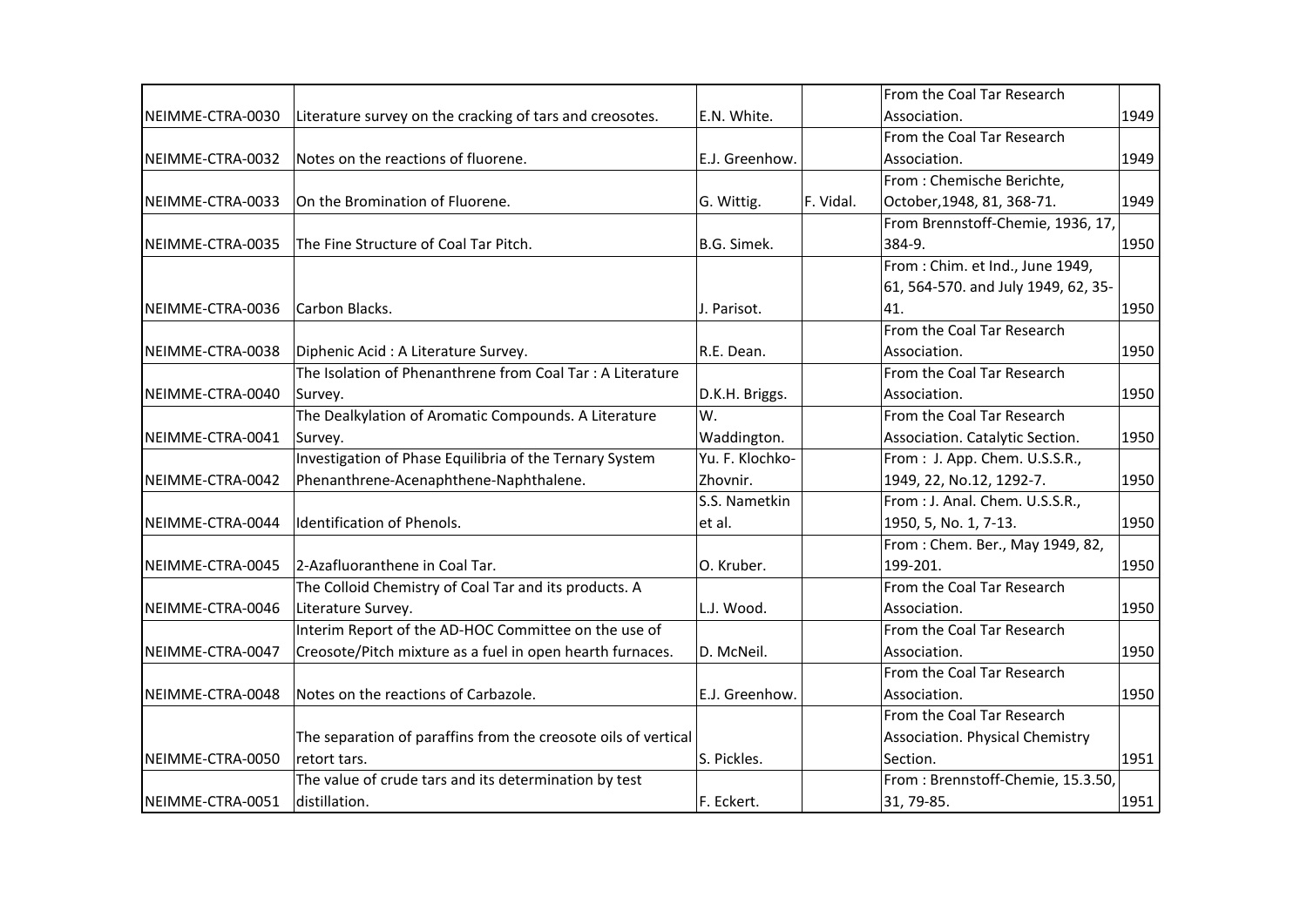|                  |                                                              |               |                | From: Gas- und Wasserfach,                |      |
|------------------|--------------------------------------------------------------|---------------|----------------|-------------------------------------------|------|
| NEIMME-CTRA-0052 | The Coking Properties Coal Tar Pitch and its Components.     | H. Bruckner.  | G. Huber.      | 15.5.50, 91, 104-7.                       | 1951 |
|                  |                                                              |               |                | Ref : Bitumen, Teere, Asphalte,           |      |
|                  |                                                              |               |                | Peche, December, 1950, 1, 313-            |      |
| NEIMME-CTRA-0054 | The Composition of Coal Tar and of Coal Tar Pitch.           | H. Mallison.  |                | 317.                                      | 1951 |
|                  |                                                              |               |                | From the Coal Tar Research                |      |
|                  |                                                              | G.H.          |                | Association. Physical Chemistry           |      |
| NEIMME-CTRA-0057 | Coking of Tar Stills: Interim Report December, 1950.         | Thompson.     |                | Section.                                  | 1951 |
|                  |                                                              |               |                | From the Coal Tar Research                |      |
|                  | Compatibility of Steam-blown High Temperature Pitch with     |               |                | Association. Physical Chemistry           |      |
| NEIMME-CTRA-0058 | Petroleum Aromatic Extracts.                                 | L.J. Wood.    |                | Section.                                  | 1951 |
|                  | Alkylation of some aromatic hydrocarbons and hydroxy-        |               |                | From: Doklady Acad. Sci. U.S.S.R.,        |      |
|                  | compounds with acetylene, using a boron fluoride-based       |               |                | 1950, 70, No.4, 621-4; 74, No 1, 57-      |      |
| NEIMME-CTRA-0059 | catalyst.                                                    | V.L.Vaiser.   |                | l9.                                       | 1951 |
|                  |                                                              |               | R.             |                                           |      |
|                  | The Analysis of Phenol Mixtures by the use of Rectification  | K.W.          |                | Oberkobus From: Brennstoff-Chemie, 18.4.  |      |
| NEIMME-CTRA-0060 | and of Chromatography.                                       | Schneider.    | ch.            | 51, 32, 110-7.                            | 1951 |
|                  |                                                              |               |                | From the Coal Tar Research                |      |
|                  |                                                              |               |                | Association. Physical Chemistry           |      |
| NEIMME-CTRA-0061 | Water-in-tar Emulsions.                                      | S. Pickles.   |                | Section.                                  | 1951 |
|                  | The newest methods for the Elucidation of the Composition    |               |                | From : Angewandte Chemie, 7.6.            |      |
| NEIMME-CTRA-0062 | of Coal Tar.                                                 | H. G. Franck. |                | 51, 63, 260-263.                          | 1951 |
|                  | Methods of treating Coal Tar Acids for the removal of colour |               |                |                                           |      |
|                  | and of Improving Tar Acids for White Emulsions. A            |               |                | From the Coal Tar Research                |      |
| NEIMME-CTRA-0063 | Literature Survey.                                           | E.J. Stern.   |                | Association. Intelligence Section.        | 1951 |
|                  | Removal of Sulphur from Hydrocarbon Oils by Catalytic        |               |                | From the Coal Tar Research                |      |
| NEIMME-CTRA-0065 | Hydrodesulphurisation : A Literature Survey.                 | F. Popper.    |                | Association. Catalytic Section.           | 1951 |
|                  |                                                              |               |                | From: Brennstoff-Chemie, 14.3.            |      |
| NEIMME-CTRA-0066 | Azeotropic Mixtures of Pyridine Bases and Phenol Acids.      | W. Mathes.    |                | 51, 32, 69-74.                            | 1951 |
|                  |                                                              |               |                | From: Gas und Wasserfach (Gas),           |      |
| NEIMME-CTRA-0067 | Determination of Naphthalene in Tar Oils.                    | F. Eckert.    |                | 15.3.51, 92, 49-53.                       | 1951 |
|                  |                                                              |               | $\mathsf{R}$ . |                                           |      |
|                  | New Products in Coal Tar. I. Dimethyl Naphthalenes in Coal   |               |                | Oberkobus From: Chemische Berichte, 1951, |      |
| NEIMME-CTRA-0068 | Tar. 2.1: 2--Benzodiphenylene Oxide in Coal Tar.             | O. Kruber.    | ch.            | 84, 826-31, 831-3.                        | 1951 |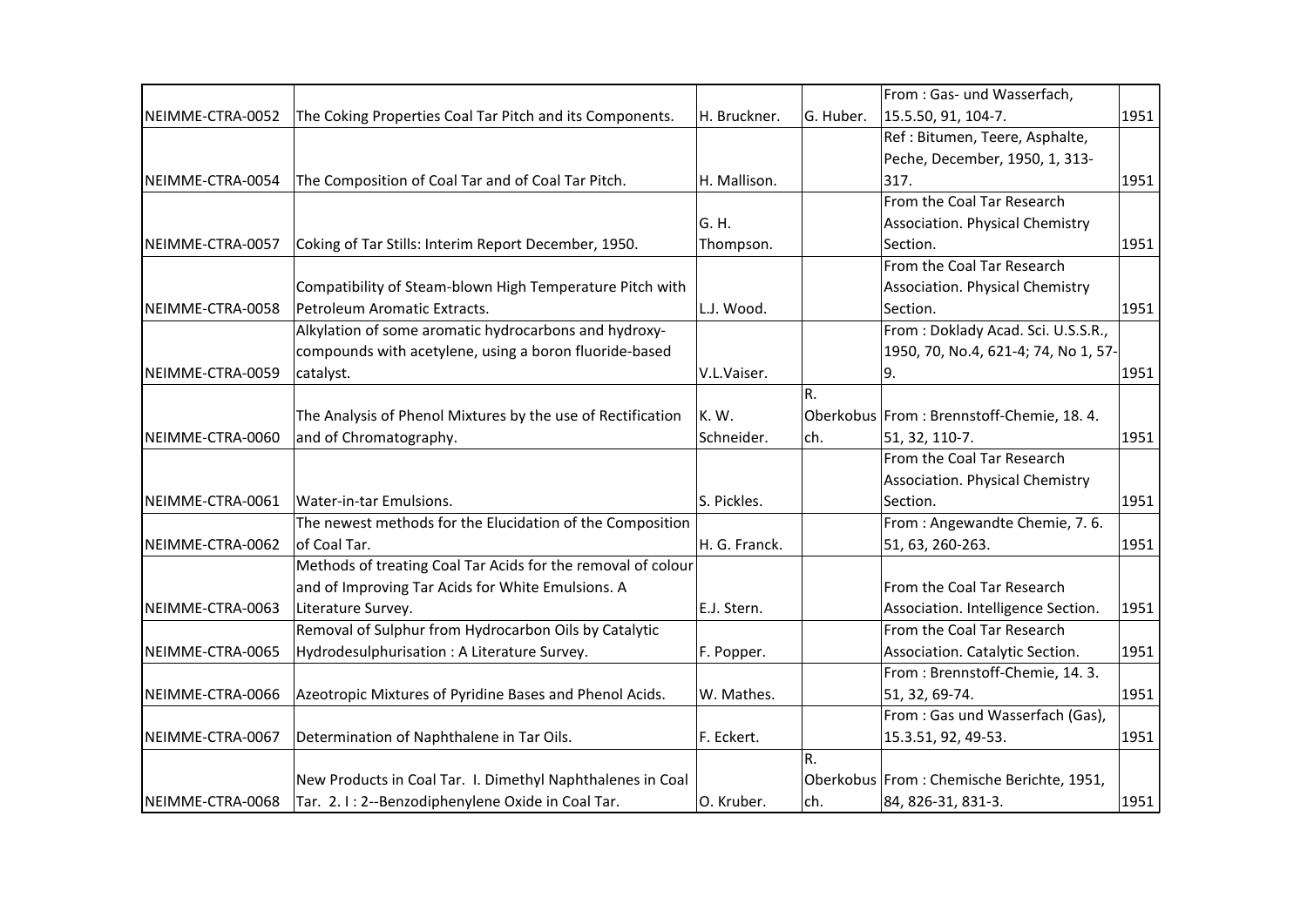| From paper delivered at the<br>Second Tar Conference held at the<br>Coal Tar Research Association<br>Laboratories, Gomersal, on 31st<br>October 1951.<br>N. Kaye, B.Sc.<br>Tar Assays.<br>From paper delivered at the<br>Second Tar Conference held at the<br>L. J. Wood,<br><b>Coal Tar Research Association</b><br>B.Sc., Ph.D.,<br>Laboratories, Gomersal, on 31st<br><b>F.R.I.C.</b><br>October 1951.<br>The Solvent Analysis of Coal Tars and Pitches.<br>From : J. Recherches C.N.R.S.,<br>Coal Tar Pitch: A Plastic Material.<br>H.A. Sack.<br>1951, No. 16, 21-30.<br>From the Coal Research<br>The Modification of Coal Tars and Pitches: A Literature<br>Association. Physical Chemistry<br>S. Pickles.<br>Section.<br>E. H. Binns.<br>Survey.<br>From the Coal Research<br>Reactions of Phenanthrene.<br>R. E. Dene.<br>Association. Organic Section.<br>G. N.<br>T. M.<br>From : J. App. Chem. U.S.S.R.,<br>Lebedeva.<br>1950, 23, 299-305.<br>Production of Nicotinic Acid from Heavy Coal Tar Bases.<br>Markacheva.<br>From paper presented to the Third<br>Tar Conference, Queens Hotel,<br>Carbonisation of Pitch. Part I: A Study of the Coking<br>F. Popper,<br>B.Sc.<br>Mechanism.<br>Leeds, 4th November, 1952.<br>From the Coal Tar Research<br>Some Aspects of the Flow Behaviour of Pitches and Fluxed<br>Association. Physical Chemistry<br>Pitches.<br>E. H. Binns.<br>Section.<br>From the Coal Tar Research<br>Association. Physical Chemistry<br>Section.<br>The Properties of Pitch / Polymethyl Methacrylate Mixtures. E. H. Binns.<br>From the Coal Tar Research<br>Studies in the Higher Coal Tar Bases.<br>A. M. Pryde.<br>Association.<br>From paper presented to the Third<br>A Study of the Chemical Composition of a Sample of Pitch<br>Tar Conference, Queens Hotel,<br>A. S. Harris,<br>M.A.<br>Leeds, 5th November, 1952.<br>lOil. |                  |  |  |      |
|----------------------------------------------------------------------------------------------------------------------------------------------------------------------------------------------------------------------------------------------------------------------------------------------------------------------------------------------------------------------------------------------------------------------------------------------------------------------------------------------------------------------------------------------------------------------------------------------------------------------------------------------------------------------------------------------------------------------------------------------------------------------------------------------------------------------------------------------------------------------------------------------------------------------------------------------------------------------------------------------------------------------------------------------------------------------------------------------------------------------------------------------------------------------------------------------------------------------------------------------------------------------------------------------------------------------------------------------------------------------------------------------------------------------------------------------------------------------------------------------------------------------------------------------------------------------------------------------------------------------------------------------------------------------------------------------------------------------------------------------------------------------------------------------------------------------------------------------------------------------------|------------------|--|--|------|
|                                                                                                                                                                                                                                                                                                                                                                                                                                                                                                                                                                                                                                                                                                                                                                                                                                                                                                                                                                                                                                                                                                                                                                                                                                                                                                                                                                                                                                                                                                                                                                                                                                                                                                                                                                                                                                                                            |                  |  |  |      |
|                                                                                                                                                                                                                                                                                                                                                                                                                                                                                                                                                                                                                                                                                                                                                                                                                                                                                                                                                                                                                                                                                                                                                                                                                                                                                                                                                                                                                                                                                                                                                                                                                                                                                                                                                                                                                                                                            |                  |  |  |      |
|                                                                                                                                                                                                                                                                                                                                                                                                                                                                                                                                                                                                                                                                                                                                                                                                                                                                                                                                                                                                                                                                                                                                                                                                                                                                                                                                                                                                                                                                                                                                                                                                                                                                                                                                                                                                                                                                            |                  |  |  |      |
|                                                                                                                                                                                                                                                                                                                                                                                                                                                                                                                                                                                                                                                                                                                                                                                                                                                                                                                                                                                                                                                                                                                                                                                                                                                                                                                                                                                                                                                                                                                                                                                                                                                                                                                                                                                                                                                                            |                  |  |  |      |
|                                                                                                                                                                                                                                                                                                                                                                                                                                                                                                                                                                                                                                                                                                                                                                                                                                                                                                                                                                                                                                                                                                                                                                                                                                                                                                                                                                                                                                                                                                                                                                                                                                                                                                                                                                                                                                                                            | NEIMME-CTRA-0070 |  |  | 1951 |
|                                                                                                                                                                                                                                                                                                                                                                                                                                                                                                                                                                                                                                                                                                                                                                                                                                                                                                                                                                                                                                                                                                                                                                                                                                                                                                                                                                                                                                                                                                                                                                                                                                                                                                                                                                                                                                                                            |                  |  |  |      |
|                                                                                                                                                                                                                                                                                                                                                                                                                                                                                                                                                                                                                                                                                                                                                                                                                                                                                                                                                                                                                                                                                                                                                                                                                                                                                                                                                                                                                                                                                                                                                                                                                                                                                                                                                                                                                                                                            |                  |  |  |      |
|                                                                                                                                                                                                                                                                                                                                                                                                                                                                                                                                                                                                                                                                                                                                                                                                                                                                                                                                                                                                                                                                                                                                                                                                                                                                                                                                                                                                                                                                                                                                                                                                                                                                                                                                                                                                                                                                            |                  |  |  |      |
|                                                                                                                                                                                                                                                                                                                                                                                                                                                                                                                                                                                                                                                                                                                                                                                                                                                                                                                                                                                                                                                                                                                                                                                                                                                                                                                                                                                                                                                                                                                                                                                                                                                                                                                                                                                                                                                                            |                  |  |  |      |
|                                                                                                                                                                                                                                                                                                                                                                                                                                                                                                                                                                                                                                                                                                                                                                                                                                                                                                                                                                                                                                                                                                                                                                                                                                                                                                                                                                                                                                                                                                                                                                                                                                                                                                                                                                                                                                                                            | NEIMME-CTRA-0074 |  |  | 1951 |
|                                                                                                                                                                                                                                                                                                                                                                                                                                                                                                                                                                                                                                                                                                                                                                                                                                                                                                                                                                                                                                                                                                                                                                                                                                                                                                                                                                                                                                                                                                                                                                                                                                                                                                                                                                                                                                                                            |                  |  |  |      |
|                                                                                                                                                                                                                                                                                                                                                                                                                                                                                                                                                                                                                                                                                                                                                                                                                                                                                                                                                                                                                                                                                                                                                                                                                                                                                                                                                                                                                                                                                                                                                                                                                                                                                                                                                                                                                                                                            | NEIMME-CTRA-0075 |  |  | 1952 |
|                                                                                                                                                                                                                                                                                                                                                                                                                                                                                                                                                                                                                                                                                                                                                                                                                                                                                                                                                                                                                                                                                                                                                                                                                                                                                                                                                                                                                                                                                                                                                                                                                                                                                                                                                                                                                                                                            |                  |  |  |      |
|                                                                                                                                                                                                                                                                                                                                                                                                                                                                                                                                                                                                                                                                                                                                                                                                                                                                                                                                                                                                                                                                                                                                                                                                                                                                                                                                                                                                                                                                                                                                                                                                                                                                                                                                                                                                                                                                            |                  |  |  |      |
|                                                                                                                                                                                                                                                                                                                                                                                                                                                                                                                                                                                                                                                                                                                                                                                                                                                                                                                                                                                                                                                                                                                                                                                                                                                                                                                                                                                                                                                                                                                                                                                                                                                                                                                                                                                                                                                                            | NEIMME-CTRA-0076 |  |  | 1952 |
|                                                                                                                                                                                                                                                                                                                                                                                                                                                                                                                                                                                                                                                                                                                                                                                                                                                                                                                                                                                                                                                                                                                                                                                                                                                                                                                                                                                                                                                                                                                                                                                                                                                                                                                                                                                                                                                                            |                  |  |  |      |
|                                                                                                                                                                                                                                                                                                                                                                                                                                                                                                                                                                                                                                                                                                                                                                                                                                                                                                                                                                                                                                                                                                                                                                                                                                                                                                                                                                                                                                                                                                                                                                                                                                                                                                                                                                                                                                                                            | NEIMME-CTRA-0077 |  |  | 1952 |
|                                                                                                                                                                                                                                                                                                                                                                                                                                                                                                                                                                                                                                                                                                                                                                                                                                                                                                                                                                                                                                                                                                                                                                                                                                                                                                                                                                                                                                                                                                                                                                                                                                                                                                                                                                                                                                                                            |                  |  |  |      |
|                                                                                                                                                                                                                                                                                                                                                                                                                                                                                                                                                                                                                                                                                                                                                                                                                                                                                                                                                                                                                                                                                                                                                                                                                                                                                                                                                                                                                                                                                                                                                                                                                                                                                                                                                                                                                                                                            | NEIMME-CTRA-0078 |  |  | 1952 |
|                                                                                                                                                                                                                                                                                                                                                                                                                                                                                                                                                                                                                                                                                                                                                                                                                                                                                                                                                                                                                                                                                                                                                                                                                                                                                                                                                                                                                                                                                                                                                                                                                                                                                                                                                                                                                                                                            |                  |  |  |      |
|                                                                                                                                                                                                                                                                                                                                                                                                                                                                                                                                                                                                                                                                                                                                                                                                                                                                                                                                                                                                                                                                                                                                                                                                                                                                                                                                                                                                                                                                                                                                                                                                                                                                                                                                                                                                                                                                            |                  |  |  |      |
|                                                                                                                                                                                                                                                                                                                                                                                                                                                                                                                                                                                                                                                                                                                                                                                                                                                                                                                                                                                                                                                                                                                                                                                                                                                                                                                                                                                                                                                                                                                                                                                                                                                                                                                                                                                                                                                                            | NEIMME-CTRA-0079 |  |  | 1952 |
|                                                                                                                                                                                                                                                                                                                                                                                                                                                                                                                                                                                                                                                                                                                                                                                                                                                                                                                                                                                                                                                                                                                                                                                                                                                                                                                                                                                                                                                                                                                                                                                                                                                                                                                                                                                                                                                                            |                  |  |  |      |
|                                                                                                                                                                                                                                                                                                                                                                                                                                                                                                                                                                                                                                                                                                                                                                                                                                                                                                                                                                                                                                                                                                                                                                                                                                                                                                                                                                                                                                                                                                                                                                                                                                                                                                                                                                                                                                                                            |                  |  |  |      |
|                                                                                                                                                                                                                                                                                                                                                                                                                                                                                                                                                                                                                                                                                                                                                                                                                                                                                                                                                                                                                                                                                                                                                                                                                                                                                                                                                                                                                                                                                                                                                                                                                                                                                                                                                                                                                                                                            | NEIMME-CTRA-0080 |  |  | 1952 |
|                                                                                                                                                                                                                                                                                                                                                                                                                                                                                                                                                                                                                                                                                                                                                                                                                                                                                                                                                                                                                                                                                                                                                                                                                                                                                                                                                                                                                                                                                                                                                                                                                                                                                                                                                                                                                                                                            |                  |  |  |      |
|                                                                                                                                                                                                                                                                                                                                                                                                                                                                                                                                                                                                                                                                                                                                                                                                                                                                                                                                                                                                                                                                                                                                                                                                                                                                                                                                                                                                                                                                                                                                                                                                                                                                                                                                                                                                                                                                            |                  |  |  |      |
|                                                                                                                                                                                                                                                                                                                                                                                                                                                                                                                                                                                                                                                                                                                                                                                                                                                                                                                                                                                                                                                                                                                                                                                                                                                                                                                                                                                                                                                                                                                                                                                                                                                                                                                                                                                                                                                                            | NEIMME-CTRA-0081 |  |  | 1952 |
|                                                                                                                                                                                                                                                                                                                                                                                                                                                                                                                                                                                                                                                                                                                                                                                                                                                                                                                                                                                                                                                                                                                                                                                                                                                                                                                                                                                                                                                                                                                                                                                                                                                                                                                                                                                                                                                                            |                  |  |  |      |
|                                                                                                                                                                                                                                                                                                                                                                                                                                                                                                                                                                                                                                                                                                                                                                                                                                                                                                                                                                                                                                                                                                                                                                                                                                                                                                                                                                                                                                                                                                                                                                                                                                                                                                                                                                                                                                                                            | NEIMME-CTRA-0082 |  |  | 1952 |
|                                                                                                                                                                                                                                                                                                                                                                                                                                                                                                                                                                                                                                                                                                                                                                                                                                                                                                                                                                                                                                                                                                                                                                                                                                                                                                                                                                                                                                                                                                                                                                                                                                                                                                                                                                                                                                                                            |                  |  |  |      |
|                                                                                                                                                                                                                                                                                                                                                                                                                                                                                                                                                                                                                                                                                                                                                                                                                                                                                                                                                                                                                                                                                                                                                                                                                                                                                                                                                                                                                                                                                                                                                                                                                                                                                                                                                                                                                                                                            |                  |  |  |      |
|                                                                                                                                                                                                                                                                                                                                                                                                                                                                                                                                                                                                                                                                                                                                                                                                                                                                                                                                                                                                                                                                                                                                                                                                                                                                                                                                                                                                                                                                                                                                                                                                                                                                                                                                                                                                                                                                            | NEIMME-CTRA-0084 |  |  | 1952 |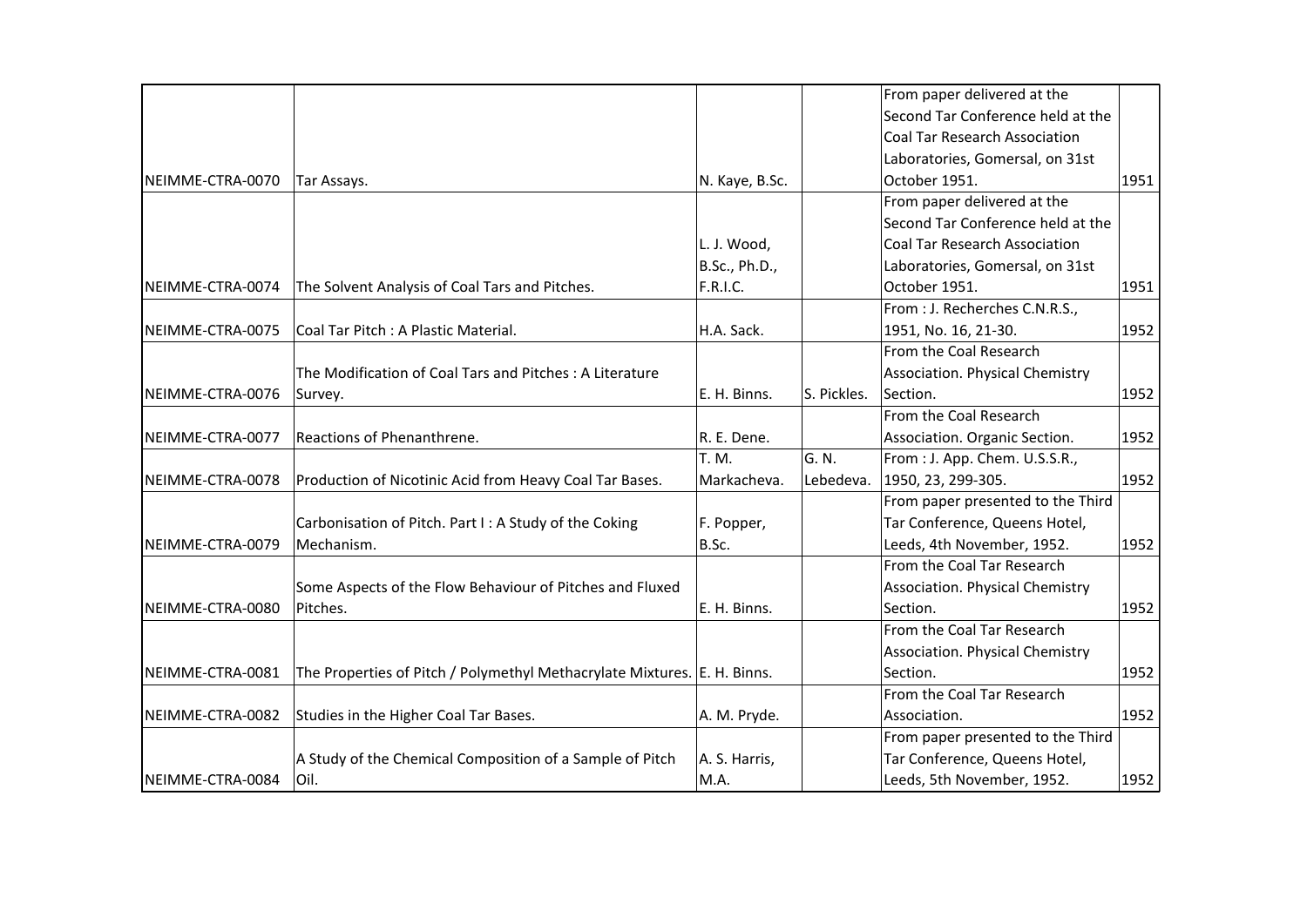|                  |                                                                          | J.                     |          | From the Coal Tar Research         |                                                                                                      |
|------------------|--------------------------------------------------------------------------|------------------------|----------|------------------------------------|------------------------------------------------------------------------------------------------------|
| NEIMME-CTRA-0085 | The Oxidation of Naphthalene Oils to Phthalic Anhydride.                 | Shelmerdine.           |          | Association. Catalytic Section.    |                                                                                                      |
|                  | Dealkylation of Alkyl Aromatic Hydrocarbons. Part I.                     | W.                     |          | From the Coal Tar Research         |                                                                                                      |
| NEIMME-CTRA-0086 | Experiments with Oxide Type Catalysts.                                   | Waddington.            |          | Association. Catalytic Section.    |                                                                                                      |
|                  |                                                                          |                        |          | From: Bitumen, Teere, Asphalte,    | 1952<br>1953<br>1952<br>1952<br>1952<br>1952<br>1952<br>1952<br>1953<br>1953<br>1953<br>1953<br>1953 |
|                  |                                                                          |                        |          | Peche, 1952, 3, 104-6; 125-8; 155- |                                                                                                      |
| NEIMME-CTRA-0087 | Pitch-Coking.                                                            | F. Rosendahl.          |          | 6.                                 |                                                                                                      |
|                  |                                                                          |                        |          | From paper presented to the Third  |                                                                                                      |
|                  | The Rheological Properties of Coal Tar Pitches and Modified E. H. Binns, |                        |          | Tar Conference, Queens Hotel,      |                                                                                                      |
| NEIMME-CTRA-0088 | Pitches.                                                                 | B.Sc.                  |          | Leeds, 4th November, 1952.         |                                                                                                      |
|                  |                                                                          |                        |          | From paper presented to the Third  |                                                                                                      |
|                  |                                                                          | S. Pickles,            |          | Tar Conference, Queens Hotel,      |                                                                                                      |
| NEIMME-CTRA-0089 | The Fundamental Structure or Tar and Pitch.                              | B.Sc., A.R.I.C.        |          | Leeds, 5th November, 1952.         |                                                                                                      |
|                  |                                                                          | H. C.                  |          | From paper presented to the Third  |                                                                                                      |
|                  |                                                                          | Hitchcock,             |          | Tar Conference, Queens Hotel,      |                                                                                                      |
| NEIMME-CTRA-0090 | Works Problems in the Handling of Pitch.                                 | B.Sc.                  |          | Leeds, 5th November, 1952.         |                                                                                                      |
|                  |                                                                          | F. G.                  |          | From paper presented to the Third  |                                                                                                      |
|                  |                                                                          | Broughall,             |          | Tar Conference, Queens Hotel,      |                                                                                                      |
| NEIMME-CTRA-0091 | The use of Pitch for Briquetting.                                        | <b>B.Sc., F.R.I.C.</b> |          | Leeds, 4th November, 1952.         |                                                                                                      |
|                  |                                                                          |                        |          | From paper presented to the Third  |                                                                                                      |
|                  |                                                                          | Dr. J. R.              |          | Tar Conference, Queens Hotel,      |                                                                                                      |
| NEIMME-CTRA-0092 | Pitch Products in the Building Industry.                                 | Dewhurst.              |          | Leeds, 4th November, 1952.         |                                                                                                      |
|                  | A Simple Method for the Exact Measurement of the Rate of                 |                        | O.       | From : Bitumen, Teere, Asphalte,   |                                                                                                      |
| NEIMME-CTRA-0093 | Setting of Road Tars.                                                    | H.-G. Franck.          | Wegener. | Peche, Oct. 1952, 3, 251-8.        |                                                                                                      |
|                  | The Dealkylation of Alkyl Aromatic Hydrocarbons. Part II.                | W.                     |          | From the Coal Tar Research         |                                                                                                      |
| NEIMME-CTRA-0094 | Experiments with Hydrogenation Catalysts.                                | Waddington.            |          | Association. Catalytic Section.    |                                                                                                      |
|                  |                                                                          |                        |          | From the Coal Tar Research         |                                                                                                      |
| NEIMME-CTRA-0095 | A Study of Commercial Anthracene Oils and Pastes.                        | D.K.H. Briggs.         |          | Association. Catalytic Section.    |                                                                                                      |
|                  |                                                                          |                        |          | From : Mitt. aus der Dachpappen-   |                                                                                                      |
| NEIMME-CTRA-0096 | Rheological Properties of Coal Tars and Coal Tar Pitches.                | F. Hoppler.            |          | Ind., 1941, 14, 179-87.            |                                                                                                      |
|                  | Phase Equilibria of Binary Systems Containing                            |                        |          | From : J. App. Chem. U.S.S.R.,     |                                                                                                      |
|                  | Acenaphthene, Fluorene, Phenanthrene, Fluoranthene and                   | Yu. F. Klochko-        |          | 1948, 21, No. 3, 309-12; 1949, 22, |                                                                                                      |
| NEIMME-CTRA-0097 | Naphthalene.                                                             | Zhovnir.               |          | No. 8, 848-52.                     |                                                                                                      |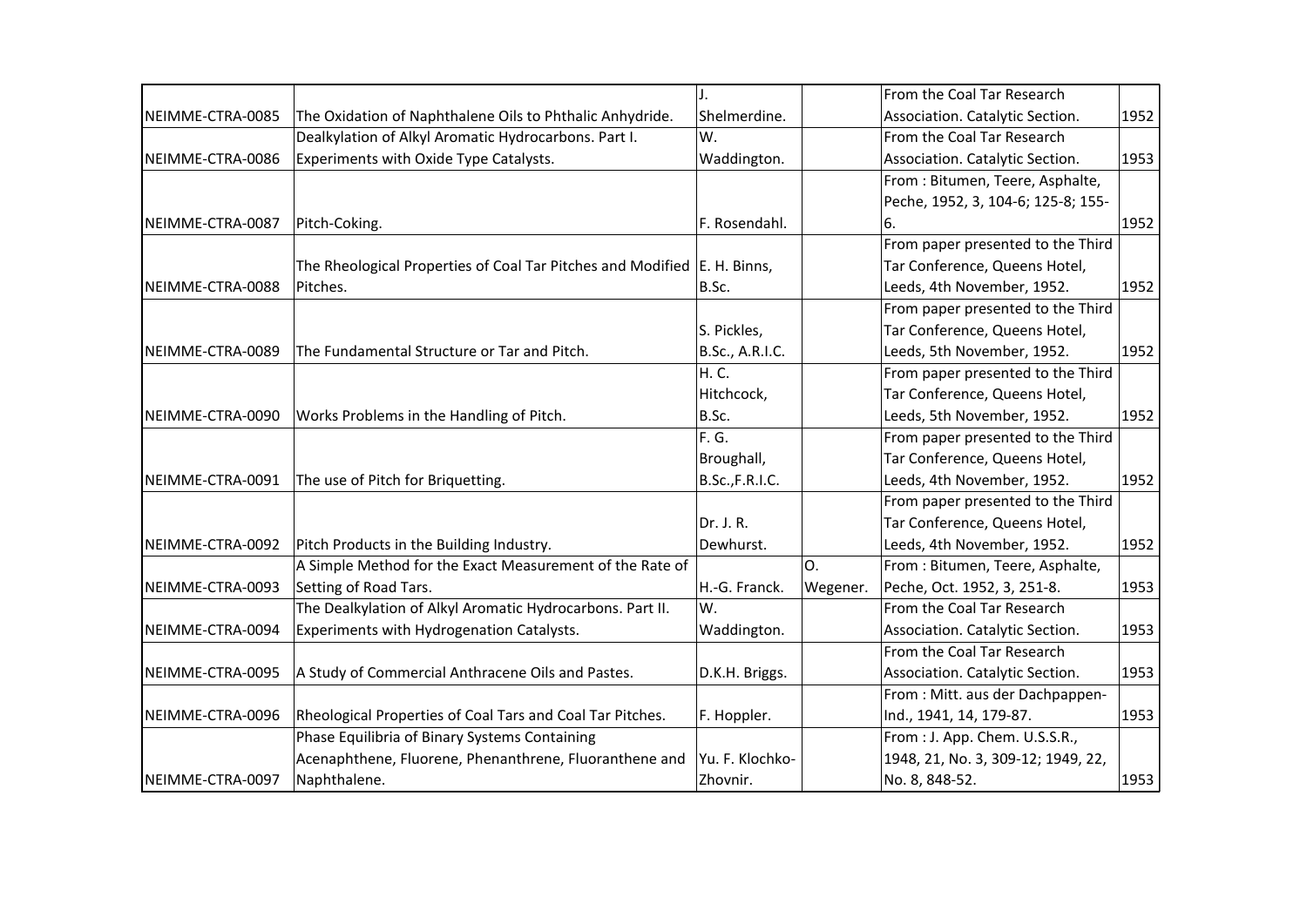|                  | Carbonisation of Pitch and Allied Topics : A Literature     |                 |     | From the Coal Tar Research                       |      |
|------------------|-------------------------------------------------------------|-----------------|-----|--------------------------------------------------|------|
| NEIMME-CTRA-0098 | Survey.                                                     | F. Popper.      |     | Association. Catalytic Section.                  | 1953 |
|                  |                                                             |                 |     | From: Brennstoff-Chemie, 21.1.53,                |      |
| NEIMME-CTRA-0099 | A New Process for Tar Dehydration.                          | H. Lupke.       |     | $34, 1-4.$                                       | 1953 |
|                  |                                                             |                 |     | From: Brennstoff-Chemie, 18.2.53,                |      |
| NEIMME-CTRA-0100 | The Properties of Coal Tar Oils.                            | H.-G. Franck.   |     | 34, 37-45.                                       | 1953 |
|                  |                                                             |                 |     | From: Chemische Apparatur,                       |      |
| NEIMME-CTRA-0101 | The Pipe Still.                                             | K. Thormann.    |     | 1940, 27, 97-9, 113-20, 131-4.                   | 1953 |
|                  | Report of the Ad Hoc Committee on the Use of                |                 |     | From the Coal Tar Research                       |      |
| NEIMME-CTRA-0102 | Creosote/Pitch Mixture as a Fuel in Open-Hearth Furnaces.   | D. McNeil.      |     | Association.                                     | 1953 |
|                  | Ultra-Violet Spectroscopic Analysis of Tar Bases: A.        |                 |     |                                                  |      |
|                  | Quantitative Analysis of Mixtures of beta- and gamma-       |                 |     |                                                  |      |
|                  | Picolines. B. Quantitative Analysis of beta- and gamma-     |                 |     | T.Katsumo   From : Coal Tar (Japan), 1952, 4, 97 |      |
| NEIMME-CTRA-0103 | Picolines and 2 : 6-Lutidine in the beta-Picoline Fraction. | S. Kimura.      | to. | 8 & 179-82.                                      | 1953 |
|                  |                                                             |                 |     | From : Documents Techniques,                     |      |
|                  | A Study of the Briquetting Process carried out at the       |                 |     | Charbonnages de France, 1951,                    |      |
| NEIMME-CTRA-0104 | Verneuil Laboratories of CERCHAR.                           | J. Charbonnier. |     | No. 5, 31-43.                                    | 1953 |
|                  |                                                             |                 |     | From the Coal Tar Research                       |      |
| NEIMME-CTRA-0105 | Fluorene-Formaldehyde Resins.                               | E.J. Greenhow.  |     | Association. Organic Section.                    | 1953 |
|                  |                                                             | L.J. Wood,      |     | From paper presented to the                      |      |
|                  |                                                             | B.Sc., Ph.D.,   |     | Fourth Tar Conference, Queens                    |      |
| NEIMME-CTRA-0106 | The Blending of Creosote/Pitch with Petroleum Oils.         | F.R.I.C.        |     | Hotel, Leeds, 3rd November, 1953. 1953           |      |
|                  |                                                             | D. McNeil,      |     | From paper presented to the                      |      |
|                  |                                                             | B.Sc., Ph.D.,   |     | Fourth Tar Conference, Queens                    |      |
| NEIMME-CTRA-0107 | The Problems of Creosote Utilisation.                       | F.R.I.C.        |     | Hotel, Leeds, 3rd November, 1953.                | 1953 |
|                  |                                                             |                 |     | From paper presented to the                      |      |
|                  |                                                             | E.J. Greenhow,  |     | Fourth Tar Conference, Queens                    |      |
| NEIMME-CTRA-0108 | Thermoplastic Resins from Tar Oils.                         | B.Sc., F.R.I.C. |     | Hotel, Leeds, 4th November, 1953.                | 1953 |
|                  |                                                             | W.              |     | From paper presented to the                      |      |
|                  | The Desulphurisation and Non-Destructive Hydrogenation      | Waddington,     |     | Fourth Tar Conference, Queens                    |      |
| NEIMME-CTRA-0109 | of Tar Oils.                                                | B.Sc., A.R.C.S. |     | Hotel, Leeds, 4th November, 1953.                | 1953 |
|                  |                                                             | N.A.            |     | From paper presented to the                      |      |
|                  |                                                             | Richardson,     |     | Fourth Tar Conference, Queens                    |      |
| NEIMME-CTRA-0110 | The use of Creosote for Wood Preservation.                  | B.Sc., A.R.I.C. |     | Hotel, Leeds, 3rd November, 1953. 1953           |      |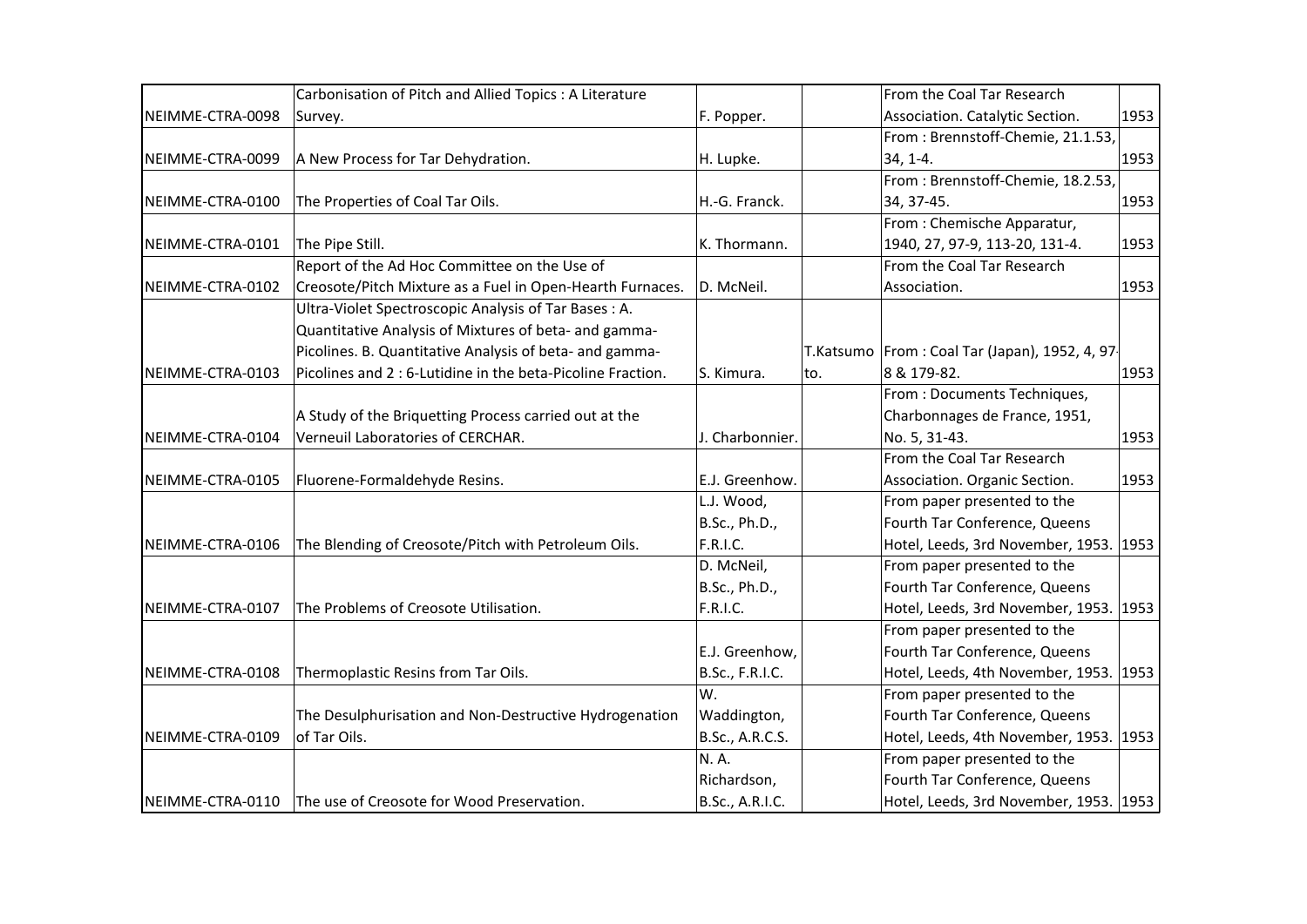|                  |                                                               |                  |            | From paper presented to the        |      |
|------------------|---------------------------------------------------------------|------------------|------------|------------------------------------|------|
|                  |                                                               |                  |            | Fourth Tar Conference, Queens      |      |
| NEIMME-CTRA-0111 | The uses of Tar Oils as Fluxes.                               | A. L. Deadman.   |            | Hotel, Leeds, 4th November, 1953.  | 1953 |
|                  | Report of Full Scale Corrosion Tests to Study the Resistance  |                  |            |                                    |      |
|                  | of Various Metals to Corrosion in the Sidestream Lines of a   | G.H.             |            | From the Coal Tar Research         |      |
| NEIMME-CTRA-0113 | Wilton Continuous Tar Distillation Plant                      | Thompson.        |            | Association. Physical Section.     | 1954 |
|                  |                                                               |                  |            | From: Brennstoff-Chemie, 20.5.53,  |      |
| NEIMME-CTRA-0114 | High Temperature Tar.                                         | W. Mantel.       | H. Hansen. | 34, 138-48.                        | 1954 |
|                  | Naphthalene Recovery and Purification ; The Recovery of       |                  |            |                                    |      |
|                  | Naphthalene from Vertical Retort Tar Oils and Coke Oven       | G.H.             |            | From the Coal Tar Research         |      |
| NEIMME-CTRA-0115 | Drained Oils by Fractional Distillation.                      | Thompson.        |            | Association. Physical Section.     | 1954 |
|                  |                                                               |                  |            | From: Erdol u. Kohle, Sept. 1953,  |      |
| NEIMME-CTRA-0116 | Specific Heats of Tars and Tar Products.                      | E. Edler.        |            | 6, 543-6.                          | 1954 |
|                  | Heat Balance Calculations for a Continuous Tar Distillation   |                  | T.         | From: Coal Tar (Japan), Aug. 1952, |      |
| NEIMME-CTRA-0117 | Plant Including a Tube Furnace.                               | T. Otake.        | Yanagida.  | 4, 248-58.                         | 1954 |
|                  | The Volatility and Hardening of Coal Tar Pitches. Part I.     |                  |            | From the Coal Tar Research         |      |
| NEIMME-CTRA-0118 | Medium Soft Pitches. Part II. Fluxed Pitches.                 | E. H. Binns.     |            | Association. Physical Section.     | 1955 |
|                  |                                                               |                  |            | From: Brennstoff-Chemie, 12.1.55,  |      |
| NEIMME-CTRA-0119 | The True Nature of Coal Tar Pitch.                            | H.-G. Franck.    |            | 36, 12-20.                         | 1955 |
|                  |                                                               | K. H. V. French, |            |                                    |      |
|                  |                                                               | M.Sc., A.R.I.C.  |            |                                    |      |
|                  |                                                               | (National        |            | From paper presented to the Fifth  |      |
|                  |                                                               | Benzole Co.      |            | Tar Conference, Queens Hotel,      |      |
| NEIMME-CTRA-0120 | Future Trends in Benzole Refining.                            | Ltd.)            |            | Leeds, 9th November, 1954.         | 1954 |
|                  |                                                               | W.               |            | From paper presented to the Fifth  |      |
|                  |                                                               | Waddington,      |            | Tar Conference, Queens Hotel,      |      |
| NEIMME-CTRA-0121 | The Catalytic Refining of Coal Tar Naphthas.                  | B.Sc., A.R.C.S.  |            | Leeds, 9th November, 1954.         | 1954 |
|                  |                                                               | R. E. Dene,      |            | From paper presented to the Fifth  |      |
|                  | The Extraction of Tar Acids from Tar Oil by Selective Solvent | B.Sc., Ph.D.,    |            | Tar Conference, Queens Hotel,      |      |
| NEIMME-CTRA-0122 | Extraction.                                                   | A.R.I.C.         |            | Leeds, 9th November, 1954.         | 1954 |
|                  |                                                               | D. McNeil,       |            | From paper presented to the Fifth  |      |
|                  |                                                               | B.Sc., Ph.D.,    |            | Tar Conference, Queens Hotel,      |      |
| NEIMME-CTRA-0123 | The Utilisation of the Higher Boiling Tar Acids.              | F.R.I.C.         |            | Leeds, 10th November, 1954.        | 1954 |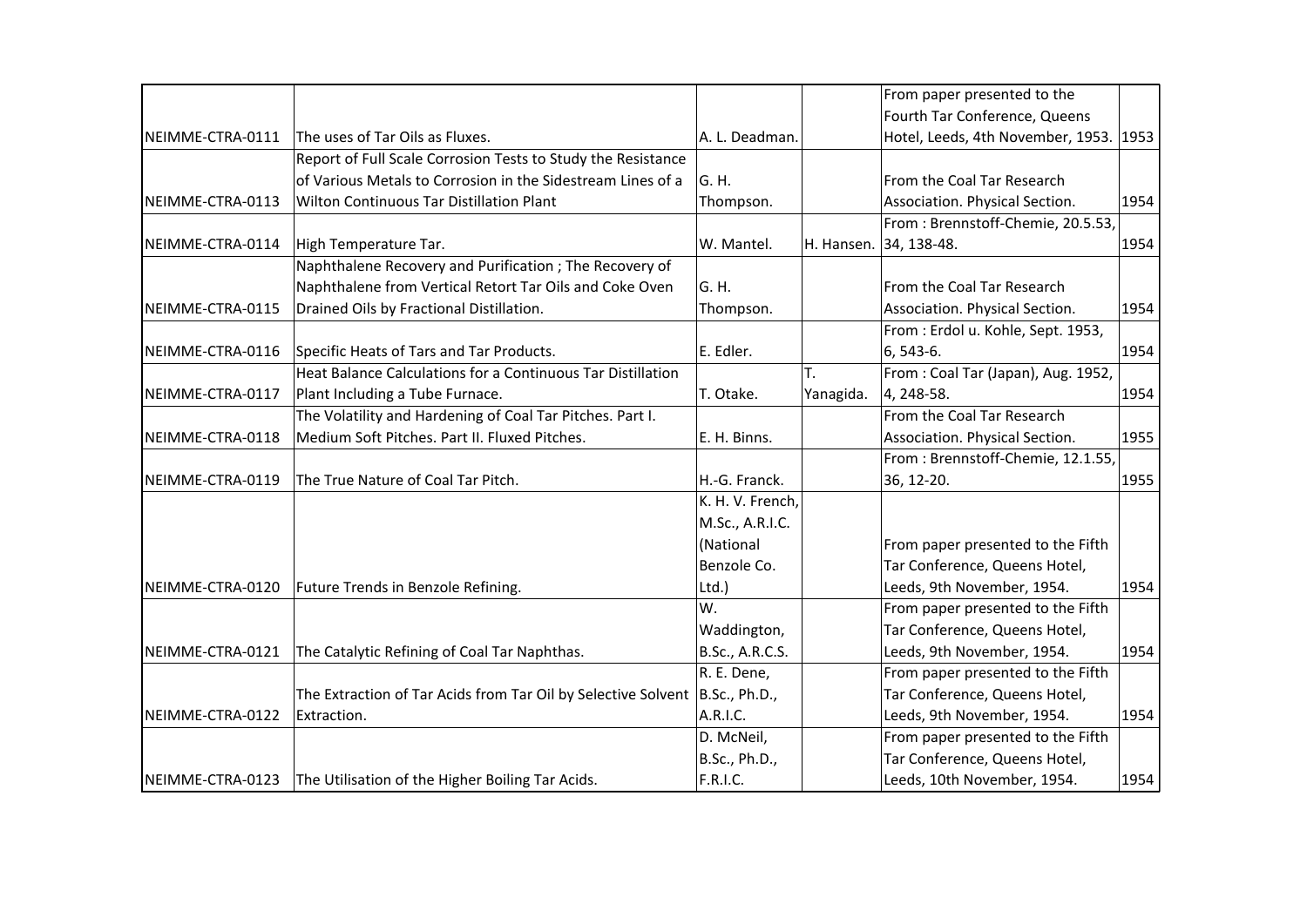|                  |                                                                                |                   |          | From paper presented to the Fifth          |      |
|------------------|--------------------------------------------------------------------------------|-------------------|----------|--------------------------------------------|------|
|                  |                                                                                | E. N. White,      |          | Tar Conference, Queens Hotel,              |      |
| NEIMME-CTRA-0124 | Some Constituents of the Higher Boiling Tar Acids.                             | F.R.I.C.          |          | Leeds, 10th November, 1954.                | 1954 |
|                  |                                                                                | P. J. Malden,     |          |                                            |      |
|                  |                                                                                | B.Sc. (North      | A. B.    | From paper presented to the Fifth          |      |
|                  | Reverse Phase Chromatography of Phenols using cross-                           | <b>Thames Gas</b> | Densham. | Tar Conference, Queens Hotel,              |      |
| NEIMME-CTRA-0125 | linked Polystyrene Beads.                                                      | Board).           | M.A.     | Leeds, 10th November, 1954.                | 1954 |
|                  | The Determination of Chemical Engineering Data on Tar and                      |                   |          |                                            |      |
|                  | Tar Products. I. Liquid Density and its Variation with                         |                   |          | From the Coal Tar Research                 |      |
| NEIMME-CTRA-0126 | Temperature.                                                                   | D.K.H. Briggs.    |          | Association. Catalytic Section.            | 1955 |
|                  | Anomalies in the Thermal Expansion Coefficients of Coal Tar                    |                   |          | From the Coal Tar Research                 |      |
| NEIMME-CTRA-0127 | Pitches.                                                                       | K. Berneis.       |          | L. J. Wood. Association. Physical Section. | 1955 |
|                  | The Determination of Chemical Engineering Data on Tar and                      |                   |          | From the Coal Tar Research                 |      |
| NEIMME-CTRA-0128 | Tar Products. II. Equilibrium Flash Vaporization of Tar.                       | D.K.H. Briggs.    |          | Association. Catalytic Section.            | 1955 |
|                  | Carbonisation of Pitch. Part II. Attempts at Producing                         |                   |          | From the Coal Tar Research                 |      |
| NEIMME-CTRA-0129 | Carbon Ceramics.                                                               | F. Popper.        |          | Association. Catalytic Section.            | 1955 |
|                  | The Determination of Chemical Engineering Data on Tar and                      |                   |          | From the Coal Tar Research                 |      |
| NEIMME-CTRA-0131 | Tar Products. III. Latent Heats of Vaporization.                               | D.K.H. Briggs.    |          | Association. Catalytic Section.            | 1955 |
|                  | The Determination of Chemical Engineering Data on Tar and                      |                   |          | From the Coal Tar Research                 |      |
| NEIMME-CTRA-0132 | Tar Products. IV. Specific Heat of Liquids.                                    | D.K.H. Briggs.    |          | Association. Catalytic Section.            | 1955 |
|                  |                                                                                | D. McNeil,        |          | From paper presented to the Sixth          |      |
|                  |                                                                                | B.Sc., Ph.D.,     |          | Tar Conference, Queens Hotel,              |      |
| NEIMME-CTRA-0133 | The Production and Refining of Naphthalene.                                    | F.R.I.C.          |          | Leeds, 9th November, 1955.                 | 1955 |
|                  |                                                                                |                   |          | From paper presented to the Sixth          |      |
|                  | The use of Labelled Sulphuric Acid in the Investigation of                     | G. A. Collins,    | L.W.     | Tar Conference, Queens Hotel,              |      |
| NEIMME-CTRA-0134 | the Acid-Refining of Light Oils.                                               | B.Sc., Ph.D.,     | Myers.   | Leeds, 9th November, 1955.                 | 1955 |
|                  |                                                                                |                   |          | From paper presented to the Sixth          |      |
|                  | The Analysis of Benzole and Naphthas by Gas-Liquid                             | D. W. Grant,      |          | Tar Conference, Queens Hotel,              |      |
| NEIMME-CTRA-0135 | Chromatography.                                                                | B.Sc.             |          | Leeds, 9th November, 1955.                 | 1955 |
|                  |                                                                                | G. H.             |          |                                            |      |
|                  |                                                                                | Thompson,         |          | From paper presented to the Sixth          |      |
|                  |                                                                                | M.Sc.,            |          | Tar Conference, Queens Hotel,              |      |
|                  | NEIMME-CTRA-0136   The Functional study of Continuous Tar Distillation Plants. | A.M.Inst.F.       |          | Leeds, 8th November, 1955.                 | 1955 |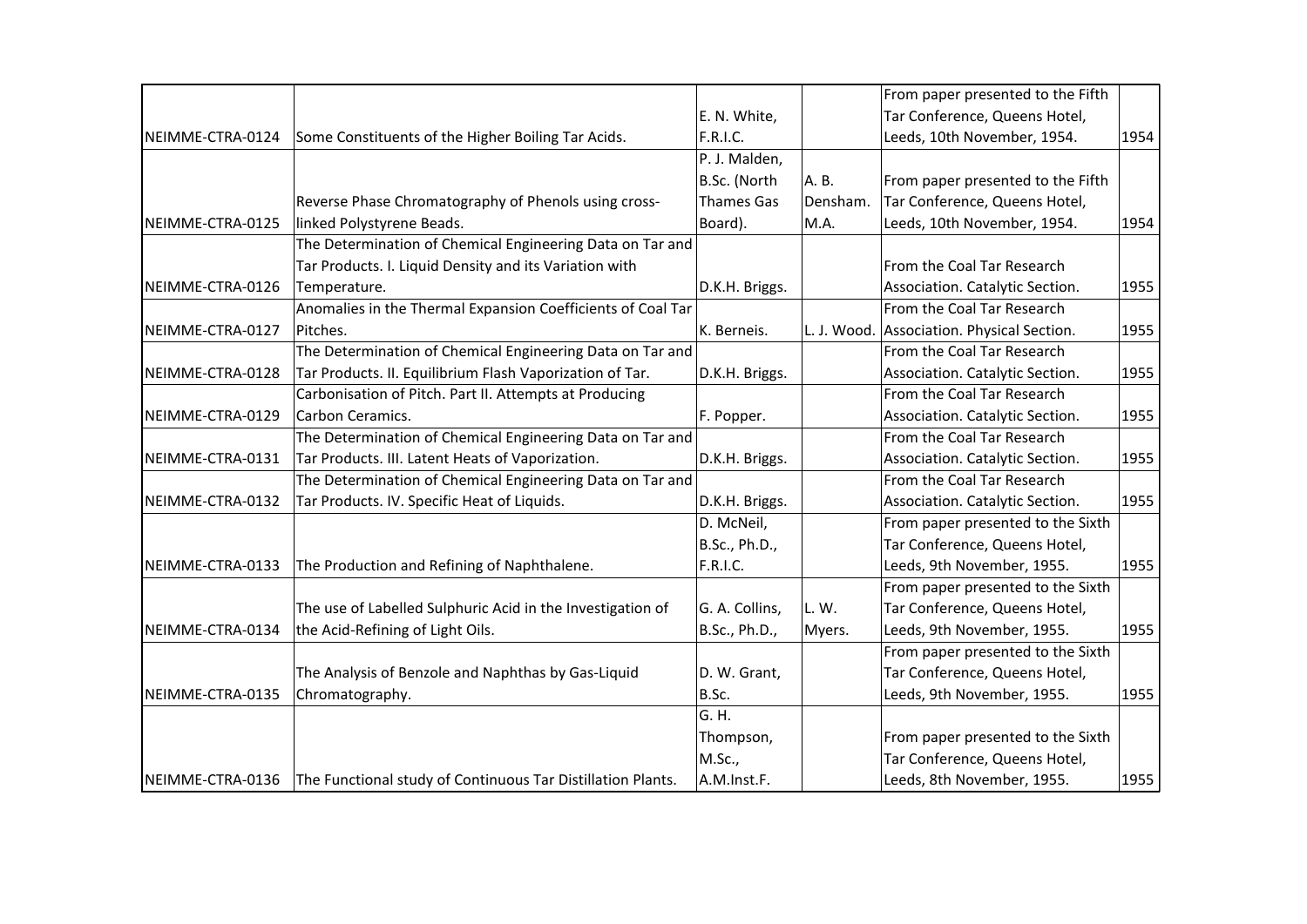|                   |                                                              |                        |                         | From paper presented to the Sixth  |      |
|-------------------|--------------------------------------------------------------|------------------------|-------------------------|------------------------------------|------|
|                   | Some factors Influencing the Planning and Control of a Tar   |                        |                         | Tar Conference, Queens Hotel,      |      |
| NEIMME-CTRA-0137  | Works Distillation Programme.                                | A. W. Gould.           |                         | Leeds, 8th November, 1955.         | 1955 |
|                   |                                                              | D.K.H. Briggs.         |                         | From paper presented to the Sixth  |      |
|                   | The Determination of Physical and Thermal Properties of      | B.Sc.,                 |                         | Tar Conference, Queens Hotel,      |      |
| NEIMME-CTRA-0138  | Tars and Tar Products.                                       | G.I.Mech.E.            |                         | Leeds, 8th November, 1955.         | 1955 |
|                   |                                                              | F.G.                   |                         | From paper presented to the Sixth  |      |
|                   |                                                              | Broughall,             |                         | Tar Conference, Queens Hotel,      |      |
| INEIMME-CTRA-0139 | The Determination of the Softening Point of Pitch.           | <b>B.Sc., F.R.I.C.</b> |                         | Leeds, 8th November, 1955.         | 1955 |
|                   |                                                              |                        |                         | The Coal Tar Research Association. |      |
| NEIMME-CTRA-0140  | The use of Coal Tar Pitch in Coal Briquetting.               | L. J. Wood.            |                         | Physical Section.                  | 1955 |
|                   |                                                              |                        |                         | From: Brennstoff-Chemie, 10.8.55.  |      |
| NEIMME-CTRA-0141  | Chromatographic Seperation of Coal Tar Phenols.              | E. Terres et al.       |                         | 36, 228-36.                        | 1956 |
|                   |                                                              |                        |                         | From: Brennstoff-Chemie, 14.9.55.  |      |
| NEIMME-CTRA-0142  | The Vapour Pressure of Phenol and Phenol Derivatives.        | E. Terres et al.       |                         | 36, 272-4.                         | 1956 |
|                   | The Seperation of Phenol Fractions from Coal Tar by          |                        |                         |                                    |      |
|                   | Distillation and the Identification of Individual Components |                        |                         | From: Brennstoff-Chemie, 14.9.55.  |      |
| NEIMME-CTRA-0143  | by Chromatography.                                           | E. Terres et al.       |                         | 36, 275-80.                        | 1956 |
|                   | Investigation of the Binary Systems formed by water with     |                        |                         |                                    |      |
|                   | Phenol and with Monohydric Phenols and their Critical        |                        |                         | From: Brennstoff-Chemie,           |      |
| NEIMME-CTRA-0144  | Solutions Temperatures.                                      | E. Terres et al.       |                         | 12.10.55, 36, 289-301.             | 1956 |
|                   | Investigation of the Ternary Solutions Systems formed by     |                        |                         |                                    |      |
|                   | Phenol and Phenol Derivatives with Water-Methanol            |                        |                         | From: Brennstoff-Chemie,           |      |
| NEIMME-CTRA-0145  | Mixtures, and their Critical Solution Temperatures.          | E. Terres et al.       |                         | 7.12.55, 36, 359-72.               | 1956 |
|                   | The Production of Phthalic Anhydride from Naphthalene        |                        |                         |                                    |      |
|                   | and Naphthalene Oils employing Fluidized Catalysts. Part I.  |                        |                         | From the Coal Tar Research         |      |
| NEIMME-CTRA-0146  | A Statistical Investigation of Process Variables.            | P. Pinchbeck.          |                         | Association. Catalytic Section.    | 1956 |
|                   |                                                              |                        |                         | From: Brennstoff-Chemie, 9.11.55,  |      |
| NEIMME-CTRA-0147  | The Mutual Solubilities of Alkyl Phenols and Water.          | L. v. Erichsen.        | E. Dobbert. 36, 338-45. |                                    | 1956 |
|                   | The Analysis of Phenol and Cresols by Partition              |                        |                         | From the Coal Tar Research         |      |
| NEIMME-CTRA-0149  | Chromatography.                                              | D. White.              |                         | Association. Analytical Section.   | 1956 |
|                   | The Dealkylation of Coal Tar Fractions. Part I. Coal Tar     |                        |                         | From the Coal Tar Research         |      |
| NEIMME-CTRA-0150  | Naphthas.                                                    | W. D. Betts.           |                         | Association. Catalytic Section.    | 1956 |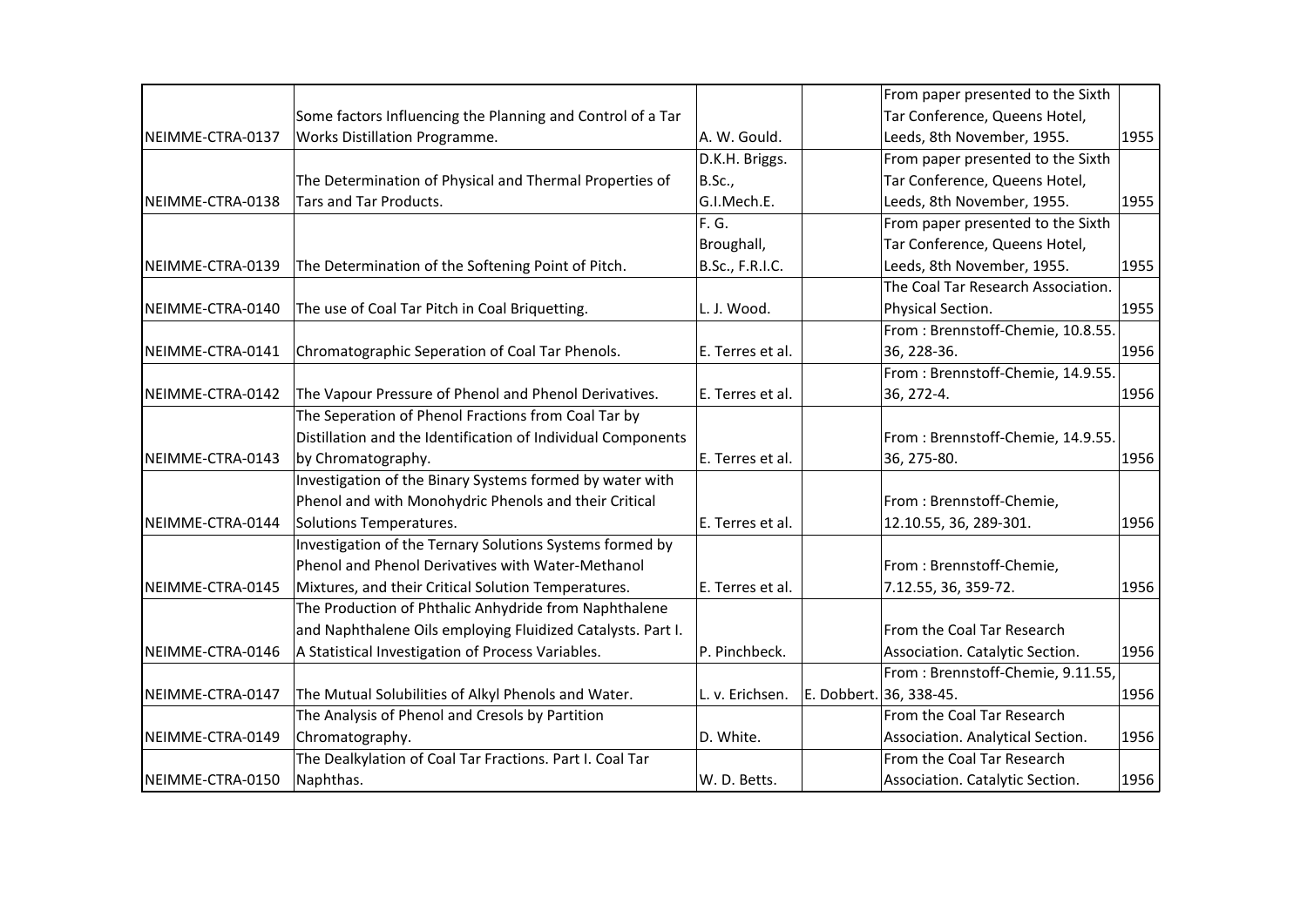|                  |                                                             | W.             | H.        | From: Holz als Roh-u. Werkstoff,                                                                                                                                                                                                                                                                                                                                                                                                                                                                                                                                                                                                                                                                                                                                                                                                                 |              |
|------------------|-------------------------------------------------------------|----------------|-----------|--------------------------------------------------------------------------------------------------------------------------------------------------------------------------------------------------------------------------------------------------------------------------------------------------------------------------------------------------------------------------------------------------------------------------------------------------------------------------------------------------------------------------------------------------------------------------------------------------------------------------------------------------------------------------------------------------------------------------------------------------------------------------------------------------------------------------------------------------|--------------|
| NEIMME-CTRA-0151 | Creosote for Wood Preservation.                             | Bavendamm.     | Bellmann. |                                                                                                                                                                                                                                                                                                                                                                                                                                                                                                                                                                                                                                                                                                                                                                                                                                                  |              |
|                  | The Chemical Composition of Pitch Oils. Part II. A Pitch-   |                |           | From the Coal Tar Research                                                                                                                                                                                                                                                                                                                                                                                                                                                                                                                                                                                                                                                                                                                                                                                                                       |              |
| NEIMME-CTRA-0152 | Coking Distillate.                                          | A. S. Harris.  |           | Association. Organic Section.                                                                                                                                                                                                                                                                                                                                                                                                                                                                                                                                                                                                                                                                                                                                                                                                                    |              |
|                  |                                                             |                |           | From the Coal Tar Research                                                                                                                                                                                                                                                                                                                                                                                                                                                                                                                                                                                                                                                                                                                                                                                                                       |              |
|                  | The Dealkylation of Coal Tar Fractions. Part II. Coal Tar   |                |           | Association. Catalytic Section. 1st                                                                                                                                                                                                                                                                                                                                                                                                                                                                                                                                                                                                                                                                                                                                                                                                              |              |
| NEIMME-CTRA-0153 | Bases.                                                      | W. D. Betts.   |           | Dec. 1955, 7, 485-8.<br>1956<br>1956<br>1956<br>Copy<br>From the Coal Tar Research<br>Association. Catalytic Section. 2nd<br>1956<br>Copy.<br>From the Coal Tar Research<br>Association. Catalytic Section.<br>1956<br>From: Coke & Chem., U.S.S.R.<br>1956, No. 1, 56-9.<br>1956<br>The Coal Tar Research Association.<br>Intelligence Section.<br>1956<br>The Coal Tar Research Association.<br><b>Chemical Engineering Advisory</b><br>1957<br>Service.<br>Thompson. The Coal Tar Research Association.<br>1957<br>From : Bit., Teere, Asph., Peche,<br>1956. 7, 178-81.<br>1957<br>From: Bit., Teere, Asph., Peche,<br>May 1956, 7, 171-2.<br>1956<br>The Coal Tar Research Association.<br>Intelligence Section.<br>1956<br>The Coal Tar Research Association.<br>1956<br>Physical Chemistry Section.<br>The Coal Tar Research Association. |              |
|                  |                                                             |                |           |                                                                                                                                                                                                                                                                                                                                                                                                                                                                                                                                                                                                                                                                                                                                                                                                                                                  | 1956<br>1956 |
|                  | The Dealkylation of Coal Tar Fractions. Part II. Coal Tar   |                |           |                                                                                                                                                                                                                                                                                                                                                                                                                                                                                                                                                                                                                                                                                                                                                                                                                                                  |              |
| NEIMME-CTRA-0153 | Bases.                                                      | W. D. Betts.   |           |                                                                                                                                                                                                                                                                                                                                                                                                                                                                                                                                                                                                                                                                                                                                                                                                                                                  |              |
|                  | The Determination of Chemical Engineering Data on Tar and   |                |           |                                                                                                                                                                                                                                                                                                                                                                                                                                                                                                                                                                                                                                                                                                                                                                                                                                                  |              |
| NEIMME-CTRA-0154 | Tar Products. V. Thermal Conductivity of Liquids.           | D.K.H. Briggs. |           |                                                                                                                                                                                                                                                                                                                                                                                                                                                                                                                                                                                                                                                                                                                                                                                                                                                  |              |
|                  |                                                             |                |           |                                                                                                                                                                                                                                                                                                                                                                                                                                                                                                                                                                                                                                                                                                                                                                                                                                                  |              |
| NEIMME-CTRA-0155 | The Pretreatment of Coal Tar.                               | I. G. Antypko. |           |                                                                                                                                                                                                                                                                                                                                                                                                                                                                                                                                                                                                                                                                                                                                                                                                                                                  |              |
|                  |                                                             | W. H.          | J. M.     |                                                                                                                                                                                                                                                                                                                                                                                                                                                                                                                                                                                                                                                                                                                                                                                                                                                  |              |
| NEIMME-CTRA-0156 | Coal Tar Creosote and Wood Preservation.                    | Huxtable.      | Milner.   |                                                                                                                                                                                                                                                                                                                                                                                                                                                                                                                                                                                                                                                                                                                                                                                                                                                  |              |
|                  |                                                             |                |           |                                                                                                                                                                                                                                                                                                                                                                                                                                                                                                                                                                                                                                                                                                                                                                                                                                                  |              |
|                  | The Functional Study of Continuous Tar Distillation Plants. | G. H.          | J.K.      |                                                                                                                                                                                                                                                                                                                                                                                                                                                                                                                                                                                                                                                                                                                                                                                                                                                  |              |
| NEIMME-CTRA-0157 | Part I.                                                     | Thompson.      | Knapton.  |                                                                                                                                                                                                                                                                                                                                                                                                                                                                                                                                                                                                                                                                                                                                                                                                                                                  |              |
|                  |                                                             |                | G. H.     |                                                                                                                                                                                                                                                                                                                                                                                                                                                                                                                                                                                                                                                                                                                                                                                                                                                  |              |
| NEIMME-CTRA-0158 | The Corrosion of Tar Stills.                                | D. McNeil.     |           |                                                                                                                                                                                                                                                                                                                                                                                                                                                                                                                                                                                                                                                                                                                                                                                                                                                  |              |
|                  | Advances in the Use of Synthetic Rubber, Admixed with       |                |           |                                                                                                                                                                                                                                                                                                                                                                                                                                                                                                                                                                                                                                                                                                                                                                                                                                                  |              |
| NEIMME-CTRA-0159 | Bitumen and with Tar, in Road Building Materials.           |                |           |                                                                                                                                                                                                                                                                                                                                                                                                                                                                                                                                                                                                                                                                                                                                                                                                                                                  |              |
|                  |                                                             |                | K. K.     |                                                                                                                                                                                                                                                                                                                                                                                                                                                                                                                                                                                                                                                                                                                                                                                                                                                  |              |
| NEIMME-CTRA-0160 | Studies on the Oxidation of Road Tar.                       | H. Mallison.   | Hofmann.  |                                                                                                                                                                                                                                                                                                                                                                                                                                                                                                                                                                                                                                                                                                                                                                                                                                                  |              |
|                  |                                                             | W. H.          |           |                                                                                                                                                                                                                                                                                                                                                                                                                                                                                                                                                                                                                                                                                                                                                                                                                                                  |              |
| NEIMME-CTRA-0161 | The C.T.R.A. Intelligence Service.                          | Huxtable.      |           |                                                                                                                                                                                                                                                                                                                                                                                                                                                                                                                                                                                                                                                                                                                                                                                                                                                  |              |
|                  | An Accelerated Weathering Test for Tar Paints; Interim      |                |           |                                                                                                                                                                                                                                                                                                                                                                                                                                                                                                                                                                                                                                                                                                                                                                                                                                                  |              |
| NEIMME-CTRA-0162 | Report.                                                     | S. Pickles.    |           |                                                                                                                                                                                                                                                                                                                                                                                                                                                                                                                                                                                                                                                                                                                                                                                                                                                  |              |
|                  | The Extraction and Purification of Naphthalene; A Survey of |                |           |                                                                                                                                                                                                                                                                                                                                                                                                                                                                                                                                                                                                                                                                                                                                                                                                                                                  |              |
| NEIMME-CTRA-0163 | the Literature.                                             | F. Popper.     |           | Catalytic Secton.                                                                                                                                                                                                                                                                                                                                                                                                                                                                                                                                                                                                                                                                                                                                                                                                                                |              |
|                  | The Production and Properties of Air/Blown Coal Tar         |                |           | The Coal Tar Research Association.                                                                                                                                                                                                                                                                                                                                                                                                                                                                                                                                                                                                                                                                                                                                                                                                               |              |
| NEIMME-CTRA-0164 | Pitches.                                                    | E. H. Binns.   |           | Physical Chemistry Section.                                                                                                                                                                                                                                                                                                                                                                                                                                                                                                                                                                                                                                                                                                                                                                                                                      |              |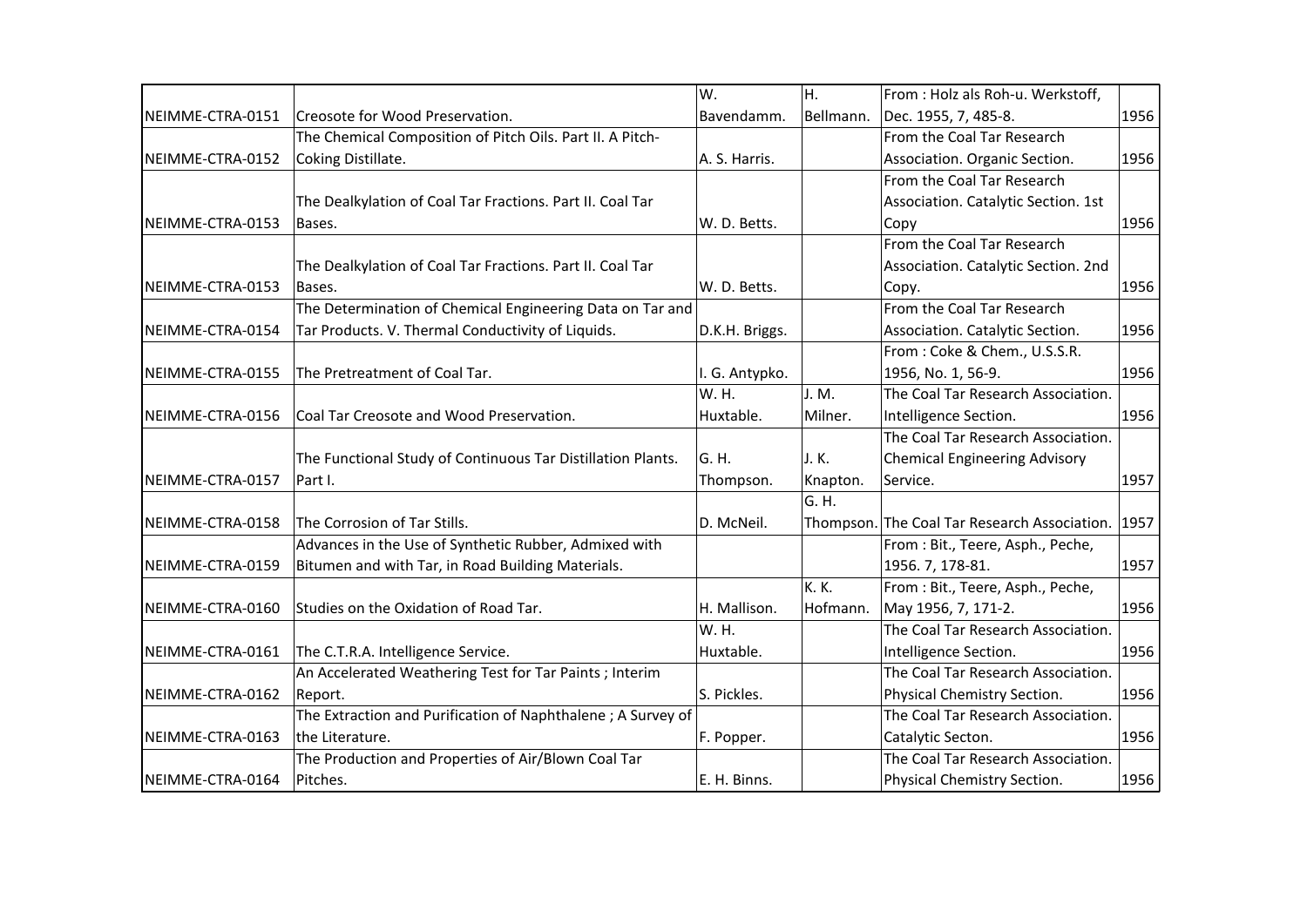|                  | The Dealkylation of Coal Tar Fractions. Part III. Naphthalene |                    |          | The Coal Tar Research Association.      |      |
|------------------|---------------------------------------------------------------|--------------------|----------|-----------------------------------------|------|
| NEIMME-CTRA-0165 | and Anthracene Oils.                                          | W. D. Betts.       |          | Catalytic Section.                      | 1956 |
|                  |                                                               | D. McNeil,         |          |                                         |      |
|                  |                                                               | B.Sc., Ph.D., F.R. |          |                                         |      |
|                  | The Characterisation of Coal Tars and their Distillate        | I.C.,              |          |                                         |      |
| NEIMME-CTRA-0166 | Products.                                                     | M.Inst.Chem.E      |          | The Coal Tar Research Association. 1956 |      |
|                  |                                                               |                    |          | From the paper presented to the         |      |
|                  |                                                               |                    |          | Seventh Tar Conference, Queens          |      |
|                  |                                                               | E. H. Binns,       |          | Hotel, Leeds, 14th November,            |      |
| NEIMME-CTRA-0167 | Recent Research on the Flow Properties of Pitches.            | B.Sc.              |          | 1956.                                   | 1956 |
|                  |                                                               |                    |          | From the paper presented to the         |      |
|                  |                                                               | A. Darney,         |          | Seventh Tar Conference, Queens          |      |
|                  |                                                               | Ph.D.(Lond.),F.    |          | Hotel, Leeds, 13th November,            |      |
| NEIMME-CTRA-0169 | Pitch Binder for Carbon Electrodes.                           | R.I.C.             |          | 1956.                                   | 1956 |
|                  |                                                               |                    |          | From the paper presented to the         |      |
|                  |                                                               |                    |          | Seventh Tar Conference, Queens          |      |
|                  |                                                               | C. R. Mason,       | A. L.    | Hotel, Leeds, 14th November,            |      |
| NEIMME-CTRA-0170 | The Production and Properties of Coal/Pitch Dispersions.      | B.Sc., A.R.I.C.    | Deadman. | 1956.                                   | 1956 |
|                  |                                                               |                    |          | From the paper presented to the         |      |
|                  |                                                               | L. J. Wood,        |          | Seventh Tar Conference, Queens          |      |
|                  |                                                               | B.Sc., Ph.D., F.R. |          | Hotel, Leeds, 14th November,            |      |
| NEIMME-CTRA-0171 | Production and Properties of Polymer-Modified Pitches.        | II.C.              |          | 1956.                                   | 1956 |
|                  | The Determination of Chemical Engineering Data on Tar and     |                    |          |                                         |      |
|                  | Tar Products. VI. Further Work on Equilibrium Flash           |                    |          | The Coal Tar Research Association.      |      |
| NEIMME-CTRA-0172 | Vaporization.                                                 | D.K.H. Briggs.     |          | Catalytic Section.                      | 1956 |
|                  | The Determination of Chemical Engineering Data on Tar and     |                    |          |                                         |      |
|                  | Tar Products. VII. Further Work on Latent Heat of             |                    |          | The Coal Tar Research Association.      |      |
| NEIMME-CTRA-0173 | Vaporization.                                                 | D.K.H. Briggs.     |          | Catalytic Section.                      | 1956 |
|                  |                                                               |                    |          | The Coal Tar Research Association.      |      |
|                  | The Functional Study of Continuous Tar Distillation Plants.   | G.H.               |          | <b>Chemical Engineering Advisory</b>    |      |
| NEIMME-CTRA-0174 | Part II.                                                      | Thompson.          |          | Service.                                | 1958 |
|                  |                                                               |                    |          | The Coal Tar Research Association.      |      |
|                  | The Functional Study of Continuous Tar Distillation Plants.   | G.H.               |          | <b>Chemical Engineering Advisory</b>    |      |
| NEIMME-CTRA-0175 | Part III.                                                     | Thompson.          |          | Service.                                | 1957 |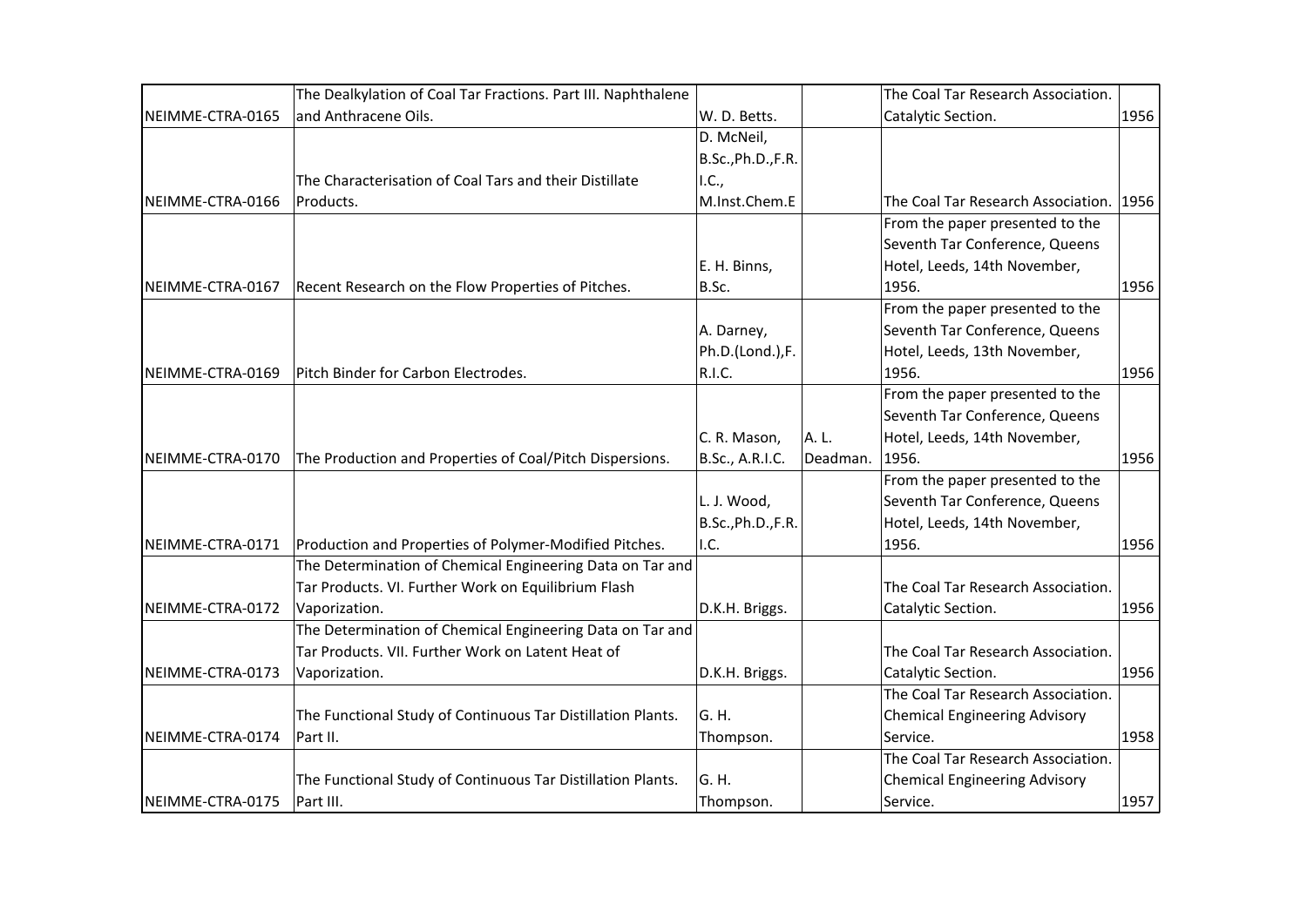|                  |                                                                |                   |         | The Coal Tar Research Association.           |      |
|------------------|----------------------------------------------------------------|-------------------|---------|----------------------------------------------|------|
|                  | Crude Tar Acid Recovery: A Literature Survey on                |                   |         | <b>Chemical Engineering Advisory</b>         |      |
| NEIMME-CTRA-0176 | Causticisation with Lime.                                      | J. K. Knapton.    |         | Service.                                     | 1957 |
|                  | The Catalytic Reforming of Vertical Retort Oils over the       |                   |         | The Coal Tar Research Association.           |      |
| NEIMME-CTRA-0177 | Baker Sinclair R.D.150 Catalyst.                               | W. D. Betts.      |         | Catalytic Section.                           | 1957 |
|                  | The Analysis of Low Boiling Tar Acids by Gas/Liquid            |                   |         | The Coal Tar Research Association.           |      |
| NEIMME-CTRA-0178 | Chromatography. Part I.                                        | D. W. Grant.      |         | Analytical Section.                          | 1957 |
|                  | The Volatility and Hardening of Coal Tar Pitches. Part III.    |                   |         | The Coal Tar Research Association.           |      |
| NEIMME-CTRA-0179 | Fluxed Steamed Pitches.                                        | E. H. Binns.      |         | Physical Chemistry Section.                  | 1957 |
|                  | The Volatility and Hardening of Coal Tar Pitches. Part IV. The |                   |         |                                              |      |
|                  | Results of an Interlaboratory Investigation into the           |                   |         | The Coal Tar Research Association.           |      |
| NEIMME-CTRA-0180 | Repeatability and Reproducibility of the Test Method.          | E. H. Binns.      |         | Physical Chemistry Section.                  | 1957 |
|                  | The Ozonolysis of Aromatic Compounds : A Literature            | P. G.             |         | The Coal Tar Research Association.           |      |
| NEIMME-CTRA-0181 | Survey.                                                        | Copeland.         |         | Organic Section.                             | 1957 |
|                  | The Determination of Chemical Engineering Data on Tar and      |                   |         | The Coal Tar Research Association.           |      |
| NEIMME-CTRA-0182 | Tar Products. VIII. Miscellaneous New Data.                    | D.K.H. Briggs.    |         | Catalytic Section.                           | 1957 |
|                  | The Vapour/Liquid Equilibrium of Naphthalene and               |                   | W. G.   | The Coal Tar Research Association.           |      |
| NEIMME-CTRA-0183 | Thionaphthene at Atmospheric Pressure.                         | F. Popper.        | Wilman. | Catalytic Section.                           | 1957 |
|                  |                                                                |                   | W.      |                                              |      |
|                  | Experiments on the Production of Tetralin fron a Crude         |                   |         | Waddingto The Coal Tar Research Association. |      |
| NEIMME-CTRA-0184 | Naphthalene.                                                   | F. Popper.        | n.      | Catalytic Section.                           | 1957 |
|                  | The Volatility and Hardening of Coal Tar Pitches. Part V. A    |                   |         |                                              |      |
|                  | Comparison Between the Standard Distillation Test and the      |                   |         | The Coal Tar Research Association.           |      |
| NEIMME-CTRA-0185 | C.T.R.A. Index of Volatility (1.V.) Test.                      | E. H. Binns.      |         | Physical Chemistry Section.                  | 1957 |
|                  |                                                                | D. McNeil,        |         |                                              |      |
|                  |                                                                | B.Sc., Ph.D.,     |         |                                              |      |
|                  | The Recovery of Tar Acids by Extraction with Selective         | F.R.I.C.,         |         |                                              |      |
| NEIMME-CTRA-0186 | Solvents.                                                      | M.Inst.Chem.E     |         | The Coal Tar Research Association.           | 1957 |
|                  |                                                                | R. E. Dean,       |         |                                              |      |
|                  |                                                                | B.Sc., Ph.D., A.R |         |                                              |      |
| NEIMME-CTRA-0187 | The Utilisation of the Higher Boiling Tar Acids.               | .1.C.             |         | The Coal Tar Research Association.           | 1957 |
|                  |                                                                | A. Fowler         |         | Paper presented to the Eighth Tar            |      |
|                  | Current Trends and Developments in the American Coal Tar       | Williams,         |         | Conference, Queens Hotel, Leeds,             |      |
| NEIMME-CTRA-0188 | Industry.                                                      | M.Sc., A.R.I.C.   |         | 20th November, 1957.                         | 1957 |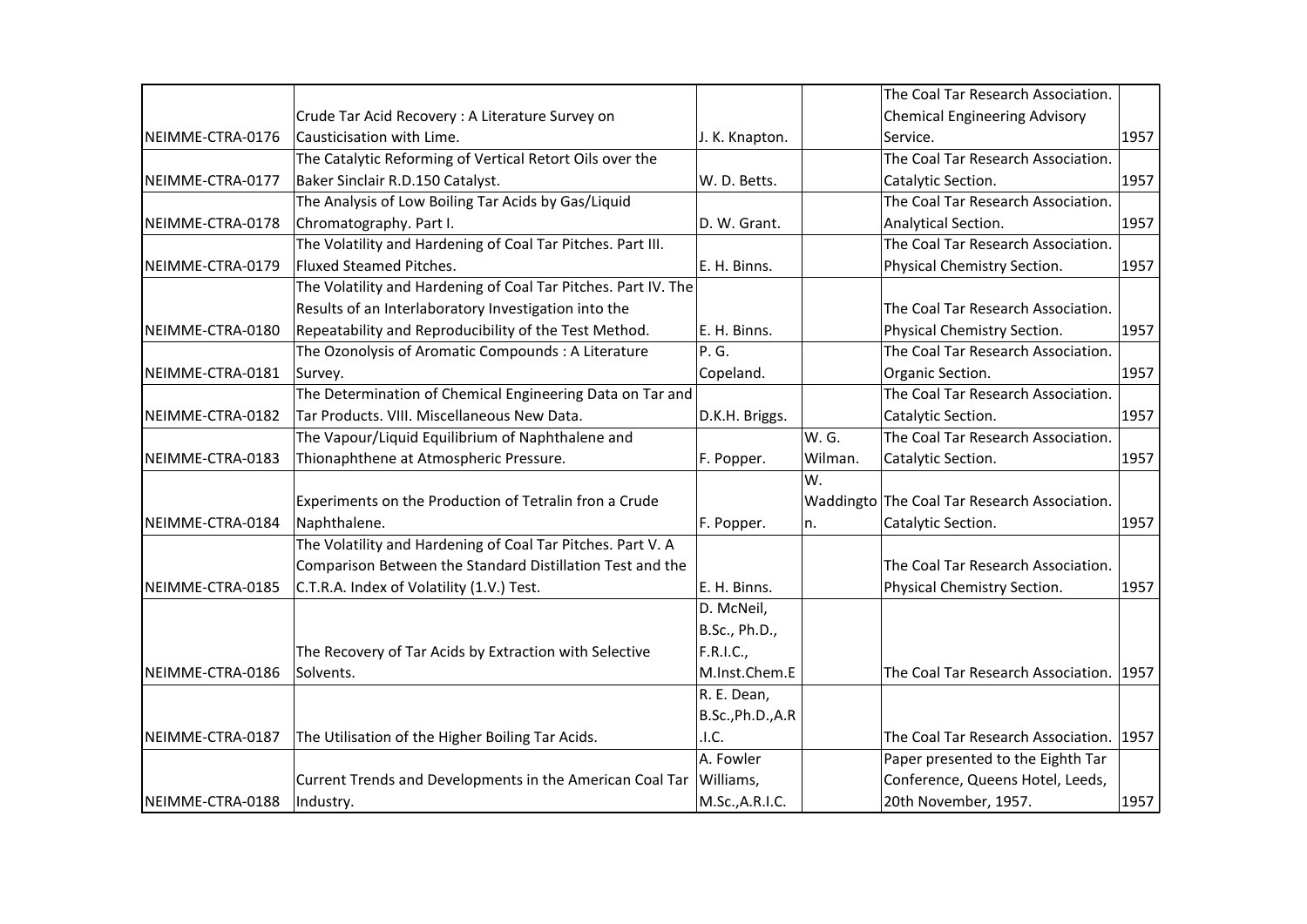|                  |                                                           |                |             | Paper presented to the Eighth Tar    |      |
|------------------|-----------------------------------------------------------|----------------|-------------|--------------------------------------|------|
|                  |                                                           | D. W. Milner,  |             | Conference, Queens Hotel, Leeds,     |      |
| NEIMME-CTRA-0189 | The Recovery and Utilisation of Pyridine Bases.           | B.Sc.          |             | 21st November, 1957.                 | 1957 |
|                  |                                                           | D.K.H. Briggs, |             | Paper presented to the Eighth Tar    |      |
|                  | Some Factors affecting the Recovery and Purification of   | B.Sc.,         |             | Conference, Queens Hotel, Leeds,     |      |
| NEIMME-CTRA-0190 | Naphthalene.                                              | G.I.Mech.E.    |             | 21st November, 1957.                 | 1957 |
|                  |                                                           |                |             | The Coal Tar Research Association.   |      |
| NEIMME-CTRA-0192 | The Properties of Naphthalene.                            | K. Preston.    |             | Intelligence Section.                | 1958 |
|                  | The Processing of High-Temperature Coal Tar in Canada and |                |             |                                      |      |
| NEIMME-CTRA-0193 | the United States of America.                             | D. McNeil.     |             | The Coal Tar Research Association.   | 1958 |
|                  |                                                           | W. H.          |             | The Coal Tar Research Association.   |      |
| NEIMME-CTRA-0194 | The Production and Utilization of Pitch Coke.             | Huxtable.      |             | Intelligence Section.                | 1958 |
|                  | The Measurement of the Water-Vapour Permeability of       |                |             | The Coal Tar Research Association.   |      |
| NEIMME-CTRA-0195 | Pitch.                                                    | P. Ramsden.    |             | Physical Chemistry Section.          | 1958 |
|                  |                                                           |                |             | The Coal Tar Research Association.   |      |
| NEIMME-CTRA-0203 | The Copolymerization of Acenaphthylene and Butadiene.     | J. B. Hartley. |             | Organic Section.                     | 1958 |
|                  | The Production of Synthesis Grade Benzene from            | W.             |             | The Coal Tar Research Association.   |      |
| NEIMME-CTRA-0204 | Hydrorefined Benzoles.                                    | Waddington.    | R. Smith.   | Catalytic Section.                   | 1958 |
|                  |                                                           | P.G.           |             | The Coal Tar Research Association.   |      |
| NEIMME-CTRA-0205 | Diaryl Ethers: Their Preparation and some Reactions.      | Copeland.      | R. E. Dean. | Organic Section.                     | 1958 |
|                  |                                                           |                |             | From: Goudron pour Routes, June      |      |
|                  | Research on Pitch: Contribution to the Study of the       |                |             | 1958, No 7, 5-11. and Brennstoff-    |      |
| NEIMME-CTRA-0206 | Properties of Coal Tar Pitch.                             | G. Hugel.      |             | Chemie, 9.7.58, 39, 213-17.          | 1958 |
|                  |                                                           |                |             | The Coal Tar Research Association.   |      |
|                  | Tar Acid Recovery - Absorption of Carbon Dioxide by Works |                |             | <b>Chemical Engineering Advisory</b> |      |
| NEIMME-CTRA-0207 | Carbolates in a Three Inch Diameter Packed Column.        | J. K. Knapton. |             | Service.                             | 1958 |
|                  | The Copolymerization of Acenaphthylene and Methyl         |                |             | The Coal Tar Research Association.   |      |
| NEIMME-CTRA-0208 | Methacrylate.                                             | J. B. Hartley. | R. E. Dean. | Organic Section.                     | 1958 |
|                  | The Assay of Tars Produced in a Lurgi Continuous          |                |             | The Coal Tar Research Association.   |      |
| NEIMME-CTRA-0209 | Gasification Plant.                                       | G. A. Vaughan. |             | Analytical Section.                  | 1958 |
|                  |                                                           |                | O.          | From: Brennstoff-Chemie, 9.7.58,     |      |
| NEIMME-CTRA-0210 | The Viscosity of Coal Tar Products.                       | H.-G. Franck.  | Wegener.    | 39, 195-207.                         | 1958 |
|                  | Factors affecting the Purity of Crystal Naphthalene. I.   |                |             | The Coal Tar Research Association.   |      |
| NEIMME-CTRA-0213 | <b>Experiments on Commercial Oils.</b>                    | D.K.H. Briggs. |             | Catalytic Section.                   | 1958 |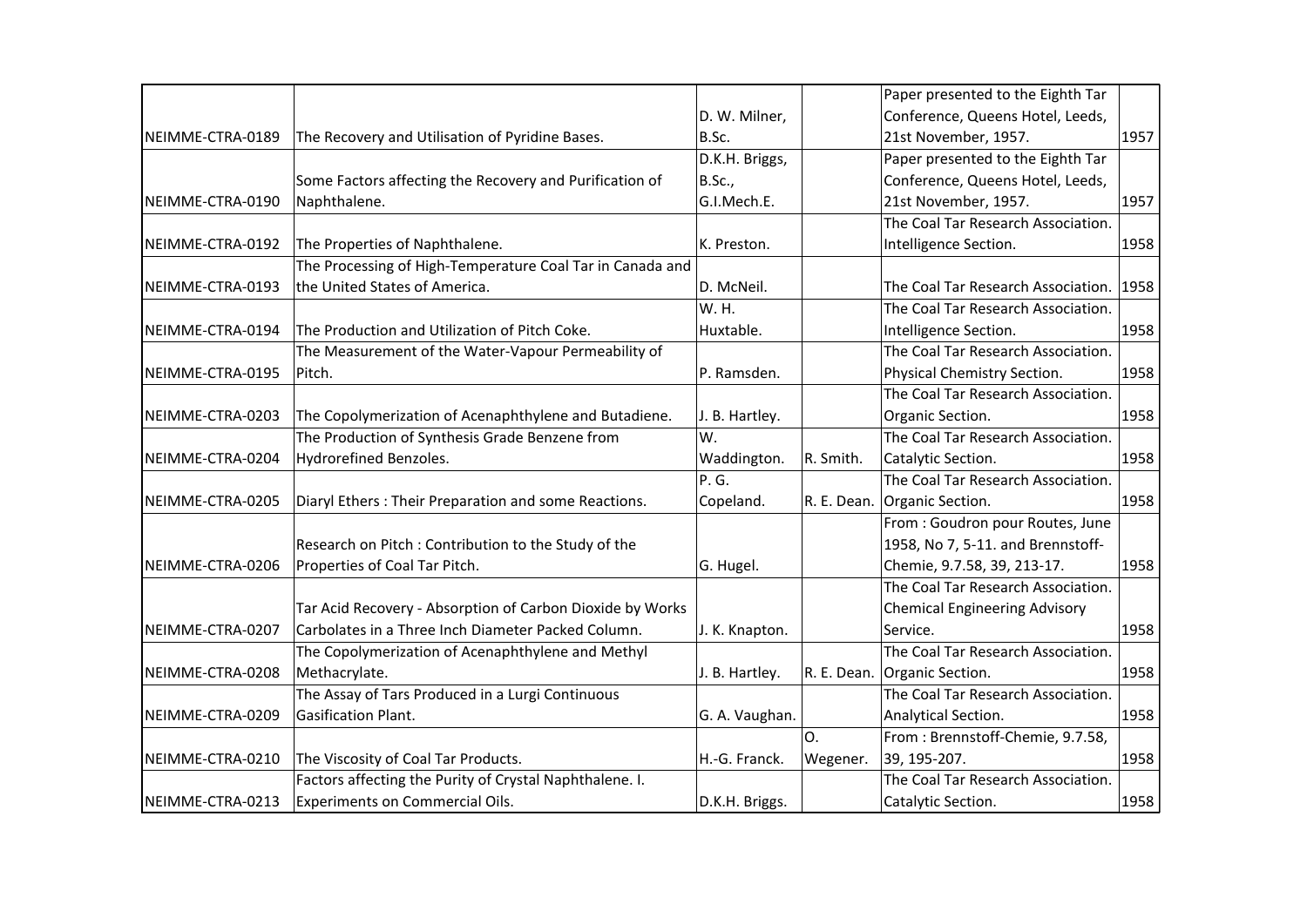|                  |                                                               |                    |             | The Coal Tar Research Association. |      |
|------------------|---------------------------------------------------------------|--------------------|-------------|------------------------------------|------|
| NEIMME-CTRA-0216 | Some Constituents of the Higher Boiling Tar Acids. - Part II. | R. E. Dean.        |             | Organic Section.                   | 1958 |
|                  |                                                               | D. McNeil,         |             |                                    |      |
|                  |                                                               | B.Sc., Ph.D., F.R. |             | From the Paper presented to the    |      |
|                  |                                                               | I.C.,              |             | Ninth Tar Conference, Queens       |      |
| NEIMME-CTRA-0217 | A Suggested Method for the Characterisation of Crude Tars.    | M.I.Chem.E.        |             | Hotel, Leeds, 28th October, 1958.  | 1958 |
|                  |                                                               |                    |             | From the Paper presented to the    |      |
|                  | The Quantitative Analysis of the Higher-Boiling Neutral Tar   | D. W. Grant,       |             | Ninth Tar Conference, Queens       |      |
| NEIMME-CTRA-0218 | Oils by Gas-Liquid Chromatography.                            | B.Sc.              |             | Hotel, Leeds, 28th October, 1958.  | 1958 |
|                  |                                                               | J. D. Grant,       |             |                                    |      |
|                  |                                                               | M.A.,              |             | From the Paper presented to the    |      |
|                  |                                                               | Assoc.M.Inst.G     |             | Ninth Tar Conference, Queens       |      |
| NEIMME-CTRA-0219 | Oil Gasification at Fulham.                                   | as.E.              |             | Hotel, Leeds, 28th October, 1958.  | 1958 |
|                  | The Composition of Tars produced in the Lurgi, Gas            |                    |             | From the Paper presented to the    |      |
|                  | Integrale, Onia-Gegi and Segas Commercial Gas-Making          | G. A.Vaughan,      |             | Ninth Tar Conference, Queens       |      |
| NEIMME-CTRA-0220 | Processes.                                                    | F.R.I.C.           |             | Hotel, Leeds, 28th October, 1958.  | 1958 |
|                  | Factors affecting the Purity of Crystal Naphthalene. II. The  |                    |             | The Coal Tar Research Association. |      |
| NEIMME-CTRA-0221 | Composition and Structure of the Crystal.                     | D.K.H. Briggs.     |             | Catalytic Section.                 | 1958 |
|                  |                                                               |                    |             | The Coal Tar Research Association. |      |
| NEIMME-CTRA-0222 | The Removal of Sulphur from Naphthalene.                      | D.K.H. Briggs.     |             | Catalytic Section.                 | 1959 |
|                  | The Chemical Composition of Coal-Tar Pitch. The Synthesis     | P.G.               |             | The Coal Tar Research Association. |      |
| NEIMME-CTRA-0223 | of Polycyclic Hydrocarbons. Part II.                          | Copeland.          |             | Organic Section.                   | 1958 |
|                  | The Design and Operation of a Large Scale Column for Gas-     |                    |             | The Coal Tar Research Association. |      |
| NEIMME-CTRA-0224 | Liquid Chromatography.                                        | D. W. Grant.       |             | Analytical Section.                | 1959 |
|                  |                                                               |                    |             | From: Angewandte Chemie,           |      |
| NEIMME-CTRA-0225 | The Introduction of Substituents into the Pyridine Ring.      | K. Thomas.         | D. Jerchel. | 21.12.58, 70, 719-37.              | 1959 |
|                  | The Extraction and Seperation of Coal Tar Bases. Part I. The  | W.                 | G. A.       | The Coal Tar Research Association. |      |
| NEIMME-CTRA-0226 | Extraction of Pyridine.                                       | Waddington.        | D'Arcy.     | Catalytic Section.                 | 1959 |
|                  |                                                               |                    |             | The Coal Tar Research Association. |      |
| NEIMME-CTRA-0227 | The Assay of Six Canadian Coke-Oven Tars.                     | G. A. Vaughan.     |             | Analytical Section.                | 1959 |
|                  | The Chemical Composition of Coal-Tar Pitch. The Synthesis     | P.G.               |             | The Coal Tar Research Association. |      |
| NEIMME-CTRA-0228 | of Polycyclic Hydrocarbons. Part III.                         | Copeland.          |             | Organic Section.                   | 1959 |
|                  | The Extraction and Seperation of Coal Tar Bases. Part II. The | Iw.                | G. A.       | The Coal Tar Research Association. |      |
| NEIMME-CTRA-0229 | Seperation of Pyridine Homologues.                            | Waddington.        | D'Arcy.     | Catalytic Section.                 | 1959 |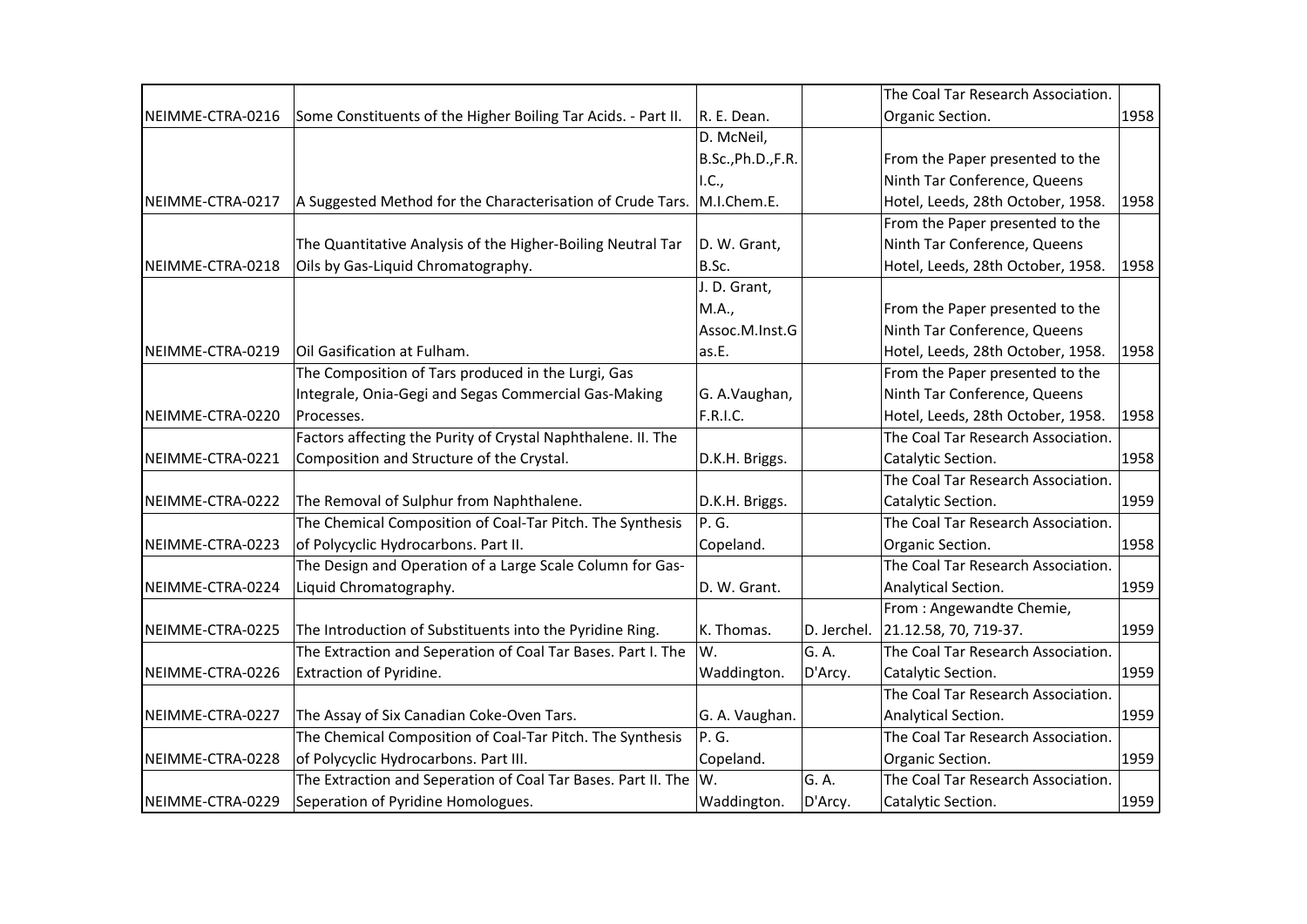|                  |                                                               |                |                    | The Coal Tar Research Association.              |      |
|------------------|---------------------------------------------------------------|----------------|--------------------|-------------------------------------------------|------|
| NEIMME-CTRA-0230 | The Synthesis of some new Phenols.                            | A. Midgley.    | R. E. Dean.        | Organic Section.                                | 1959 |
|                  | Factors affecting the Purity of Crystal Naphthalene. III. The |                |                    | The Coal Tar Research Association.              |      |
| NEIMME-CTRA-0231 | Composition of Industrial Samples.                            | D.K.H. Briggs. |                    | Catalytic Section.                              | 1959 |
|                  |                                                               |                | M. A.              |                                                 |      |
|                  |                                                               | T. Ya.         |                    | Stepanenk   From : Koks i Khimiya, 1959, No. 4, |      |
| NEIMME-CTRA-0232 | Surface Tension, Density and Viscosity of Coal Tar Pitch.     | Gogoleva.      | о.                 | 42-5.                                           | 1959 |
|                  | Reactions of Sulphur with Araliphatic and Aliphatic           | R. Wegler et   |                    | From: Angewandte Chemie,                        |      |
| NEIMME-CTRA-0233 | Compounds.                                                    | lal.           |                    | 21.6.58, 70, 351-67.                            | 1959 |
|                  | Equilibria between Solutions of Phenol in Toluene and         |                |                    |                                                 |      |
|                  | Aqueous Solutions of Sodium Hydroxide. Part II. Further       |                |                    |                                                 |      |
|                  | work on systems containing an excess of Phenol, and work      |                |                    | The Coal Tar Research Association.              |      |
| NEIMME-CTRA-0234 | on systems containing an excess of Sodium Hydroxide.          | E. H. Binns.   |                    | Physical Section.                               | 1959 |
|                  | Problems in the Production of Pure Naphthalene by             |                |                    | From: Erdol u Kohle, April 1959,                |      |
| NEIMME-CTRA-0235 | Distillation.                                                 | C. Gewers.     |                    | 12, 231-6.                                      | 1959 |
|                  |                                                               |                |                    | The Coal Tar Research Association.              |      |
|                  |                                                               |                | G. H.              | <b>Chemical Engineering Advisory</b>            |      |
| NEIMME-CTRA-0236 | A Study of a Commercial Tar Acid Plant.                       | J. K. Knapton. | Thompson. Service. |                                                 | 1959 |
|                  | Recent Developments in the Technical Recovery of Pure         | R.             |                    | From: Brennstoff-Chemie, 20.5.59,               |      |
| NEIMME-CTRA-0237 | Coal Tar Bases.                                               | Oberkobusch.   |                    | 40, 145-51.                                     | 1959 |
|                  | A Comparison between Coal Tar Pitch and Asphalt based         |                |                    |                                                 |      |
| NEIMME-CTRA-0238 | Pipe-Coating Enamels: A Literature Survey.                    | D. McNeil.     |                    | The Coal Tar Research Association.              | 1959 |
|                  |                                                               |                |                    | The Coal Tar Research Association.              |      |
| NEIMME-CTRA-0239 | The Use of Coal Tar Pitch as a Binder for Coal Briquettes.    | C. R. Mason.   |                    | Physical Section.                               | 1959 |
|                  | Methods for Determining Coking Value of Pitch Binders for     |                |                    | The Coal Tar Research Association.              |      |
| NEIMME-CTRA-0240 | use in Carbon Electrode Manufacture.                          | C. R. Mason.   |                    | Physical Section.                               | 1959 |
|                  | The Dispersion of Coal in Coal Tar Pitch and Oils. A          |                |                    | The Coal Tar Research Association.              |      |
| NEIMME-CTRA-0241 | Literature Survey.                                            | M. R. Kuhnel.  |                    | Physical Section.                               | 1959 |
|                  |                                                               |                |                    | From : Holz als Roh- u. Werkstoff,              |      |
| NEIMME-CTRA-0242 | The Economic Importance of Wood Preservation.                 | F. Kollmann.   |                    | July 1959, 17, 261-7.                           | 1959 |
|                  |                                                               |                |                    | The Coal Tar Research Association.              |      |
| NEIMME-CTRA-0243 | O-Cresol: A Literature Survey.                                | A Midgley.     |                    | R. E. Dean. Organic Section.                    | 1959 |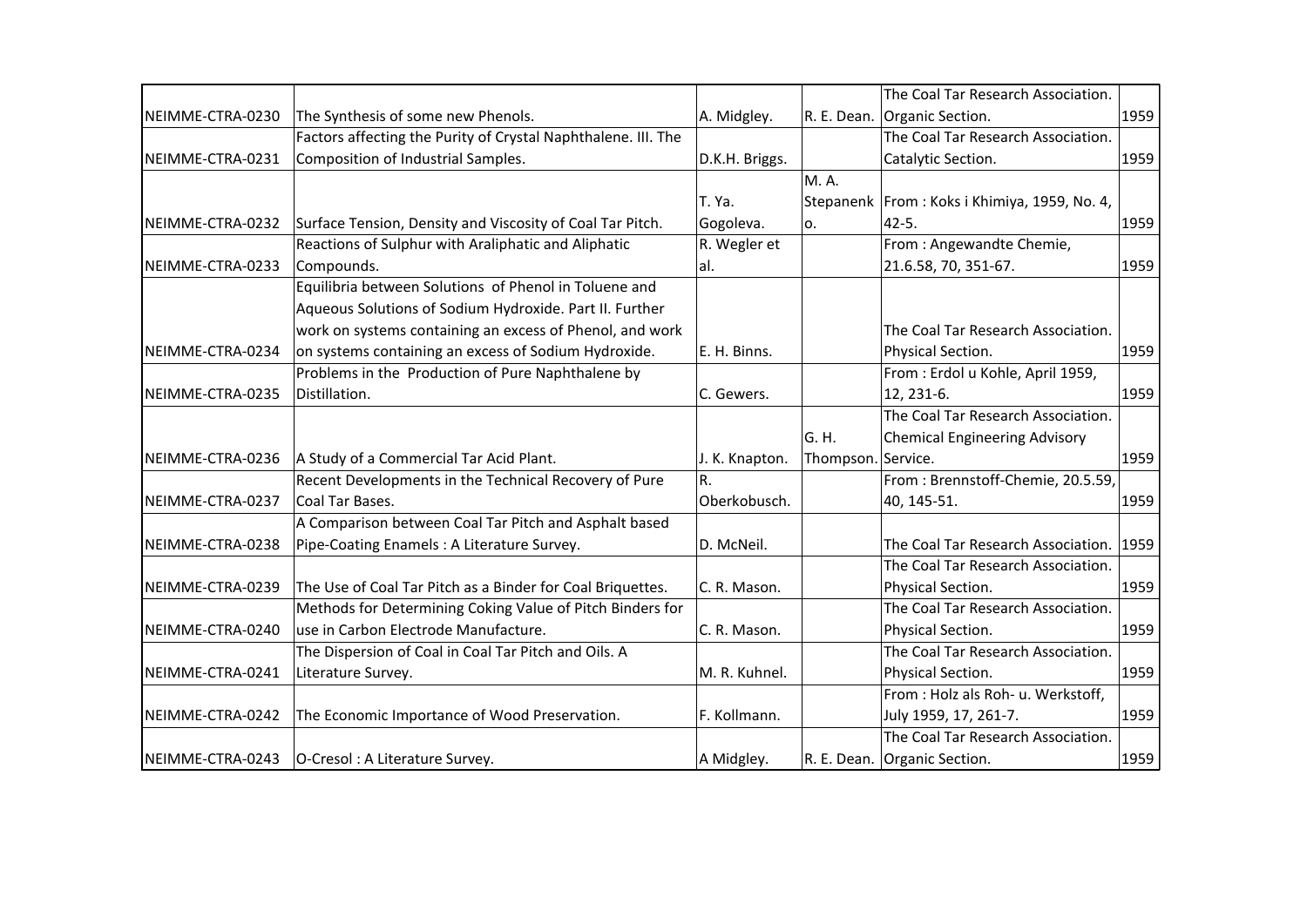|                  |                                                           |                          |               | From: Strassenbau u.                    |      |
|------------------|-----------------------------------------------------------|--------------------------|---------------|-----------------------------------------|------|
|                  | Temperature-Viscosity Diagrams for Road Tars, Pitches and |                          | Ο.            | Bautenschutz, August 1959, 8. 22-       |      |
| NEIMME-CTRA-0244 | Technical Tar Oils.                                       | H. - G. Franck.          | Wegener.      | 8.                                      | 1959 |
|                  |                                                           | D. McNeil,               |               |                                         |      |
|                  |                                                           | Ph.D., B.Sc.,            |               | From the Tenth Tar Conference,          |      |
|                  |                                                           | F.R.I.C.,                |               | Great Northern Hotel, Leeds, 3rd        |      |
| NEIMME-CTRA-0245 | The First Ten Years and After.                            | M.I.Chem.E.              |               | November, 1959.                         | 1959 |
|                  |                                                           |                          | E. H.         |                                         |      |
|                  |                                                           |                          | Joscelyne,    |                                         |      |
|                  |                                                           |                          | <b>B.Sc.,</b> | From the Tenth Tar Conference,          |      |
|                  |                                                           |                          | M.I.Chem.     | Great Northern Hotel, Leeds, 3rd        |      |
| NEIMME-CTRA-0246 | The Storey of Four Ashes Refinery.                        | W. F. Dines.             | Ε.            | November, 1959.                         | 1959 |
|                  |                                                           | G. H.                    |               |                                         |      |
|                  |                                                           | Thompson,                |               |                                         |      |
|                  |                                                           | M.Sc.,                   |               |                                         |      |
|                  |                                                           | A.M.Inst.                |               | From the Tenth Tar Conference,          |      |
|                  |                                                           | Gas.E.,                  |               | Great Northern Hotel, Leeds, 3rd        |      |
| NEIMME-CTRA-0247 | Tar Acid Recovery.                                        | A.M.Inst.F.              |               | November, 1959.                         | 1959 |
|                  | The Effect of Preoxidation of Coal for use in Pitch/Coal  |                          |               | The Coal Tar Research Association.      |      |
| NEIMME-CTRA-0248 | Dispersions.                                              | C. R. Mason.             |               | Physical Section.                       | 1959 |
|                  | Preparation and Properties of Coating Materials for       |                          |               |                                         |      |
|                  | Underground Pipes. Part I. The Formulation of A.W.W.A.    |                          |               | The Coal Tar Research Association.      |      |
| NEIMME-CTRA-0249 | Grade Enamel and Primer using Coke Oven Materials.        | M. R. Kuhnel.            |               | Physical Section.                       | 1960 |
|                  |                                                           |                          |               | From : Bull. soc. chim. France, Dec.    |      |
| NEIMME-CTRA-0250 | Analysis of Phenols by Gas Chromatography.                | A. Kreyenbuhl. H. Weiss. |               | 1959, 1880-4.                           | 1960 |
|                  | The Design of Small Laboratory Feed-Pumps for use with    |                          |               |                                         |      |
| NEIMME-CTRA-0251 | Non-Lubricating Liquids.                                  | H. L. Blamires.          |               | The Coal Tar Research Association. 1960 |      |
|                  |                                                           | D. White,                |               |                                         |      |
| NEIMME-CTRA-0252 | The Nature, Preparation and Properties of Amine-Clays.    | B.Sc., Ph.D.             |               | The Coal Tar Research Association. 1960 |      |
|                  | Preparation and Properties of Coating Materials for       |                          |               |                                         |      |
|                  | Underground Pipes. Part II. The Examination of Commercial |                          |               | The Coal Tar Research Association.      |      |
| NEIMME-CTRA-0253 | <b>Enamels and Primers.</b>                               | M. R. Kuhnel.            |               | Physical Section.                       | 1960 |
|                  | The Analysis of Low Boiling Tar Acids by a Silylation     |                          |               | The Coal Tar Research Association.      |      |
| NEIMME-CTRA-0254 | Technique and Gas Chromatography.                         | D. W. Grant.             |               | Analytical Section.                     | 1960 |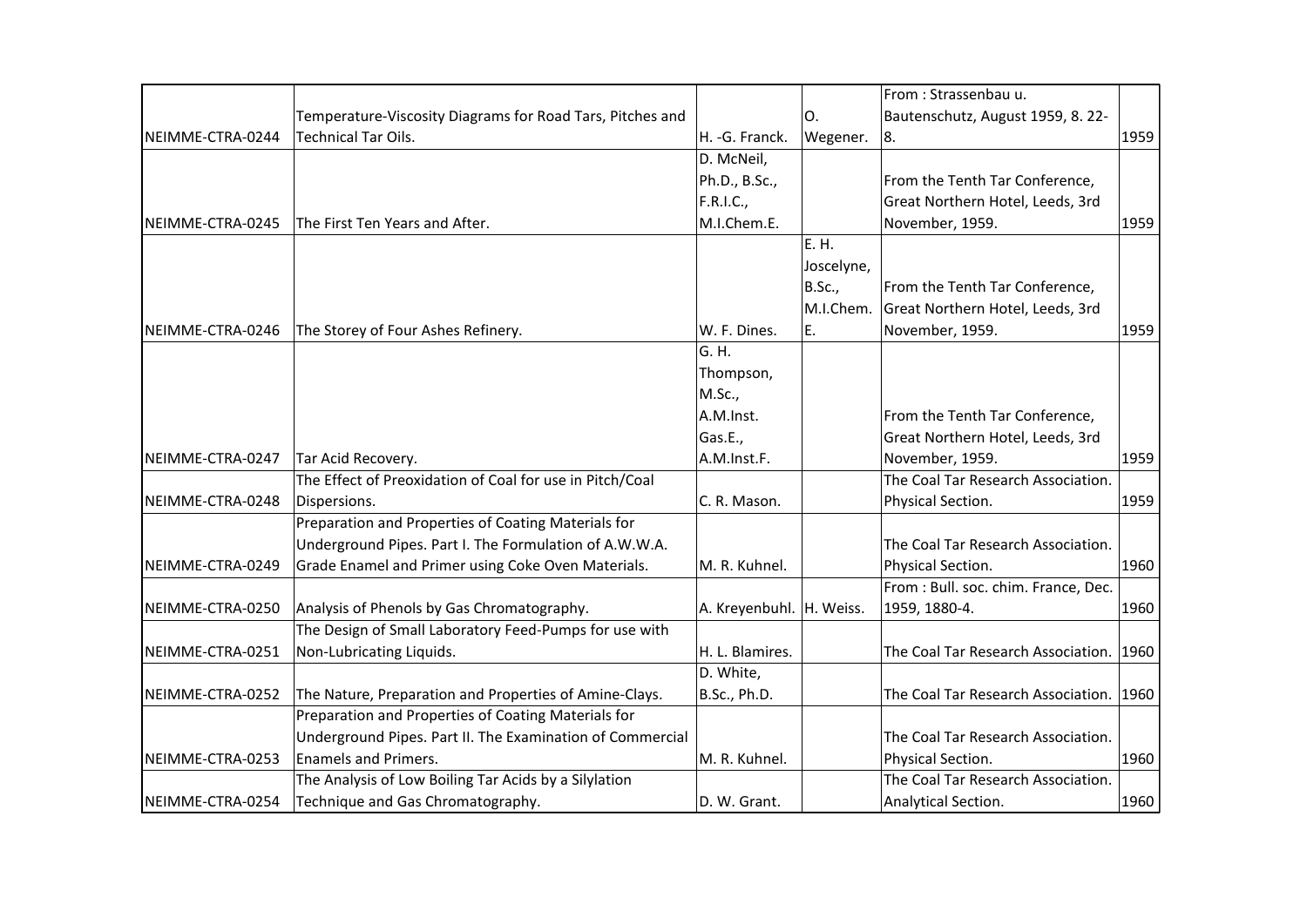|                  |                                                            |                 |      | From: Collection of Czechoslovak          |      |
|------------------|------------------------------------------------------------|-----------------|------|-------------------------------------------|------|
|                  |                                                            | K. Kochloefl et |      | Chemical Communications, March            |      |
| NEIMME-CTRA-0255 | Isomerization and Disproportionation of Cresols.           | al.             |      | 1959, 24, 958-67.                         | 1960 |
|                  | Tar Acids Recovery: The Effect of Operating Variables on   |                 |      | The Coal Tar Research Association.        |      |
| NEIMME-CTRA-0256 | the Springing of Cresylate in a Packed Tower.              | J. K. Knapton.  |      | Chemical Engineering Section.             | 1960 |
|                  | The Composition of Two Tars Produced by the O.N.I.A. -     |                 |      | The Coal Tar Research Association.        |      |
| NEIMME-CTRA-0257 | G.E.G.I. Gas-Making Processes.                             | G. A. Vaughan.  |      | Analytical Section.                       | 1960 |
|                  |                                                            |                 |      | The Coal Tar Research Association.        |      |
| NEIMME-CTRA-0258 | Tar Acids Recovery: The Mechanism of Absorption.           | D.K.H. Briggs.  |      | Chemical Engineering Section.             | 1960 |
|                  | Tar Acids Recovery: A Study of Industrial Springing        | G. H.           |      | The Coal Tar Research Association.        |      |
| NEIMME-CTRA-0259 | Columns.                                                   | Thompson.       |      | Chemical Engineering Section.             | 1960 |
|                  | The Determination of Molecular Weights of Coal Tar Pitch   |                 |      | The Coal Tar Research Association.        |      |
| NEIMME-CTRA-0260 | Fractions.                                                 | L. J. Wood.     |      | Physical Section.                         | 1960 |
|                  | The Assay of a Low-Temperature Tar Prepared by             |                 |      | The Coal Tar Research Association.        |      |
| NEIMME-CTRA-0261 | Fluidization of Low-Rank Coal.                             | G. A. Vaughan.  |      | Analytical Section.                       | 1960 |
|                  |                                                            |                 |      | The Coal Tar Research Association.        |      |
| NEIMME-CTRA-0262 | Desulphurization of Naphthalene by Sodium.                 | D.K.H. Briggs.  |      | Catalytic Section.                        | 1960 |
|                  | Tar Acid Recovery: The Effect of Liquor Quality on the     |                 |      | The Coal Tar Research Association.        |      |
| NEIMME-CTRA-0263 | Springing of Cresylate in a Packed Tower.                  | J. K. Knapton.  |      | Chemical Engineering Section.             | 1960 |
|                  |                                                            | W. H.           |      | The Coal Tar Research Association.        |      |
| NEIMME-CTRA-0264 | For Your Information.                                      | Huxtable.       |      | Eleventh Tar Conference, 1960.            | 1960 |
|                  |                                                            | M. R. Kuhnel,   |      | The Coal Tar Research Association.        |      |
| NEIMME-CTRA-0265 | Coal Tar Pitch-Based Coatings for Underground Pipes.       | A.R.I.C.        |      | Eleventh Tar Conference, 1960.            | 1960 |
|                  | Studies on the Recovery of Naphthalene from Coke Oven      |                 |      | The Coal Tar Research Association.        |      |
| NEIMME-CTRA-0266 | Tar.                                                       | J. Donovan.     |      | Eleventh Tar Conference, 1960.            | 1960 |
|                  | The Potentialities of Capillary Columns in the Analysis of |                 |      | The Coal Tar Research Association.        |      |
| NEIMME-CTRA-0267 | <b>Coal Tar Fractions.</b>                                 | D. W. Grant.    |      | Analytical Section.                       | 1960 |
|                  | The Chemical Constitution of Road Tars and Coal Tar        |                 |      | The Coal Tar Research Association.        |      |
| NEIMME-CTRA-0268 | Pitches.                                                   | L. J. Wood.     |      | Physical Chemistry Section.               | 1961 |
|                  |                                                            |                 |      | The Coal Tar Research Association.        |      |
| NEIMME-CTRA-0269 | The Assay of Three Intermittent Vertical Retort Tars.      | G. A. Vaughan.  |      | Analytical Section.                       | 1961 |
|                  |                                                            |                 | L.F. | From: Zhur. Vsesoyuz. Khim.               |      |
|                  |                                                            | By: I. M.       |      | Kuzmichen Obshchestva im D.I. Mendeleeva, |      |
| NEIMME-CTRA-0270 | Prospects for Naphthalene.                                 | Nosalevich.     | ko.  | 1960, V, No. 1, 27-32.                    | 1961 |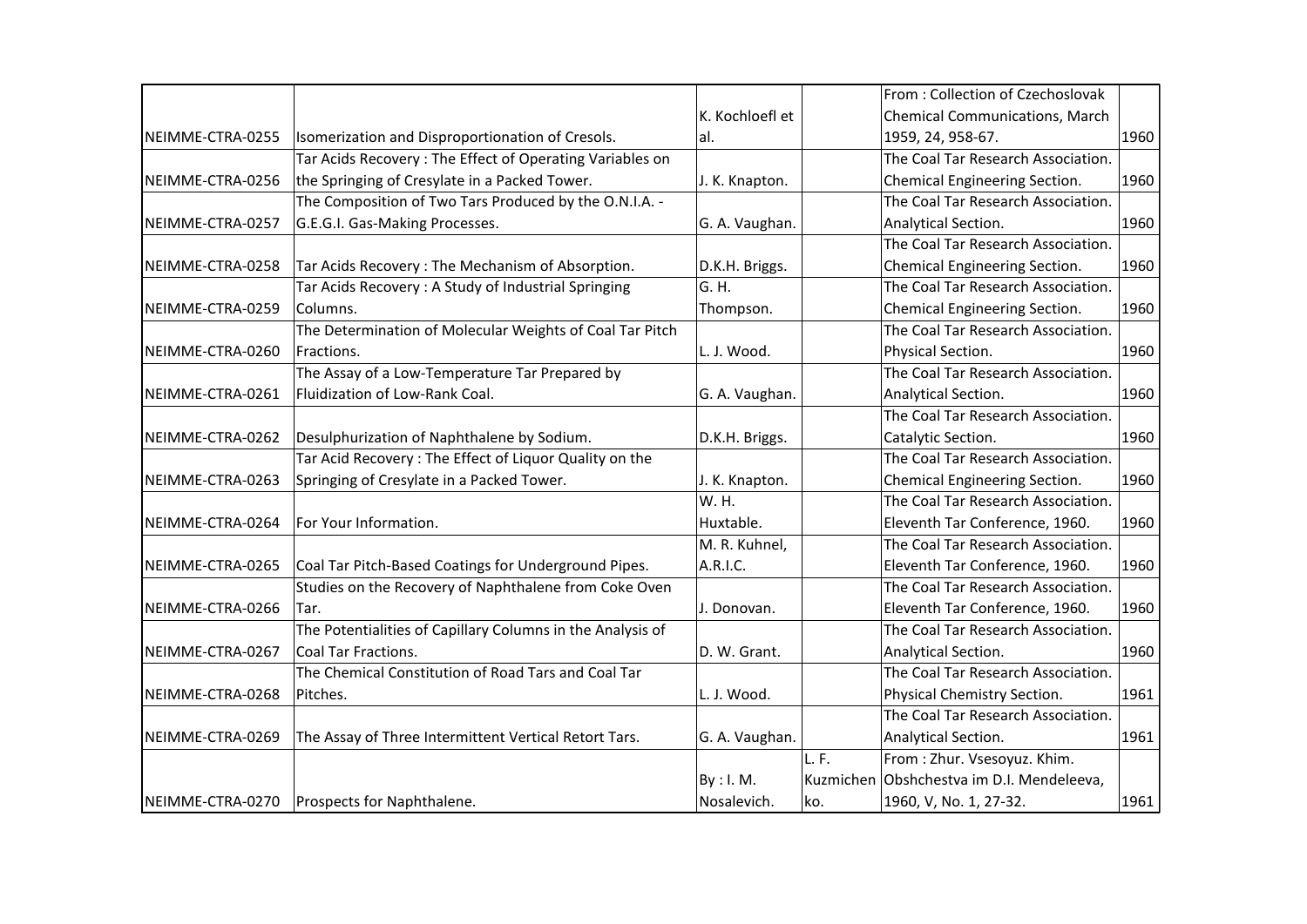|                  | Preparation of High Quality Coumarone-Indene Resins using |                  | H. Wolk-            | From: Koks-Smola-Gaz, 1960, 5,                   |      |
|------------------|-----------------------------------------------------------|------------------|---------------------|--------------------------------------------------|------|
| NEIMME-CTRA-0271 | Boron Trifluoride as Catalyst.                            | By : J. Szuda.   | Laniewska. 188-194. |                                                  | 1961 |
|                  |                                                           |                  |                     | The Coal Tar Research Association.               |      |
| NEIMME-CTRA-0272 | The Examination of Some Weathered Tars.                   | L. J. Wood.      |                     | Physical Chemistry Section.                      | 1961 |
|                  | The Determination of Excess Tar Acids or Sodium Hydroxide |                  |                     | The Coal Tar Research Association.               |      |
| NEIMME-CTRA-0273 | in Cresylates.                                            | G. A. Vaughan.   |                     | Analytical Section.                              | 1961 |
|                  |                                                           |                  |                     | The Coal Tar Research Association.               |      |
| NEIMME-CTRA-0274 | The Assay of a "Cleanglow" Tar.                           | G. A. Vaughan.   |                     | Analytical Section.                              | 1961 |
|                  |                                                           |                  |                     | The Coal Tar Research Association.               |      |
| NEIMME-CTRA-0275 | The Characterization of Road Tars.                        | G. A. Vaughan.   |                     | Analytical Section.                              | 1961 |
|                  | Preparation and Properties of Coating Materials for       |                  |                     |                                                  |      |
|                  | Underground Pipes. Part III. The Use and Selection of     |                  |                     |                                                  |      |
|                  | Various Components in the Preparation of Coal Tar         |                  |                     | The Coal Tar Research Association.               |      |
| NEIMME-CTRA-0277 | Enamels.                                                  | M. R. Kuhnel.    |                     | Physical Chemistry Section.                      | 1961 |
|                  | Preparation and Properties of Coating Materials for       |                  |                     |                                                  |      |
|                  | Underground Pipes. Part IV. Further Studies in the        |                  |                     | The Coal Tar Research Association.               |      |
| NEIMME-CTRA-0278 | Preparation of Coke Oven-Based Primers.                   | M. R. Kuhnel.    |                     | Physical Chemistry Section.                      | 1961 |
|                  |                                                           | W. H.            |                     | The Coal Tar Research Association.               |      |
| NEIMME-CTRA-0279 | Continuous Coking.                                        | Huxtable.        |                     | Intelligence Section.                            | 1961 |
|                  |                                                           |                  | W.                  |                                                  |      |
|                  |                                                           |                  | Waddingto           |                                                  |      |
|                  |                                                           |                  | n and D.            | The Coal Tar Research Association.               |      |
| NEIMME-CTRA-0280 | The Economic Aspects of Creosote Cracking.                | W. D. Betts.     | McNeil.             | Catalytic Section.                               | 1961 |
|                  |                                                           |                  | G. Cleaver,         |                                                  |      |
|                  |                                                           | P. F. Hayes,     | B.Sc., A.R.I.       |                                                  |      |
|                  | The Up-Grading of Light Creosote Oil and Improvements in  | B.Sc., Ph.D., A. |                     | C., A.M. Inst The Coal Tar Research Association. |      |
| NEIMME-CTRA-0281 | Naphthalene Recovery at Beckton.                          | M.I.Chem.E.      | .GasE.              | Twelfth Tar Conference, 1961.                    | 1961 |
|                  | The Kinetics of the Thermal Cracking of Polynuclear       | J. W. Freeman,   |                     | The Coal Tar Research Association.               |      |
| NEIMME-CTRA-0282 | Hydrocarbons.                                             | B.A.             |                     | Twelfth Tar Conference, 1961.                    | 1961 |
|                  | Recent Studies on the Dealkylation of High-Boiling Tar    | M. H. Milnes,    |                     | The Coal Tar Research Association.               |      |
| NEIMME-CTRA-0283 | Acids.                                                    | A.R.I.C.         |                     | Twelfth Tar Conference, 1961.                    | 1961 |
|                  | Rheology and Structure of Mixtures of Road Tar and        |                  |                     | The Coal Tar Research Association.               |      |
| NEIMME-CTRA-0284 | Bitumen.                                                  | L. J. Wood.      |                     | Physical Chemistry Section.                      | 1961 |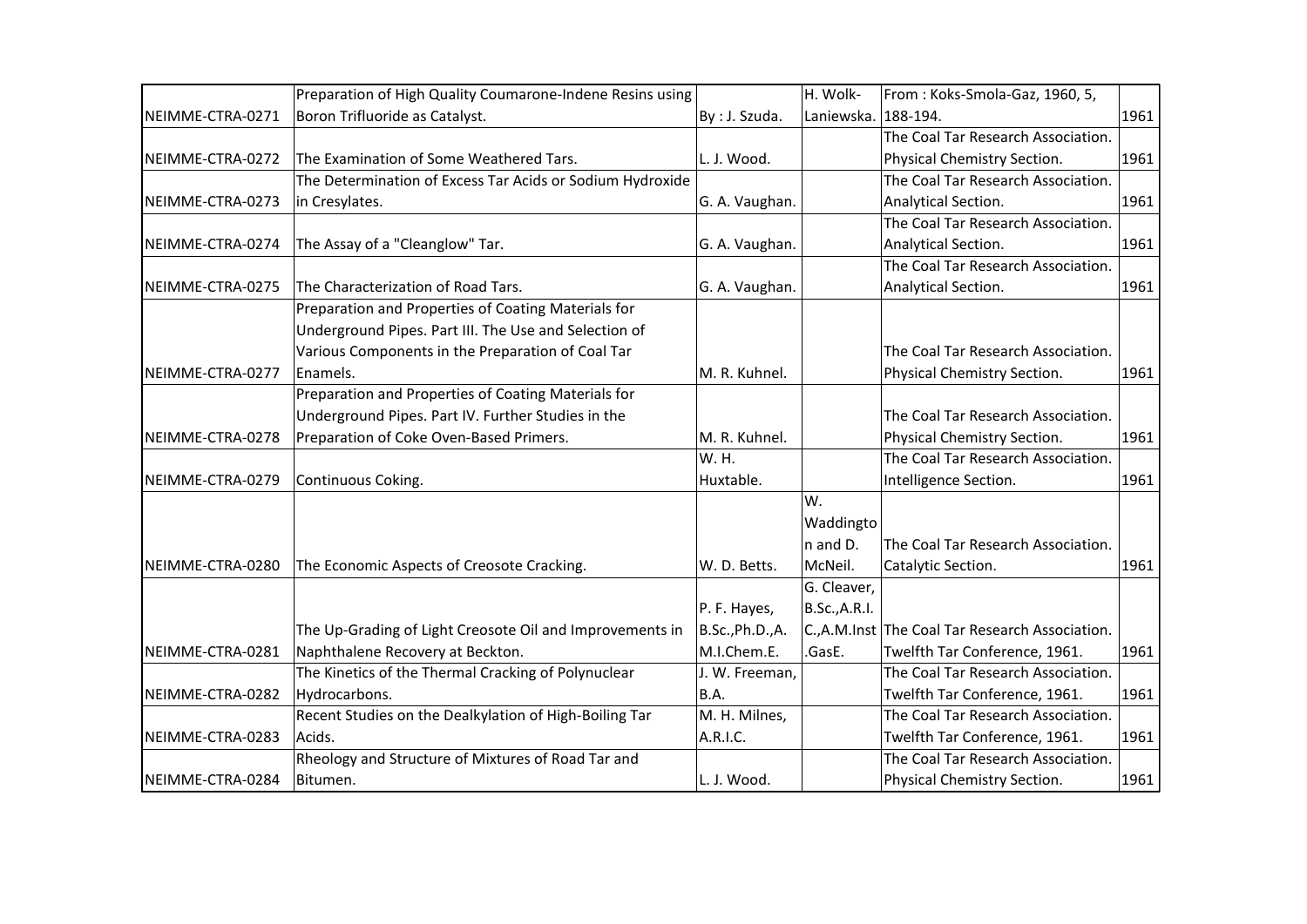|                  |                                                           | W.             |           | The Coal Tar Research Association. |      |
|------------------|-----------------------------------------------------------|----------------|-----------|------------------------------------|------|
| NEIMME-CTRA-0285 | Creosote Coke.                                            | Waddington.    | R. Smith. | Catalytic Section.                 | 1961 |
|                  |                                                           |                |           | The Coal Tar Research Association. |      |
| NEIMME-CTRA-0286 | Recent Work on the Chemical Structure of Coal Tar Pitch.  | E. H. Binns.   |           | Physical Chemistry Section.        | 1962 |
|                  | Naphthalene Recovery and Purification: A Design Method    |                |           | The Coal Tar Research Association. |      |
| NEIMME-CTRA-0287 | for Continuous Fractional Distillation Columns.           | J. K. Knapton. |           | Chemical Engineering Section.      | 1962 |
|                  |                                                           |                |           | The Coal Tar Research Association. |      |
| NEIMME-CTRA-0288 | The Kinetics of the Thermal Treatment of Pitch.           | C. R. Mason.   |           | Physical Chemistry Section.        | 1962 |
|                  | Naphthalene Recovery and Purification: Refrigeration      |                |           | The Coal Tar Research Association. |      |
| NEIMME-CTRA-0289 | Experiments.                                              | D.K.H. Briggs. |           | Chemical Engineering Section.      | 1962 |
|                  | Naphthalene Recovery and Purification: Crystallization of |                |           | The Coal Tar Research Association. |      |
| NEIMME-CTRA-0290 | Synthetic Oils.                                           | D.K.H. Briggs. |           | Chemical Engineering Section.      | 1962 |
|                  | The Production of Phthalic Anhydride on the Pilot-Plant   |                |           | The Coal Tar Research Association. |      |
| NEIMME-CTRA-0291 | Scale.                                                    | W. D. Betts.   |           | Catalytic Section.                 | 1962 |
|                  | Coal Tar Creosote and Wood Preservation: Recent           |                |           | The Coal Tar Research Association. |      |
| NEIMME-CTRA-0292 | Literature.                                               | A. P. Walker.  |           | Intelligence Section.              | 1962 |
|                  | Naphthalene Recovery and Purification: A Design Method    |                |           | The Coal Tar Research Association. |      |
| NEIMME-CTRA-0293 | for Batch Fractional Distillation Columns.                | J. K. Knapton. |           | Chemical Engineering Section.      | 1962 |
|                  | The Properties of Pitch-Polymer Mixtures. Part I. Low     |                |           | The Coal Tar Research Association. |      |
| NEIMME-CTRA-0294 | Polymer Concentrations.                                   | L. J. Wood.    |           | Physical Chemistry Section.        | 1962 |
|                  |                                                           |                |           | From: Bit., Teere, Asph., Peche,   |      |
|                  |                                                           |                |           | May 1962, 13, 217-21. and June     |      |
| NEIMME-CTRA-0295 | Further Development of Age-Resistant Road Tars. Part I.   | K. Krenkler.   |           | 1962, 13, 261-4.                   | 1962 |
|                  | Method for the Continuous Production of Hot-Pressed       |                |           | From: Gas-und Wasserfach,          |      |
| NEIMME-CTRA-0296 | Naphthalene.                                              | H. Berge.      |           | 6.7.62, 103, 699-705.              | 1962 |
|                  | The Composition of Two Tars Produced by the Segas-        |                |           | The Coal Tar Research Association. |      |
| NEIMME-CTRA-0297 | Making Process.                                           | G. A. Vaughan. |           | Analytical Section.                | 1962 |
|                  |                                                           |                |           | From : Bit., Teere, Asph., Peche,  |      |
|                  |                                                           |                |           | July 1962, 13, 311-17. and August  |      |
| NEIMME-CTRA-0298 | Further Development of Age-Resistant Road Tars.           | Krenkler.      |           | 1962, 13, 361-4.                   | 1962 |
|                  |                                                           | D. McNeil.     |           |                                    |      |
|                  |                                                           | B.Sc., Ph.D.,  |           | From the Coal Tar Research         |      |
|                  |                                                           | F.R.I.C.,      |           | Association. Thirteenth Tar        |      |
| NEIMME-CTRA-0299 | Future Trends in Markets for Tar Products.                | M.I.Chem.E.    |           | Conference, 1962.                  | 1962 |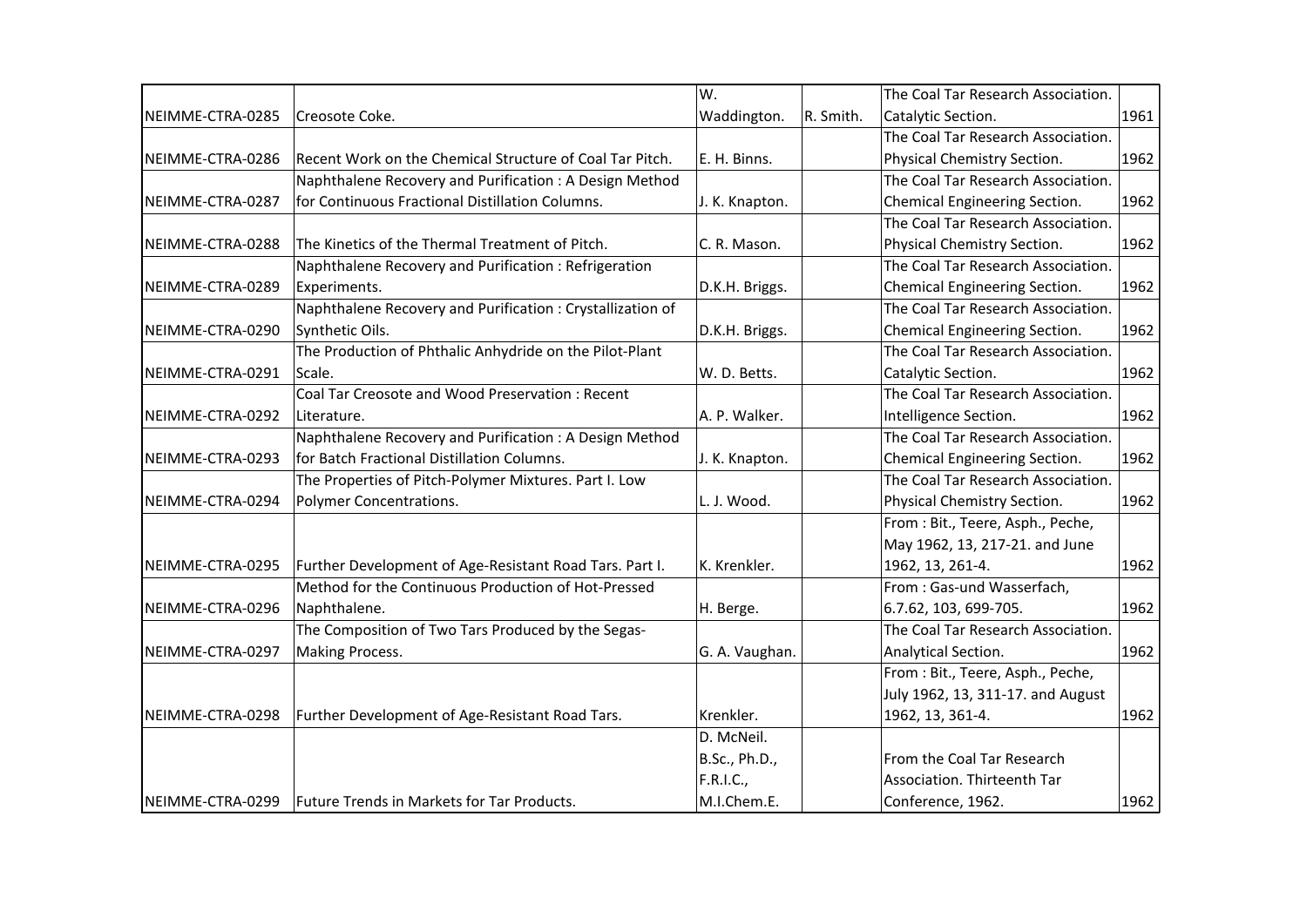|                  |                                                            | J. B. McKean.               |               |                                   |      |
|------------------|------------------------------------------------------------|-----------------------------|---------------|-----------------------------------|------|
|                  |                                                            | B.Sc., A.R.I.C.,            |               | From the Coal Tar Research        |      |
|                  |                                                            | M.Inst.Gas.E.,              |               | Association. Thirteenth Tar       |      |
| NEIMME-CTRA-0300 | Continuous Tar Acids Extraction at Ordnance Wharf.         | A.M.I.Chem.E.               |               | Conference, 1962.                 | 1962 |
|                  |                                                            |                             | A. R.         |                                   |      |
|                  |                                                            |                             | Gallaway.     |                                   |      |
|                  |                                                            |                             | <b>B.Sc.,</b> |                                   |      |
|                  |                                                            |                             | A.M.I.Che     |                                   |      |
|                  |                                                            |                             | m.E. and      |                                   |      |
|                  |                                                            |                             | G. H.         |                                   |      |
|                  |                                                            |                             | Thompson.     |                                   |      |
|                  |                                                            |                             | M.Sc.,        |                                   |      |
|                  |                                                            | E. H. Joscelyne. A.M.I.Gas. |               | From the Coal Tar Research        |      |
|                  |                                                            | B.Sc.,                      | E.,           | Association. Thirteenth Tar       |      |
| NEIMME-CTRA-0301 | Tar Processing for Profit.                                 | M.I.Chem.E.                 |               | A.M.Inst.F. Conference, 1962.     | 1962 |
|                  |                                                            |                             |               | From the Coal Tar Research        |      |
| NEIMME-CTRA-0302 | The Assay of the Westfield Lurgi Tar.                      | G. A. Vaughan.              |               | Association. Analytical Section.  | 1963 |
|                  |                                                            |                             |               | From the Coal Tar Research        |      |
| NEIMME-CTRA-0303 | Prediction Equations for Alcan Coking Value.               | M. Downer.                  |               | Association. Analytical Section.  | 1963 |
|                  |                                                            |                             |               | From the Coal Tar Research        |      |
|                  | An Evaluation of Different Methods of Thermally Treating a |                             |               | Association. Chemical Engineering |      |
| NEIMME-CTRA-0304 | Coke Oven Pitch.                                           | C. R. Mason.                |               | Section.                          | 1963 |
|                  |                                                            |                             |               | From the Coal Tar Research        |      |
| NEIMME-CTRA-0305 | The Thermal Cracking of a Drained Naphthalene Oil.         | W. D. Betts.                |               | Association. Catalytic Section.   | 1963 |
|                  |                                                            |                             |               | From the Coal Tar Research        |      |
|                  |                                                            |                             |               | Association. Chemical Engineering |      |
| NEIMME-CTRA-0306 | The Criteria for Soderberg Electrode Binders.              | C. R. Mason.                |               | Section.                          | 1963 |
|                  |                                                            |                             |               | From the Coal Tar Research        |      |
|                  |                                                            |                             |               | Association. Chemical Engineering |      |
| NEIMME-CTRA-0307 | Thermal Treatment of Pitch from Mixed Tars.                | C. R. Mason.                |               | Section.                          | 1963 |
|                  |                                                            |                             |               | From the Coal Tar Research        |      |
|                  | The Determination of Chemical Engineering Data on Tar and  |                             |               | Association. Chemical Engineering |      |
| NEIMME-CTRA-0308 | Tar Products. IX. The Viscosity of Coal Tar Distillates.   | D.K.H. Briggs.              |               | Section.                          | 1963 |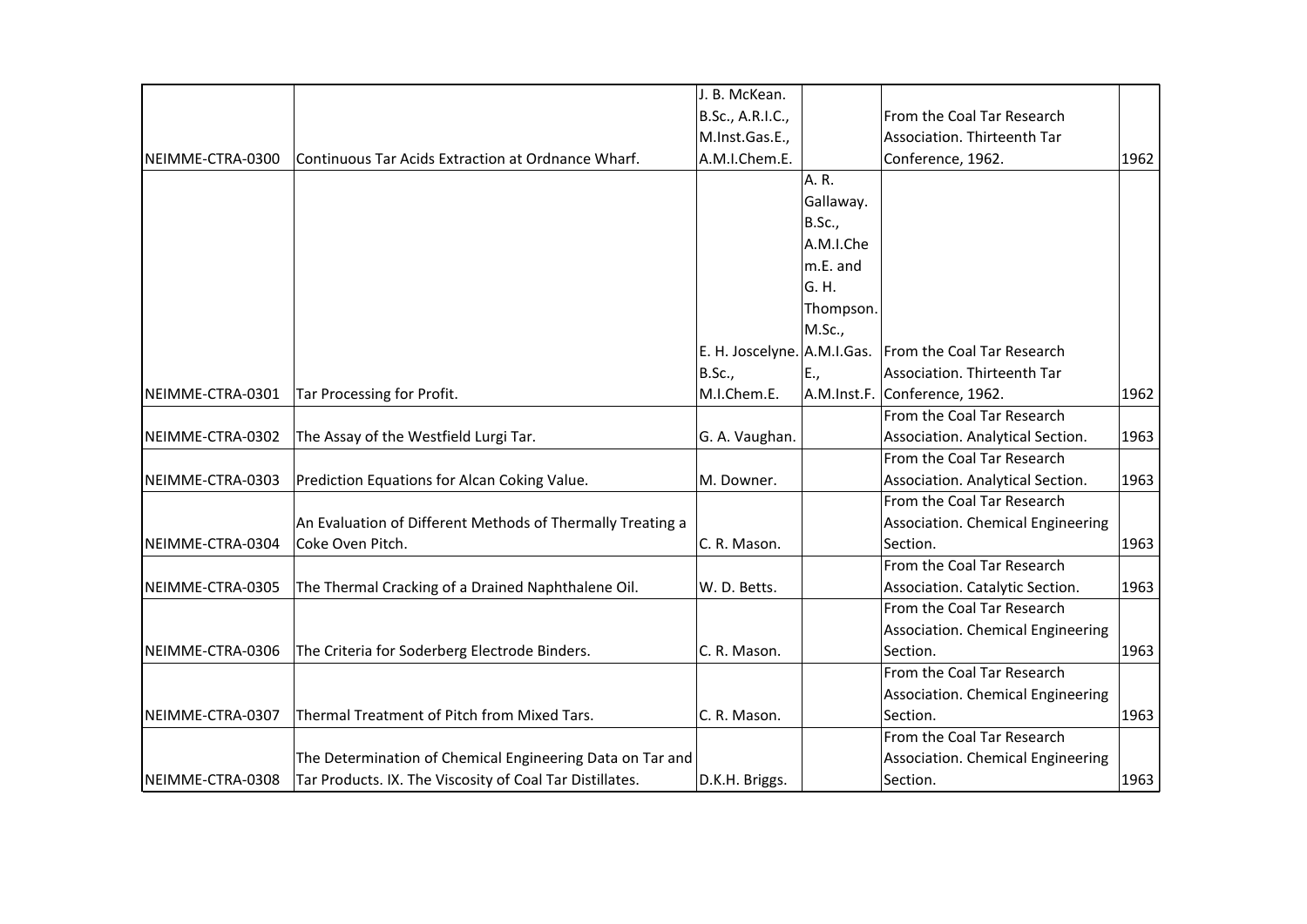|                  |                                                                |                 |        | From the Coal Tar Research        |      |
|------------------|----------------------------------------------------------------|-----------------|--------|-----------------------------------|------|
| NEIMME-CTRA-0309 | Dr. McNeil's visit to America : January 1963.                  | D. McNeil.      |        | Association.                      | 1963 |
|                  |                                                                |                 |        | From the Coal Tar Research        |      |
| NEIMME-CTRA-0310 | The Benzole and Tar Distilling Industries in the Soviet Union. |                 |        | Association.                      | 1963 |
|                  | Preparation and Properties of Mixtures of Pitch and            |                 |        | From the Coal Tar Research        |      |
| NEIMME-CTRA-0311 | Synthetic Rubbers.                                             | M. R. Kuhnel.   |        | Association. Catalytic Section.   | 1963 |
|                  |                                                                |                 |        | From the Coal Tar Research        |      |
| NEIMME-CTRA-0312 | The Reforming of a Low-Gravity Naphtha.                        | W. D. Betts.    |        | Association. Catalytic Section.   | 1963 |
|                  |                                                                |                 |        | From the Coal Tar Research        |      |
| NEIMME-CTRA-0313 | The Thermal Cracking of Higher Boiling Tar Bases.              | W. D. Betts.    |        | Association. Catalytic Section.   | 1963 |
|                  | Composition of the Tar Acids Recovered from Tar Oils           |                 |        | From the Coal Tar Research        |      |
| NEIMME-CTRA-0314 | Boiling 230-300DegreesC.                                       | Dr. R. E. Dean. |        | Association. Organic Section.     | 1963 |
|                  |                                                                |                 |        | From the Coal Tar Research        |      |
|                  | Aspects of Productivity within the Present Structure of the    |                 |        | Association. Fourteenth Tar       |      |
| NEIMME-CTRA-0315 | British Tar Industry.                                          | Josiah B. Lane. |        | Conference, 1963.                 | 1963 |
|                  |                                                                | lw.             |        | From the Coal Tar Research        |      |
|                  | Mild Thermal Cracking as a Possible Solution to the Surplus    | Waddington,     | W.D.   | Association. Fourteenth Tar       |      |
| NEIMME-CTRA-0317 | Creosote Problem.                                              | B.Sc., A.R.C.S. |        | Betts, B.Sc. Conference, 1963.    | 1963 |
|                  |                                                                |                 |        | From the Coal Tar Research        |      |
| NEIMME-CTRA-0318 | The Assay of a Rexco Tar.                                      | G. A. Vaughan.  |        | Association. Analytical Section.  | 1963 |
|                  |                                                                |                 |        | From the Coal Tar Research        |      |
| NEIMME-CTRA-0319 | The Assay of a Low-Temperature Tar.                            | G. A. Vaughan.  |        | Association. Analytical Section.  | 1963 |
|                  |                                                                |                 |        | From the Coal Tar Research        |      |
| NEIMME-CTRA-0320 | An Automatic Gas and Vapour Sampling Valve. Part I.            | D. W. Grant.    |        | Association. Analytical Section.  | 1963 |
|                  |                                                                |                 |        | From the Coal Tar Research        |      |
| NEIMME-CTRA-0321 | The Distribution of Phenols and Bases in Coal Tar.             | G. A. Vaughan.  |        | Association. Analytical Section.  | 1963 |
|                  |                                                                |                 |        | From the Coal Tar Research        |      |
|                  | The Determination of Chemical Engineering Data on Tar and      |                 |        | Association. Chemical Engineering |      |
| NEIMME-CTRA-0322 | Tar Products. X. The Surface Tension of Coal Tar Pitches.      | D.K.H. Briggs.  |        | Section.                          | 1964 |
|                  | The Thermal Cracking of Vertical Retort Creosote in a          |                 | W.D.   | From the Coal Tar Research        |      |
| NEIMME-CTRA-0323 | Fluidised Coke Bed.                                            | J. Freeman.     | Betts. | Association. Catalytic Section.   | 1964 |
|                  | The Determination of Chemical Engineering Data on Tar and      |                 |        | From the Coal Tar Research        |      |
|                  | Tar Products. XI. The Contact Angle of Pitch on Carbon         |                 |        | Association. Chemical Engineering |      |
| NEIMME-CTRA-0324 | Surfaces.                                                      | D.K.H. Briggs.  |        | Section.                          | 1964 |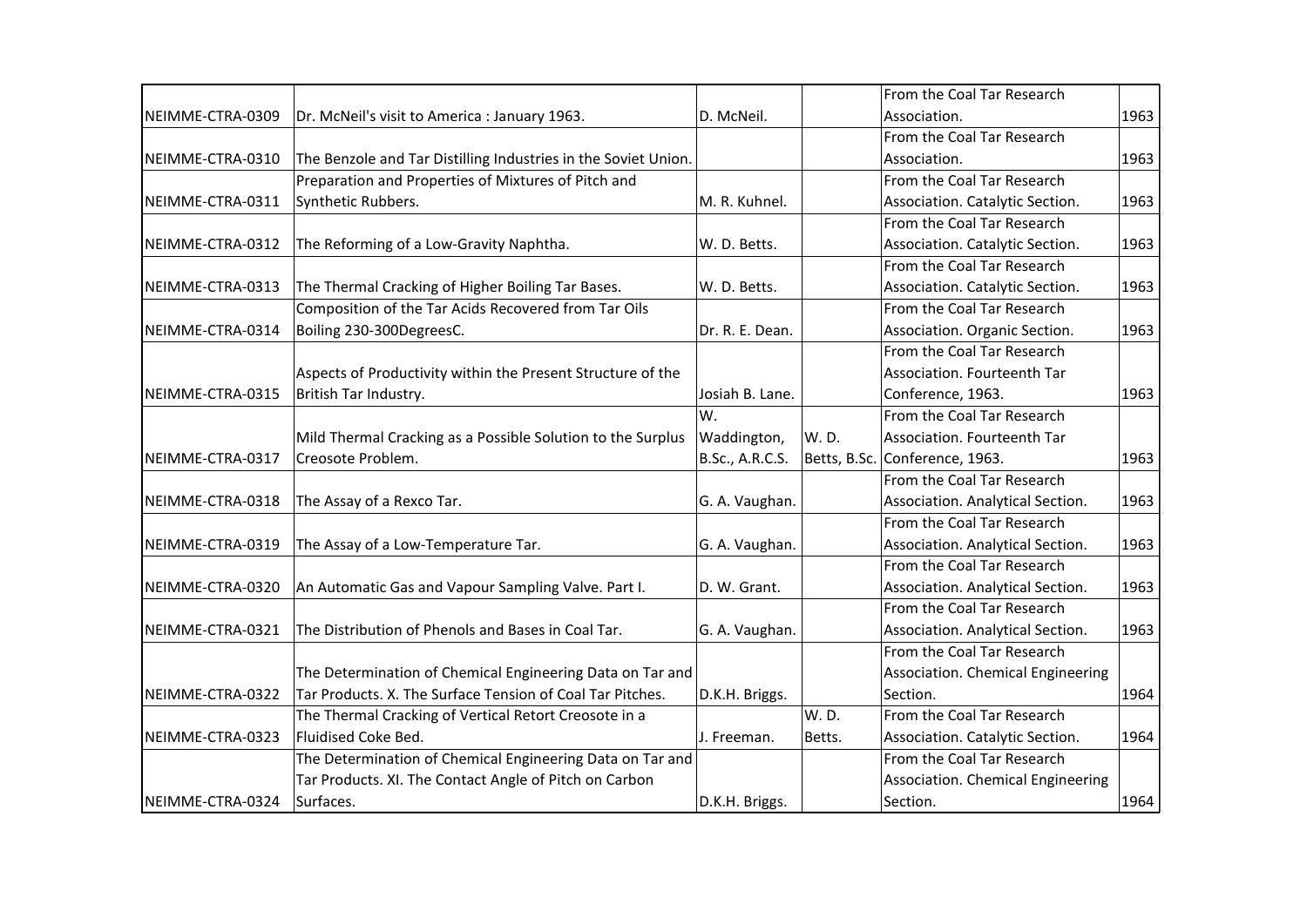|                  |                                                           |                |                    | From the Coal Tar Research                    |      |
|------------------|-----------------------------------------------------------|----------------|--------------------|-----------------------------------------------|------|
|                  | Report on Discussions with Norwegian Aluminium            |                |                    | Association. Chemical Engineering             |      |
| NEIMME-CTRA-0325 | Companies.                                                | C. R. Mason.   |                    | Section.                                      | 1964 |
|                  |                                                           |                |                    | From the Coal Tar Research                    |      |
|                  | Symposium on the Thermal Treatment of Pitch. Part I.      |                |                    | Association. Chemical Engineering             |      |
| NEIMME-CTRA-0326 | Commercial Aspects.                                       | C. R. Mason.   |                    | Section.                                      | 1964 |
|                  |                                                           |                |                    | From the Coal Tar Research                    |      |
|                  | Symposium on the Thermal Treatment of Pitch. Part II.     |                |                    | Association. Chemical Engineering             |      |
| NEIMME-CTRA-0327 | <b>Theoretical Aspects.</b>                               | C. R. Mason.   |                    | Section.                                      | 1964 |
|                  |                                                           |                |                    | From the Coal Tar Research                    |      |
|                  |                                                           | G. H.          | D.K.H.             | Association. Chemical Engineering             |      |
| NEIMME-CTRA-0328 | Deposits in Tar Works Plant.                              | Thompson.      | Briggs.            | Section.                                      | 1964 |
|                  |                                                           |                |                    | From the Coal Tar Research                    |      |
| NEIMME-CTRA-0329 | A Second Assay of the Westfield Lurgi Plant.              | G. A. Vaughan. |                    | Association. Analytical Section.              | 1964 |
|                  |                                                           |                |                    |                                               |      |
|                  | The Automatic Distillation Analysis of Coal Tar and       |                |                    | Kurtenbac   From : Erdol u. Kohle, June 1964, |      |
| NEIMME-CTRA-0330 | Petroleum Products under Reduced Pressure.                | H. Reckhard.   | h.                 | 17, 458-64.                                   | 1964 |
|                  |                                                           |                |                    | From the Coal Tar Research                    |      |
| NEIMME-CTRA-0331 | A Second Assay of the Colvilles Coke Oven Tar.            | G. A. Vaughan. |                    | Association. Analytical Section.              | 1964 |
|                  |                                                           |                |                    | From the Coal Tar Research                    |      |
|                  |                                                           |                |                    | Association. Chemical Engineering             |      |
| NEIMME-CTRA-0332 | Thermal Treatment of a Coke Oven Pitch in a Pot-Still.    | C. R. Mason.   |                    | Section.                                      | 1964 |
|                  | The Thermal Cracking of Vertical Retort Creosote and      |                | J.W.               | From the Coal Tar Research                    |      |
| NEIMME-CTRA-0333 | Related Feedstocks in an Empty Tube Reaction.             | W. D. Betts.   | Freeman.           | Association. Catalytic Section.               | 1964 |
|                  | Methods of Treating Coal Tar Acids for the Removal of     |                |                    | From the Coal Tar Research                    |      |
| NEIMME-CTRA-0334 | Colour : A Literature Survey.                             | K. Preston.    |                    | Association. Intelligence Section.            | 1964 |
|                  |                                                           |                |                    | From the Coal Tar Research                    |      |
|                  |                                                           | W. H.          | G. H.              | Association. Chemical Engineering             |      |
| NEIMME-CTRA-0335 | Effluent Treatment.                                       | Huxtable.      | Thompson. Section. |                                               | 1964 |
|                  | The Thermal Cracking of Vertical Retort Creosote and      |                |                    | From the Coal Tar Research                    |      |
| NEIMME-CTRA-0336 | Related Fractions for Low-Boiling Tar Acid Production.    | W. D. Betts.   |                    | Association. Catalytic Section.               | 1964 |
|                  | The Economics of Creosote Cracking for the Manufacture of |                | W.D.               | From the Coal Tar Research                    |      |
| NEIMME-CTRA-0337 | Town Gas.                                                 | D. McNeil.     | Betts.             | Association. Catalytic Section.               | 1964 |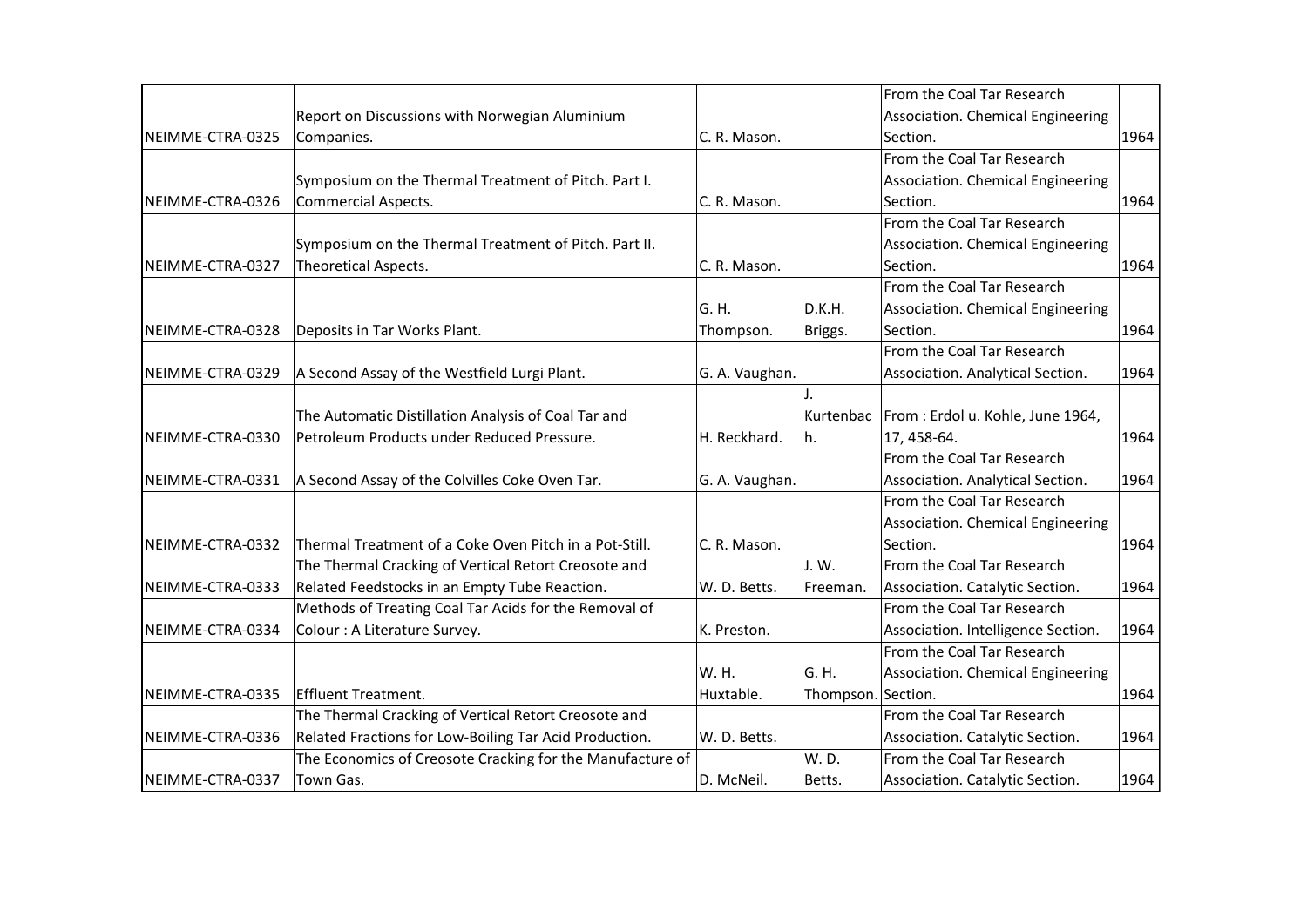|                  |                                                             |                    | From the Coal Tar Research        |      |
|------------------|-------------------------------------------------------------|--------------------|-----------------------------------|------|
|                  |                                                             |                    | Association. Chemical Engineering |      |
| NEIMME-CTRA-0338 | The Recovery of Tar Bases.                                  | D.K.H. Briggs.     | Section.                          | 1965 |
|                  |                                                             |                    | From the Coal Tar Research        |      |
|                  |                                                             |                    | Association. Chemical Engineering |      |
| NEIMME-CTRA-0339 | A Study of Pitch Coking.                                    | D.K.H. Briggs.     | Section.                          | 1965 |
|                  |                                                             |                    | From the Coal Tar Research        |      |
|                  |                                                             | M. R. Kuhnel.      | Association. Fifteenth Tar        |      |
| NEIMME-CTRA-0340 | The Reinforcement of Coal Tar Pitch with Asbestos.          | A.R.I.C.           | Conference, 1965.                 | 1965 |
|                  |                                                             | D. McNeil,         |                                   |      |
|                  |                                                             | B.Sc., Ph.D., F.R. | From the Coal Tar Research        |      |
|                  |                                                             | I.C., M.I.Chem.    | Association. Fifteenth Tar        |      |
|                  | The Preparation and Properties of Mixtures of Pitch and     |                    |                                   |      |
| NEIMME-CTRA-0341 | Polymers.                                                   | Ε.                 | Conference, 1965.                 | 1965 |
|                  | Primary Bases in Pyridine Bases : An Internal Indicator for |                    | From the Coal Tar Research        |      |
| NEIMME-CTRA-0343 | the Nitrite Titration.                                      | G. A. Vaughan.     | Association. Analytical Section.  | 1965 |
|                  |                                                             |                    | From the Coal Tar Research        |      |
| NEIMME-CTRA-0344 | The Gas Chromatographic Analysis of Coal Tar Fractions.     | D. W. Grant.       | Association. Analytical Section.  | 1965 |
|                  |                                                             |                    | From the Coal Tar Research        |      |
|                  | Characteristics of Hyperfil Packing used in Vacuum          |                    | Association. Chemical Engineering |      |
| NEIMME-CTRA-0345 | Fractionation.                                              | J. L. Spivey.      | Section.                          | 1965 |
|                  |                                                             |                    | From the Coal Tar Research        |      |
|                  | Tar Acid Recovery - The Design of Packed Springing          |                    | Association. Chemical Engineering |      |
| NEIMME-CTRA-0346 | Columns.                                                    | J. K. Knapton.     | Section.                          | 1965 |
|                  |                                                             |                    | From the Coal Tar Research        |      |
|                  |                                                             |                    | Association. Chemical Engineering |      |
| NEIMME-CTRA-0347 | Thermal Treatment of Pitch in a Pot Still.                  | M. Hopson.         | Section.                          | 1965 |
|                  |                                                             |                    | From the Coal Tar Research        |      |
| NEIMME-CTRA-0348 | The Assay of a Slagging Gasifier Tar.                       | G. A. Vaughan.     | Association. Analytical Section.  | 1965 |
|                  |                                                             |                    | From the Coal Tar Research        |      |
|                  | Naphthlene Recovery at the Avenue Works of the National     |                    | Association. Chemical Engineering |      |
| NEIMME-CTRA-0349 | Coal Board.                                                 | J. K. Knapton.     | Section.                          | 1965 |
|                  | Determination of Calcium Hydroxide in Causticizer Filter    |                    | From the Coal Tar Research        |      |
| NEIMME-CTRA-0350 | Cake.                                                       | G. A. Vaughan.     | Association. Analytical Section.  | 1965 |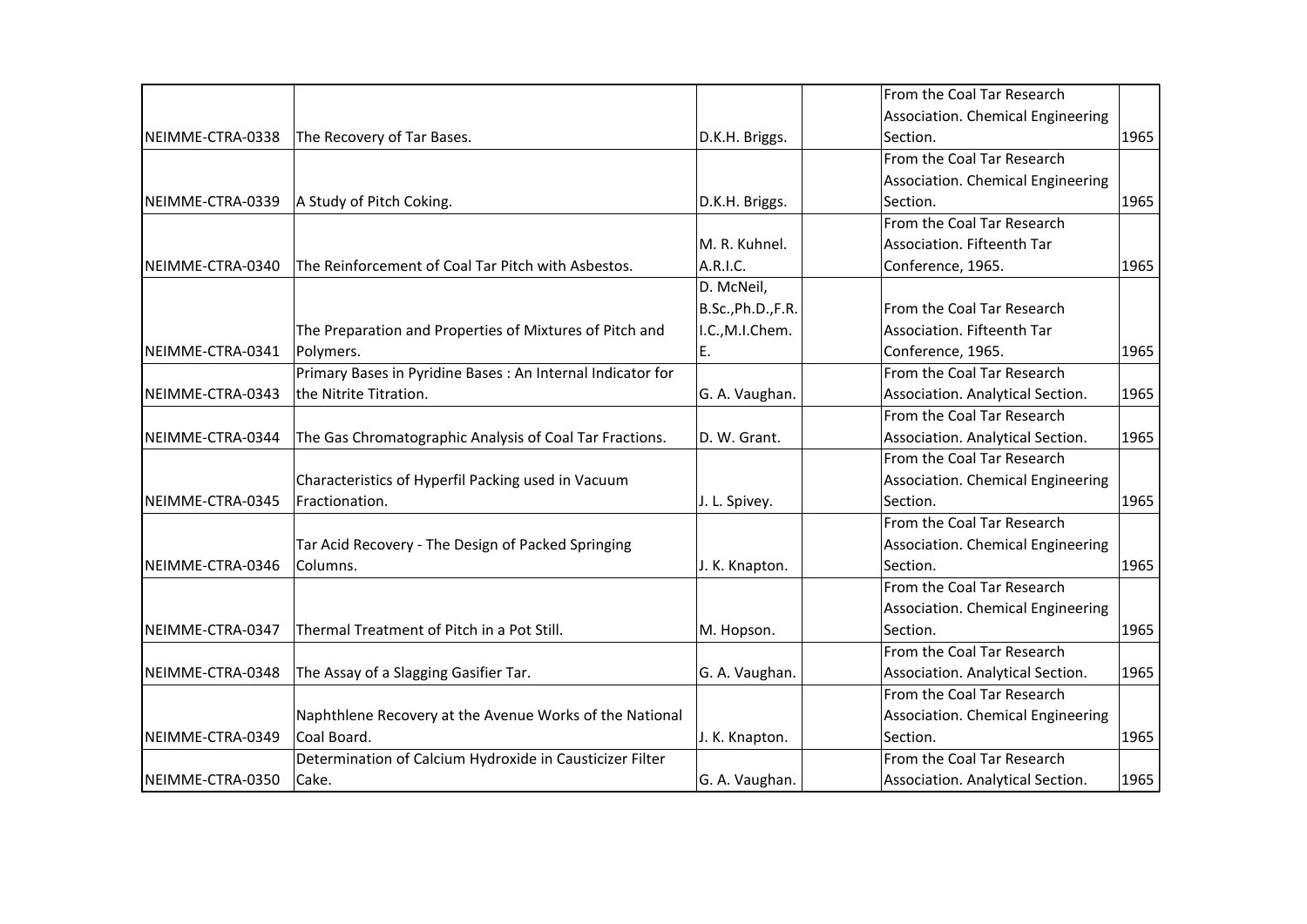|                  | The Separation of Tar Acids, Tar Bases, Paraffins and                    |                |           |                                            |      |
|------------------|--------------------------------------------------------------------------|----------------|-----------|--------------------------------------------|------|
|                  | Aromatics from Vertical Retort Creosote. I. Laboratory                   |                |           | From the Coal Tar Research                 |      |
| NEIMME-CTRA-0353 | Work.                                                                    | W. D. Betts.   | R. Smith. | Association. Catalytic Section.            | 1965 |
|                  |                                                                          |                |           | From the Coal Tar Research                 |      |
| NEIMME-CTRA-0354 | The Thermal Cracking of Tar Acids.                                       | J. W. Freeman. |           | Association. Catalytic Section.            | 1965 |
|                  |                                                                          |                |           | From the Coal Tar Research                 |      |
| NEIMME-CTRA-0355 | An Electronic Integrator for Ionization Gas Chromatography. D. W. Grant. |                |           | Association. Analytical Section.           | 1965 |
|                  | The Thermal Cracking of Naphthalene and Substituted                      |                |           | From the Coal Tar Research                 |      |
| NEIMME-CTRA-0356 | Naphthalenes.                                                            | J. W. Freeman. |           | Association. Catalytic Section.            | 1965 |
|                  |                                                                          |                |           | From the Coal Tar Research                 |      |
| NEIMME-CTRA-0357 | Thermal Cracking Integrated with Tar Distillation.                       | W. D. Betts.   |           | Association. Catalytic Section.            | 1966 |
|                  |                                                                          |                |           | From the Coal Tar Research                 |      |
| NEIMME-CTRA-0358 | Phenolic Pitch.                                                          | R. E. Dean.    |           | J. A. Sharp. Association. Organic Section. | 1966 |
|                  | Chemical Examination of Road Tars from the Hercies Road                  |                |           | From the Coal Tar Research                 |      |
| NEIMME-CTRA-0359 | Experiment.                                                              | W. G. Wilman.  |           | Association. Pitch Section.                | 1966 |
|                  |                                                                          |                |           | From the Coal Tar Research                 |      |
|                  | The Extraction of Tar Bases. I. Consideration of the                     |                |           | Association. Chemical Engineering          |      |
| NEIMME-CTRA-0360 | Variables.                                                               | D.K.H. Briggs. |           | Section.                                   | 1966 |
|                  |                                                                          |                |           | From the Coal Tar Research                 |      |
|                  | The Determination of Chemical Engineering Data on Tar and                |                |           | Association. Chemical Engineering          |      |
| NEIMME-CTRA-0361 | Tar Products, XIII, Adhesion of Road Tar to Stone.                       | D.K.H. Briggs. |           | Section.                                   | 1966 |
|                  |                                                                          |                |           | From the Coal Tar Research                 |      |
|                  |                                                                          |                |           | Association. Chemical Engineering          |      |
| NEIMME-CTRA-0362 | Fractionation of Tar Oils in a Side-Steam Column.                        | J. K. Knapton. |           | Section.                                   | 1966 |
|                  |                                                                          | F. G.          |           |                                            |      |
|                  |                                                                          | Broughall,     |           | From the C.T.R.A. Conference. 30-          |      |
|                  |                                                                          | F.R.I.C. The   |           | 31 March 1966 . Bodington Hall.            |      |
| NEIMME-CTRA-0363 | The Effluent Problem in the Tar Industry.                                | MidlandTar     |           | Leeds and at Gomersal.                     | 1966 |
|                  |                                                                          | G. A. Vaughan, |           |                                            |      |
|                  |                                                                          | F.R.I.C. The   |           |                                            |      |
|                  |                                                                          | Coal Tar       |           | From the C.T.R.A. Conference. 30-          |      |
|                  |                                                                          | Research       |           | 31 March 1966 . Bodington Hall.            |      |
| NEIMME-CTRA-0364 | Some Applications of Enthalpimetry.                                      | Association.   |           | Leeds and at Gomersal.                     | 1966 |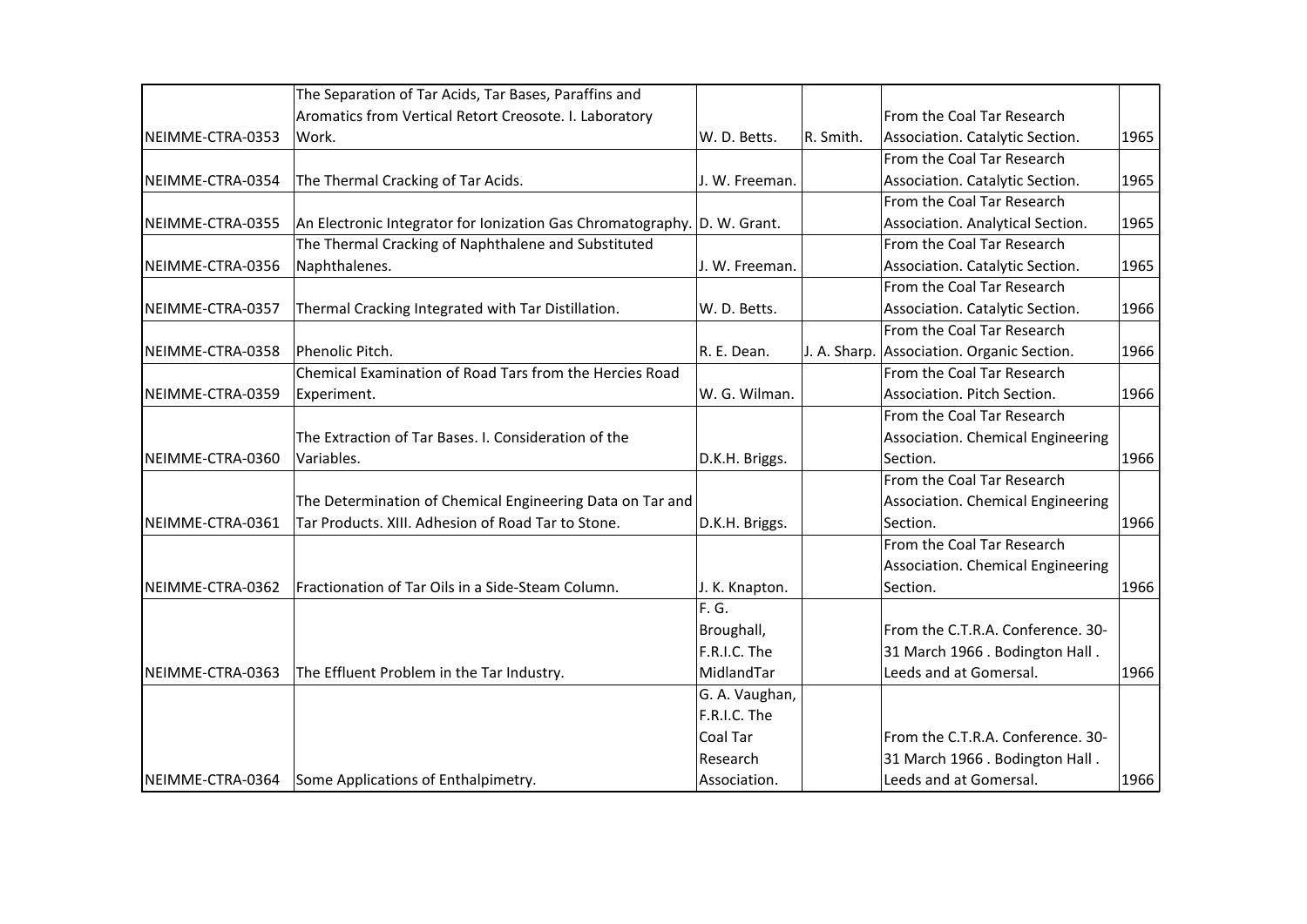|                  |                                                             | G. H.          | J. K.     |                                   |      |
|------------------|-------------------------------------------------------------|----------------|-----------|-----------------------------------|------|
|                  |                                                             | Thompson,      | Knapton,  |                                   |      |
|                  |                                                             | M.Sc.,         | B.Sc.,    | From the C.T.R.A. Conference. 30- |      |
|                  | Practical Applications of Chemical Engineering Research in  | A.M.I.Gas E.,  | A.M.I.Che | 31 March 1966 . Bodington Hall.   |      |
| NEIMME-CTRA-0365 | Tar Processing.                                             | A.M.Inst.F.    | m.E.      | Leeds and at Gomersal.            | 1966 |
|                  |                                                             |                |           | From the Coal Tar Research        |      |
|                  | A Study of the Effect of Removal of Impurities from         |                |           | Association. Chemical Engineering |      |
| NEIMME-CTRA-0366 | Cresylate on the Quality of Tar Acids.                      | M. Hobson.     |           | Section.                          | 1966 |
|                  |                                                             |                |           | From the Coal Tar Research        |      |
|                  | The Extraction of Tar Bases. II. Partition between Aqueous  |                |           | Association. Chemical Engineering |      |
| NEIMME-CTRA-0367 | and Organic Phases.                                         | D.K.H. Briggs. |           | Section.                          | 1966 |
|                  |                                                             |                |           | From the Coal Tar Research        |      |
|                  |                                                             | lG. H.         |           | Association. Chemical Engineering |      |
| NEIMME-CTRA-0368 | Further Investigation of the Thermal Treatment of Pitch.    | Thompson.      |           | Section.                          | 1966 |
|                  |                                                             |                |           | From the Coal Tar Research        |      |
| NEIMME-CTRA-0369 | Packed Capillary Columns.                                   | D. W. Grant.   |           | Association. Analytical Section.  | 1966 |
|                  |                                                             |                |           | From the Coal Tar Research        |      |
|                  | The Recycle of Naphthalene Drained Oils to Primary Tar      |                |           | Association. Chemical Engineering |      |
| NEIMME-CTRA-0370 | Distillation Plants.                                        | J. L. Spivey.  |           | Section.                          | 1966 |
|                  | An Automatic Gas and Vapour Sampling Valve. Part II.        |                |           | From the Coal Tar Research        |      |
| NEIMME-CTRA-0371 | Results of Monitoring Commercial Batch Stills.              | D. W. Grant.   |           | Association. Analytical Section.  | 1966 |
|                  | A Vacuum Fractionation Test and G.L.C. Simulated            |                | M.        | From the Coal Tar Research        |      |
| NEIMME-CTRA-0372 | Distillation for Road Tars.                                 | W. G. Wilman.  | Harrison. | Association. Pitch Section.       | 1966 |
|                  |                                                             |                |           | From the Coal Tar Research        |      |
|                  |                                                             |                |           | Association. Chemical Engineering |      |
| NEIMME-CTRA-0373 | Tar Acid Recovery: Wet Crude Tar Acids Treatment - Part I.  | J. L. Spivey.  |           | Section.                          | 1966 |
|                  | The Methylation of Phenol. Part I. Catalyst Screening Tests |                |           | From the Coal Tar Research        |      |
| NEIMME-CTRA-0374 | and an Examination of Alumina Catalysts.                    | J. A. Sharp.   |           | Association. Organic Section.     | 1966 |
|                  | The Methylation of Phenol. Part II. An Examination of Ceric |                |           | From the Coal Tar Research        |      |
| NEIMME-CTRA-0375 | Oxide Catalysts.                                            | J. A. Sharp.   |           | Association. Organic Section.     | 1966 |
|                  |                                                             |                |           | From the Coal Tar Research        |      |
|                  | The Partition of Tar Acids Between Aqueous and Organic      |                |           | Association. Chemical Engineering |      |
| NEIMME-CTRA-0376 | Phases.                                                     | D.K.H. Briggs. |           | Section.                          | 1967 |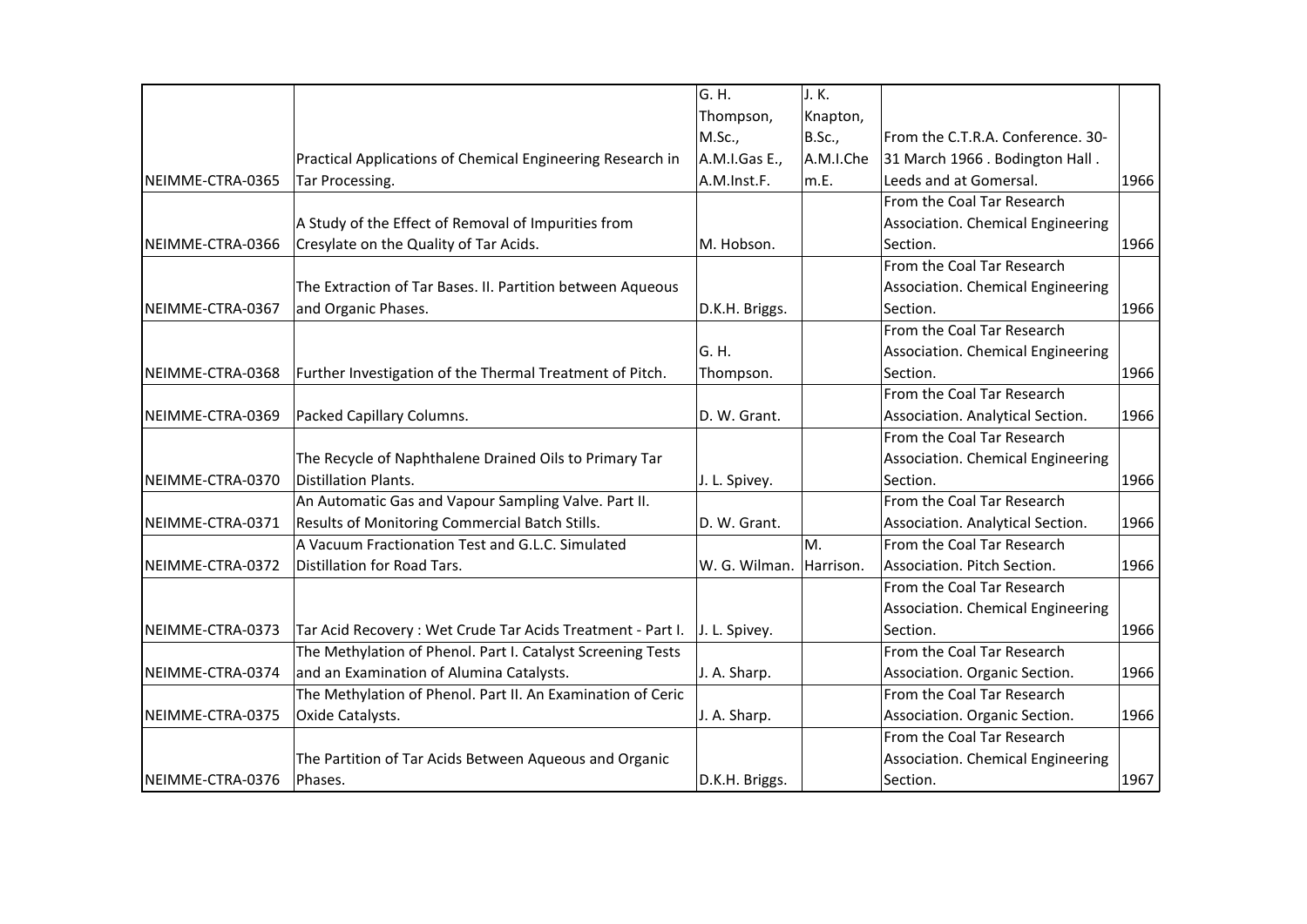|                  | An Investigation of Coal Tar Pitch Binder for Carbon         |                |           | From the Coal Tar Research        |      |
|------------------|--------------------------------------------------------------|----------------|-----------|-----------------------------------|------|
| NEIMME-CTRA-0377 | Electrodes.                                                  | C. R. Mason.   |           | Association. Pitch Section.       | 1966 |
|                  | Catalytic Dealkylation of Tar Acids. Part I. At Atmospheric  |                |           | From the Coal Tar Research        |      |
| NEIMME-CTRA-0378 | Pressure.                                                    | M. H. Milnes.  |           | Association. Organic Section.     | 1966 |
|                  |                                                              |                |           | From the Coal Tar Research        |      |
|                  |                                                              |                |           | Association. Chemical Engineering |      |
| NEIMME-CTRA-0380 | The Adhesian of Road Tar to Stone.                           | D.K.H. Briggs. |           | Section.                          | 1967 |
|                  | Laboratory Testing and Full-Scale Mixing Trial of Standard   |                |           |                                   |      |
|                  | and Low-Volatility Tars in Dense Tarmacadam Basecourse       |                |           | From the Coal Tar Research        |      |
| NEIMME-CTRA-0381 | Material at Clitheroe.                                       | W. G. Wilman.  |           | Association. Pitch Section.       | 1967 |
|                  |                                                              |                |           | From the Coal Tar Research        |      |
|                  | Tar Acids Recovery: Wet Crude Tar Acids Treatment - Part     |                |           | Association. Chemical Engineering |      |
| NEIMME-CTRA-0382 | III.                                                         | J. L. Spivey.  |           | Section.                          | 1967 |
|                  | The Synthesis of Cymenes and Their Use in the Preparation    |                |           | From the Coal Tar Research        |      |
| NEIMME-CTRA-0383 | of Cresols.                                                  | J. A. Sharp.   |           | Association. Organic Section.     | 1967 |
|                  | The Chlorination of Benzene and Toluene; A Literature        |                |           | From the Coal Tar Research        |      |
| NEIMME-CTRA-0384 | Survey.                                                      | J. A. Sharp.   |           | Association. Organic Section.     | 1967 |
|                  | Liquid-Phase Hydrolysis of Chlorobenzene and                 |                |           | From the Coal Tar Research        |      |
| NEIMME-CTRA-0385 | Chlorotoluene- A literature survey.                          | J. A. Sharp.   |           | Association. Organic Section.     | 1967 |
|                  | The Separation of Tar Acids, Tar Bases, Paraffins and        |                |           |                                   |      |
|                  | Aromatics from Vertical Retort Creosote. Ii. Pilot Plant     |                |           | From the Coal Tar Research        |      |
| NEIMME-CTRA-0387 | Work.                                                        | W. D. Betts.   | R. Smith. | Association. Catalytic Section.   | 1967 |
|                  | Surface Dressing Trials with PVC/tar in the Lindsey County   |                |           | From the Coal Tar Research        |      |
| NEIMME-CTRA-0388 | Division of Lincolnshire.                                    | M. R. Kuhnel.  |           | Association. Pitch Section.       | 1967 |
|                  | An Investigation of Electrode Binder Pitches by C.T.R.A. and |                |           | From the Coal Tar Research        |      |
| NEIMME-CTRA-0389 | Four Aluminium Companies.                                    | C. R. Mason.   |           | Association. Pitch Section.       | 1968 |
|                  | Further Studies of the Properties of Mixtures of Pitch and   |                |           | From the Coal Tar Research        |      |
| NEIMME-CTRA-0390 | Synthetic Rubbers.                                           | M. R. Kuhnel.  |           | Association. Pitch Section.       | 1967 |
|                  | Full-Scale Mixing Trial of a Low-Volatile Tar in Dense       |                |           | From the Coal Tar Research        |      |
| NEIMME-CTRA-0391 | Basecourse Material at Winder, Cumberland.                   | W. G. Wilman.  |           | Association. Pitch Section.       | 1967 |
|                  | Submerged Combustion as a Method of Thermally Treating       |                |           | From the Coal Tar Research        |      |
| NEIMME-CTRA-0392 | Pitch.                                                       | C. R. Mason.   |           | Association. Pitch Section.       | 1967 |
|                  | The Use of Coal Tar Oils in the Manufacture of Carbon        |                |           | From the Coal Tar Research        |      |
| NEIMME-CTRA-0393 | Black.                                                       | W. D. Betts.   |           | Association. Catalytic Section.   | 1968 |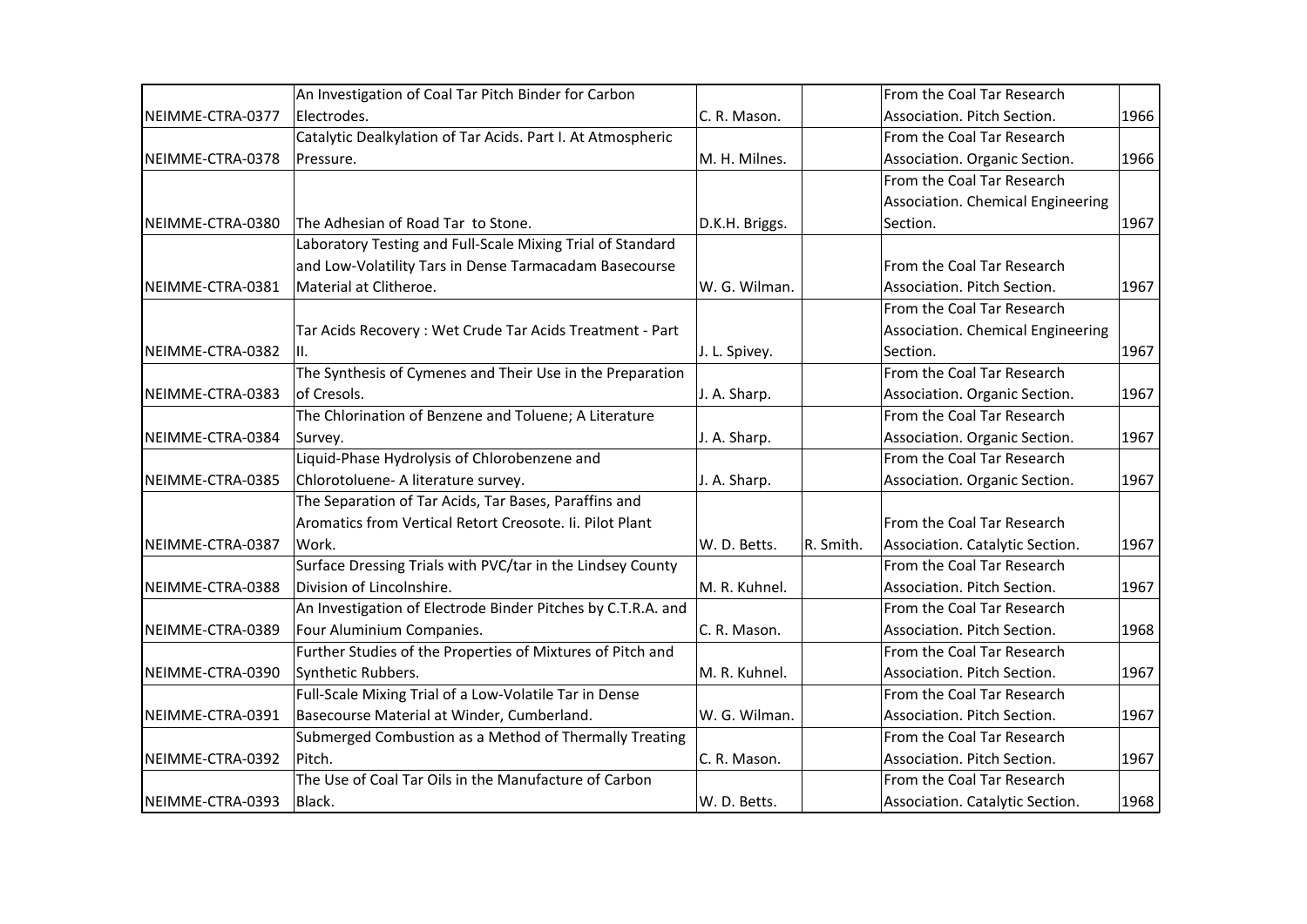|                  |                                                           |                | From the Coal Tar Research         |      |
|------------------|-----------------------------------------------------------|----------------|------------------------------------|------|
|                  | Naphthalene Recovery and Purification: Factors Affecting  |                | Association. Chemical Engineering  |      |
| NEIMME-CTRA-0394 | Production on the Plant Scale.                            | J. K. Knapton. | Section.                           | 1968 |
|                  |                                                           |                | From the Coal Tar Research         |      |
|                  | The Determination of Chemical Engineering Data on Tar and |                | Association. Chemical Engineering  |      |
| NEIMME-CTRA-0395 | Tar Products. XIV. The Brittle Point of Road Tar.         | D.K.H. Briggs. | Section.                           | 1968 |
|                  | Coal Tar Creosote and Wood Preservation : Supplementary   | V. C. A.       | From the Coal Tar Research         |      |
| NEIMME-CTRA-0396 | Literature Survey 1962-1967.                              | Hughes.        | Association. Intelligence Section. | 1968 |
|                  |                                                           |                | From the Coal Tar Research         |      |
|                  |                                                           |                | Association. Chemical Engineering  |      |
| NEIMME-CTRA-0398 | Studies of Roomheat Tar.                                  | M. Hobson.     | Section.                           | 1968 |
|                  | Vapour-Phase Hydrolysis or Aryl Halides; A Literature     |                | From the Coal Tar Research         |      |
| NEIMME-CTRA-0399 | Survey.                                                   | J. A. Sharp.   | Association. Organic Section.      | 1968 |
|                  | The Production of Carbazole from Coal Tar and by          |                | From the Coal Tar Research         |      |
| NEIMME-CTRA-0400 | Synthesis; A Literature Survey.                           | D. McNeil.     | Association.                       | 1968 |
|                  |                                                           |                | From the Coal Tar Research         |      |
|                  | The Determination of Chemical Engineering Data on Tar and |                | Association. Chemical Engineering  |      |
| NEIMME-CTRA-0401 | Tar Products. XV. An Impact Test for Road Binders.        | D.K.H. Briggs. | Section.                           | 1968 |
|                  |                                                           |                | From the Coal Tar Research         |      |
|                  |                                                           |                | Association. Chemical Engineering  |      |
| NEIMME-CTRA-0402 | The Cooling of Pitch in Bays.                             | M. Hobson.     | Section.                           | 1968 |
|                  | The Optimization of Column Variables in Gas Liquid        |                | From the Coal Tar Research         |      |
| NEIMME-CTRA-0403 | Chromatography.                                           | D. W. Grant.   | Association. Analytical Section.   | 1968 |
|                  |                                                           |                | From the Coal Tar Research         |      |
|                  |                                                           |                | Association. Chemical Engineering  |      |
| NEIMME-CTRA-0404 | Thermal Treatment of Pitch by Radiant Heat.               | J. K. Knapton. | Section.                           | 1968 |
|                  |                                                           |                | From the Coal Tar Research         |      |
|                  |                                                           |                | Association. Chemical Engineering  |      |
| NEIMME-CTRA-0405 | Naphthalene Recovery; Steam Stripping of Wash Oil.        | M. Hopson.     | Section.                           | 1969 |
|                  | The Recovery of Tar Acids from Tar Oils by Solvent        |                | From the Coal Tar Research         |      |
| NEIMME-CTRA-0406 | Extraction.                                               | W. D. Betts.   | Association. Catalytic Section.    | 1969 |
|                  |                                                           | Col. S.        | From the Paper presented to        |      |
|                  |                                                           | Maynard        | Seventeenth Tar Conference,        |      |
| NEIMME-CTRA-0407 | Over 40 Years Experience of Road Tar.                     | Lovell.        | Leeds, 23rd April, 1969.           | 1969 |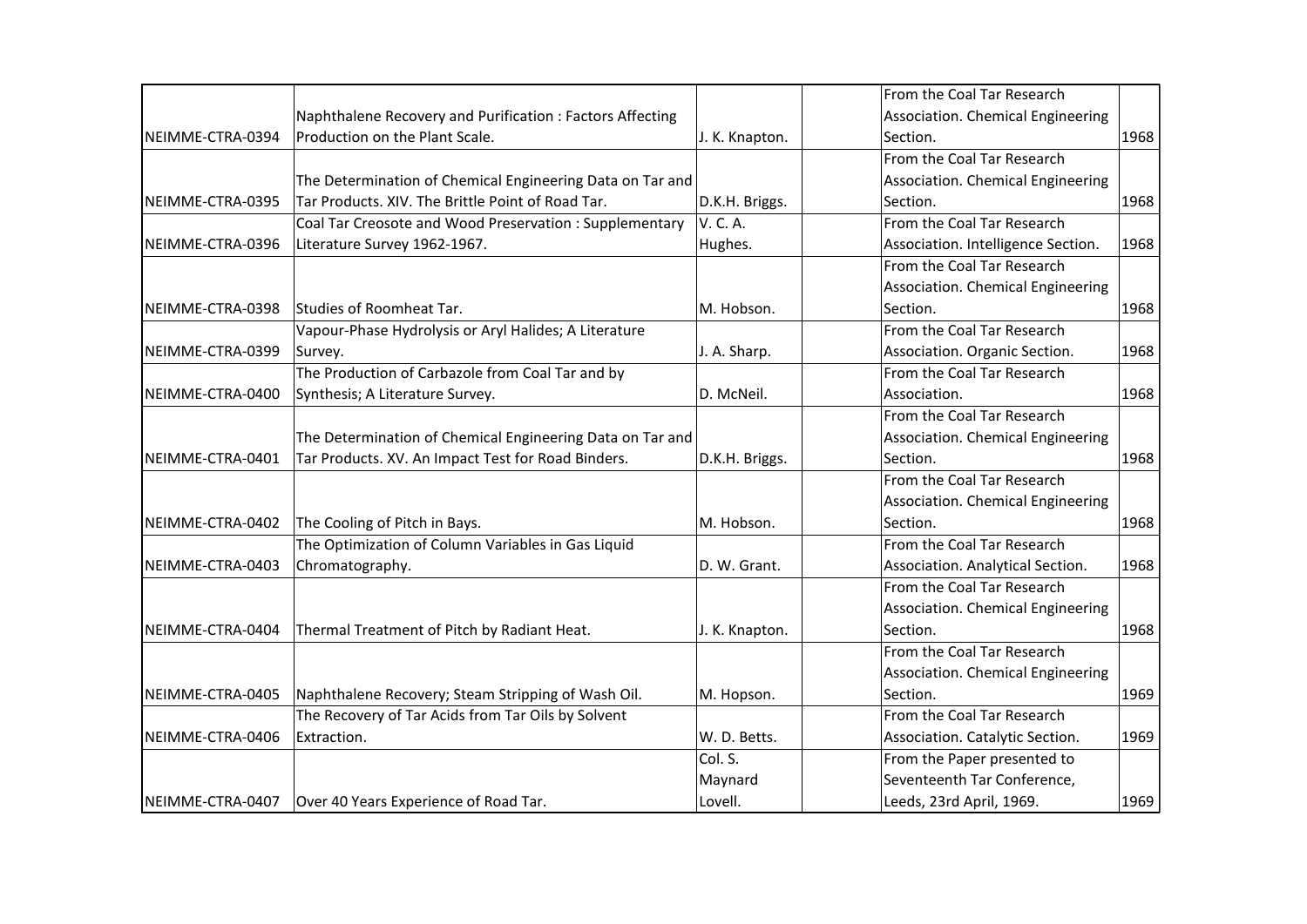|                  |                                                                         |                |          | From the Paper presented to        |      |
|------------------|-------------------------------------------------------------------------|----------------|----------|------------------------------------|------|
|                  |                                                                         |                |          | Seventeenth Tar Conference,        |      |
| NEIMME-CTRA-0408 | Better Binders For Roads.                                               | Dr. D. McNeil. |          | Leeds, 23rd April, 1969.           | 1969 |
|                  | A Surface Dressing Trial with PVC Tar on the Hardshoulder               |                |          |                                    |      |
|                  | of the Edinburgh-Glasgow Motoway M.8, Dechmont-                         |                |          |                                    |      |
| NEIMME-CTRA-0409 | Whitburn Section 7th May, 1969.                                         | M. R. Kuhnel.  |          | The Coal Tar Research Association. | 1969 |
|                  | A Surface Dressing Trial with PVC Tar on A74, Lanarkshire               |                |          |                                    |      |
| NEIMME-CTRA-0410 | 13th and 14th May 1969.                                                 | M. R. Kuhnel.  |          | The Coal Tar Research Association. | 1969 |
|                  |                                                                         |                |          | The Coal Tar Research Association. |      |
| NEIMME-CTRA-0411 | Accelerated Weathering of Road Tar.                                     | D.K.H. Briggs. |          | Chemical Engineering Section.      | 1969 |
|                  | Porous Layer Open Tubular Columns in Gas                                |                |          | The Coal Tar Research Association. |      |
| NEIMME-CTRA-0412 | Chromatography.                                                         | D. W. Grant.   |          | Analytical Section.                | 1969 |
|                  |                                                                         |                |          | The Coal Tar Research Association. |      |
| NEIMME-CTRA-0413 | Control and Performance of Two Tar Distillation Units.                  | M. Hobson.     |          | Chemical Engineering Section.      | 1969 |
|                  |                                                                         |                | J. K.    | The Coal Tar Research Association. |      |
| NEIMME-CTRA-0414 | Functional Study of a Low Temperature Tar Distillation Unit. M. Hobson. |                | Knapton. | Chemical Engineering Section.      | 1969 |
|                  | The Use of a Capacitance Probe as a Moisture Meter for                  |                |          | The Coal Tar Research Association. |      |
| NEIMME-CTRA-0415 | Crude Coke Oven Tar.                                                    | J. K. Knapton. |          | Chemical Engineering Section.      | 1969 |
|                  | The Direct Determination of Phenols in Tar Oils by Electron             |                |          |                                    |      |
|                  | Capture Gas Chromatography of their                                     |                |          | The Coal Tar Research Association. |      |
| NEIMME-CTRA-0416 | Bromomethyldimethyl Silyl Ethers.                                       | D. W. Grant.   |          | Analytical Section.                | 1969 |
|                  | A Surface Dressing Trial with PVC Tar on The Wicker,                    |                |          | The Coal Tar Research Association. |      |
| NEIMME-CTRA-0417 | Sheffield.                                                              | M. R. Kuhnel.  |          | Pitch Section.                     | 1969 |
|                  | The Wetting of Stone by Road Binders. Part I. Road Tars and             |                |          | The Coal Tar Research Association. |      |
| NEIMME-CTRA-0418 | PVC Tars.                                                               | D.K.H. Briggs. |          | Chemical Engineering Section.      | 1969 |
|                  | A Full-Scale Surface Dressing Experiment using a Low                    |                |          | The Coal Tar Research Association. |      |
| NEIMME-CTRA-0419 | Temperature Tar/Bitumen Binder on a road in Chesterfield.               | W. G. Wilman.  |          | Pitch Section.                     | 1969 |
|                  |                                                                         |                |          | The Coal Tar Research Association. |      |
| NEIMME-CTRA-0420 | Re-Surface Dressing Part of A74, Lanarkshire, with PVC Tar.             | W. G. Wilman.  |          | Pitch Section.                     | 1969 |
|                  |                                                                         |                |          | The Coal Tar Research Association. |      |
| NEIMME-CTRA-0421 | Oxidation of Anthracene Cake.                                           | W. D. Betts.   |          | Catalytic Section.                 | 1969 |
|                  |                                                                         |                |          | The Coal Tar Research Association. |      |
| NEIMME-CTRA-0422 | Hydrogenation of Quinoline Bases.                                       | W. D. Betts.   |          | Catalytic Section.                 | 1969 |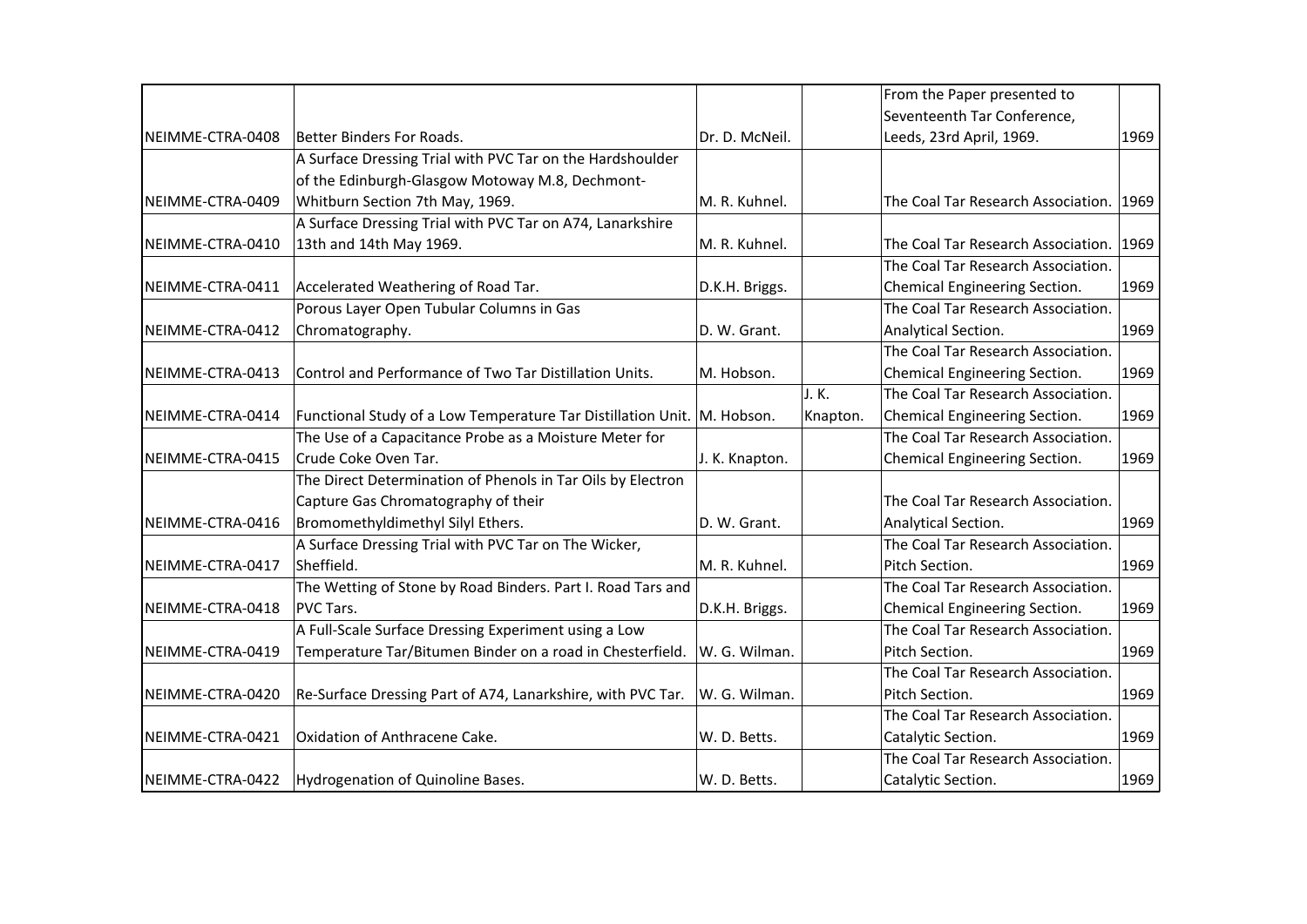|                  |                                                            |                 | W. G.      |                                            |      |
|------------------|------------------------------------------------------------|-----------------|------------|--------------------------------------------|------|
|                  | The Use of High Viscosity Tar/Bitumen Blends for Road      | F. Liversedge.  | Wilman.    | The Coal Tar Research Association.         |      |
| NEIMME-CTRA-0423 | Bases and Basecourses.                                     | $(M-Y.T.D.)$    | (C.T.R.A.) | Pitch Section.                             | 1969 |
|                  | A Double-Coated Macadam Experiment on A488, Near           |                 |            | The Coal Tar Research Association.         |      |
| NEIMME-CTRA-0424 | Minsterley, Shropshire.                                    | M. R. Kuhnel    |            | Pitch Section.                             | 1969 |
|                  | A Full-Scale Coated Macadam Experiment on A156,            |                 |            | The Coal Tar Research Association.         |      |
| NEIMME-CTRA-0425 | Lincolnshire, Using PVC Tar.                               | W. G. Wilman.   |            | Pitch Section.                             | 1969 |
|                  | Reactions of Aromatic Hydrocarbons with Nucleophiles in    |                 |            | The Coal Tar Research Association.         |      |
| NEIMME-CTRA-0426 | the Presence of Transition Metal Catalysts.                | C. Ely.         |            | Catalytic Section.                         | 1969 |
|                  | The High Temperature Methylation of Phenol and the         | J. A. Sharp. M. |            | The Coal Tar Research Association.         |      |
| NEIMME-CTRA-0427 | Transalkylation of Alkyl Phenols.                          | Fielding.       |            | R. E. Dean. Organic Section.               | 1969 |
|                  | Synthesis of Indanols from Indane by the Sulphonation      |                 |            | The Coal Tar Research Association.         |      |
| NEIMME-CTRA-0428 | Route.                                                     | J. A. Sharp.    |            | Organic Section.                           | 1969 |
|                  |                                                            |                 |            | The Coal Tar Research Association.         |      |
| NEIMME-CTRA-0429 | The Synthesis of o-Phenylphenol from Cyclohexanone.        | M. Fielding.    |            | Organic Section.                           | 1969 |
|                  | The Production of Naphthols by the Vapour Phase Steam      |                 |            | The Coal Tar Research Association.         |      |
| NEIMME-CTRA-0430 | Hydrolysis of Chloronaphthalenes.                          | J. A. Sharp.    |            | Organic Section.                           | 1969 |
|                  | The Synthesis of Compounds for Biological Evaluation. Part |                 | P. G.      | The Coal Tar Research Association.         |      |
| NEIMME-CTRA-0431 | I. N-Substituted Aryl Carbamates.                          | R. E. Dean.     | Copeland.  | Organic Section.                           | 1969 |
|                  | The Synthesis of Compounds for Biological Evaluation. Part |                 |            | The Coal Tar Research Association.         |      |
| NEIMME-CTRA-0432 | 2. Nitrophenols.                                           | R. E. Dean.     |            | Organic Section.                           | 1970 |
|                  | Continuous Fractional Crystallisation. Part I. Experiments |                 |            | The Coal Tar Research Association.         |      |
| NEIMME-CTRA-0433 | with the Phillips and other Crystallisers.                 | J. W. Freeman.  |            | Catalytic Section.                         | 1970 |
|                  |                                                            |                 |            | The Coal Tar Research Association.         |      |
| NEIMME-CTRA-0434 | The Production and Properties of Coal/Tar Oil Dispersions. | W. D. Betts.    | R. Smith.  | Catalytic Section.                         | 1970 |
|                  |                                                            |                 |            | The Coal Tar Research Association.         |      |
| NEIMME-CTRA-0435 | Tar Distillation: An Enquiry into Operation and Control.   | J. K. Knapton.  |            | Chemical Engineering Section.              | 1970 |
|                  | The Production of Refined and Modified Creosotes for       |                 |            | The Coal Tar Research Association.         |      |
| NEIMME-CTRA-0436 | <b>Wood Preservation.</b>                                  | W. D. Betts.    | R. Smith.  | Catalytic Section.                         | 1970 |
|                  |                                                            |                 |            | The Coal Tar Research Association.         |      |
| NEIMME-CTRA-0437 | Spraying Characteristics of PVC Tars.                      | M. R. Kuhnel.   |            | Pitch Section.                             | 1970 |
|                  | An Adhesion Tester for Road Binders. I. The Critical       |                 |            | The Coal Tar Research Association.         |      |
| NEIMME-CTRA-0438 | Adhesion Temperature.                                      | D.K.H. Briggs.  |            | J. A. Croft. Chemical Engineering Section. | 1970 |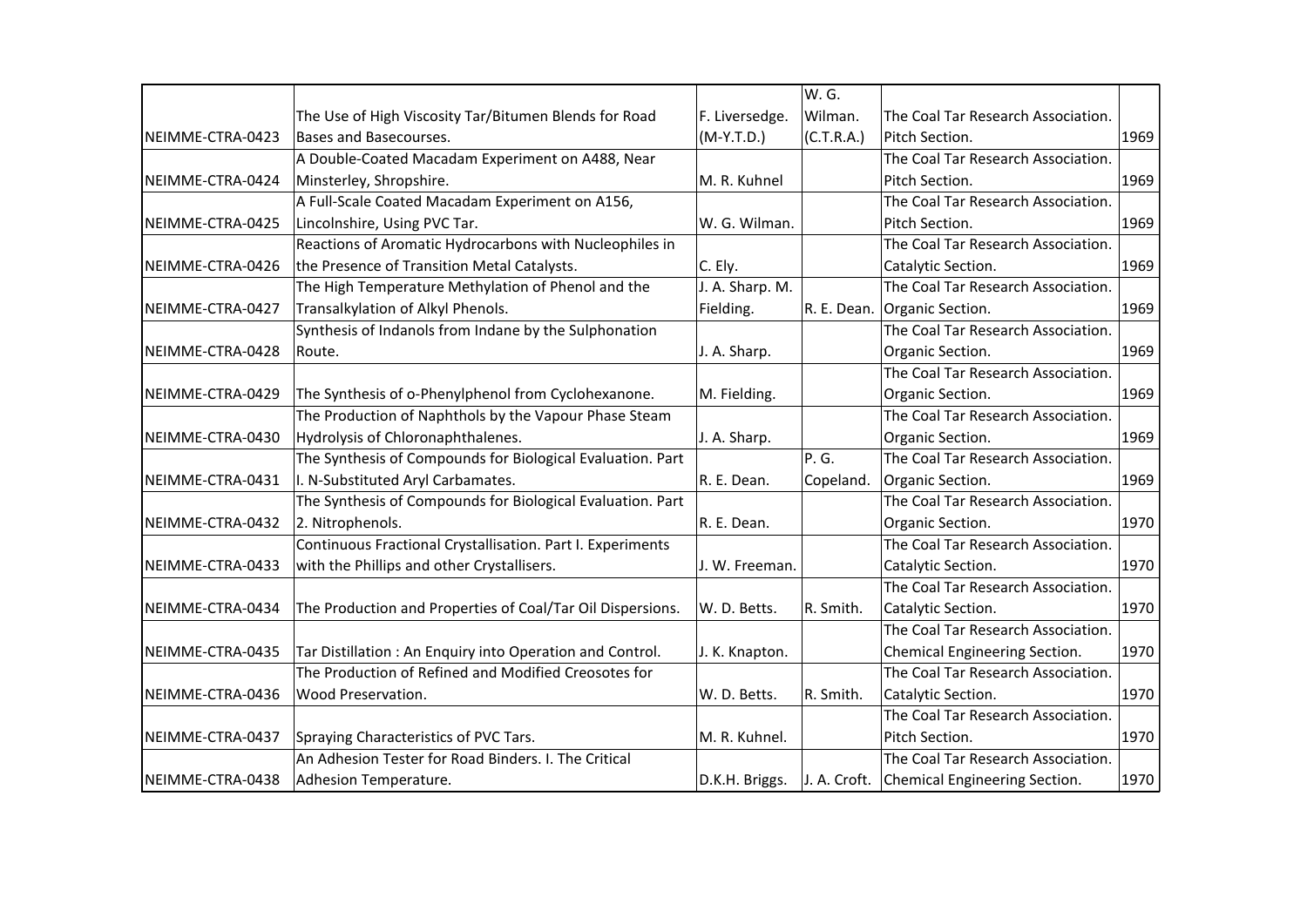|                  | A Capacitance Probe as a Moisture Meter for Crude Low                   |                | B.        | The Coal Tar Research Association.       |      |
|------------------|-------------------------------------------------------------------------|----------------|-----------|------------------------------------------|------|
| NEIMME-CTRA-0439 | Temperature Tar.                                                        | J. K. Knapton. |           | Broadbent. Chemical Engineering Section. | 1970 |
|                  |                                                                         |                |           | The Coal Tar Research Association.       |      |
| NEIMME-CTRA-0440 | Control of Tar Distillation Units.                                      | M. Hobson.     |           | Chemical Engineering Section.            | 1970 |
|                  |                                                                         |                |           | The Coal Tar Research Association.       |      |
| NEIMME-CTRA-0441 | Standard Impact Energies of Road Binders.                               | D.K.H. Briggs. |           | Chemical Engineering Section.            | 1970 |
|                  | The Wetting of Stone by Road Binders. Part II. Tars,                    |                |           | The Coal Tar Research Association.       |      |
| NEIMME-CTRA-0442 | Bitumens and their Mixtures.                                            | D.K.H. Briggs. |           | Chemical Engineering Section.            | 1970 |
|                  |                                                                         |                |           | The Coal Tar Research Association.       |      |
| NEIMME-CTRA-0443 | A Simple Ductility-Tenacity Check.                                      | D.K.H. Briggs. |           | Chemical Engineering Section.            | 1970 |
|                  |                                                                         |                |           | The Coal Tar Research Association.       |      |
| NEIMME-CTRA-0444 | Preparation and Properties of Tar/Bitumen Mixtures.                     | M. R. Kuhnel.  |           | Pitch Section.                           | 1970 |
|                  | Cationic Tar Emulsions, Part I. Preparation of Road Tar                 | P.G.           |           | The Coal Tar Research Association.       |      |
| NEIMME-CTRA-0445 | Emulsions.                                                              | Copeland.      |           | Organic Section.                         | 1970 |
|                  | Cationic Tar Emulsions, Part 2. Formulation of Slurry Seals             | P.G.           |           | The Coal Tar Research Association.       |      |
| NEIMME-CTRA-0446 | from 42Deg. e.v.t. Tar Emulsions.                                       | Copeland.      |           | Organic Section.                         | 1970 |
|                  | Cationic Tar Emulsions, Part 3. Formulation of Slurry Seals             | P.G.           |           | The Coal Tar Research Association.       |      |
| NEIMME-CTRA-0447 | With Emulsions of High Viscosity and PVC Tars.                          | Copeland.      |           | Organic Section.                         | 1970 |
|                  |                                                                         |                |           | The Coal Tar Research Association.       |      |
| NEIMME-CTRA-0449 | Production and Storage of PVC Tar.                                      | W. G. Wilman.  |           | Pitch Section.                           | 1970 |
|                  | Synthesis of Indanols from Indane by Chlorination-                      |                |           | The Coal Tar Research Association.       |      |
| NEIMME-CTRA-0450 | Hydrolysis Sequences.                                                   | J. A. Sharp.   |           | Organic Section.                         | 1970 |
|                  |                                                                         |                |           | The Coal Tar Research Association.       |      |
| NEIMME-CTRA-0451 | Plate Calculation for a Sidestream Column.                              | M. Hobson.     |           | Chemical Engineering Section.            | 1970 |
|                  |                                                                         |                | M.        | The Coal Tar Research Association.       |      |
| NEIMME-CTRA-0453 | Composition of Coke Oven Wash Oils.                                     | R. E. Dean.    | Fielding. | Organic Section.                         | 1970 |
|                  | An Adhesion Tester for Road Binders. II. Factors Affecting              |                |           | The Coal Tar Research Association.       |      |
| NEIMME-CTRA-0454 | Stone Retention.                                                        | D.K.H. Briggs. |           | Pitch Section.                           | 1970 |
|                  |                                                                         |                |           | The Coal Tar Research Association.       |      |
| NEIMME-CTRA-0455 | The Effect of PVC Stabilizers on Heat Stability of PVC Tars.            | M. R. Kuhnel.  |           | Pitch Section.                           | 1970 |
|                  | A Surface Dressing Trial Using a High Viscosity PVC Tar on              |                |           | The Coal Tar Research Association.       |      |
| NEIMME-CTRA-0456 | A619 in Staveley, Derbyshire.                                           | M. R. Kuhnel.  |           | Pitch Section.                           | 1970 |
|                  | A Full-Scale Surface Dressing Experiment Using a Low                    |                |           | The Coal Tar Research Association.       |      |
| NEIMME-CTRA-0457 | Temperature Tar/Bitumen Binder on a Road Near Bolsover.   M. R. Kuhnel. |                |           | Pitch Section.                           | 1970 |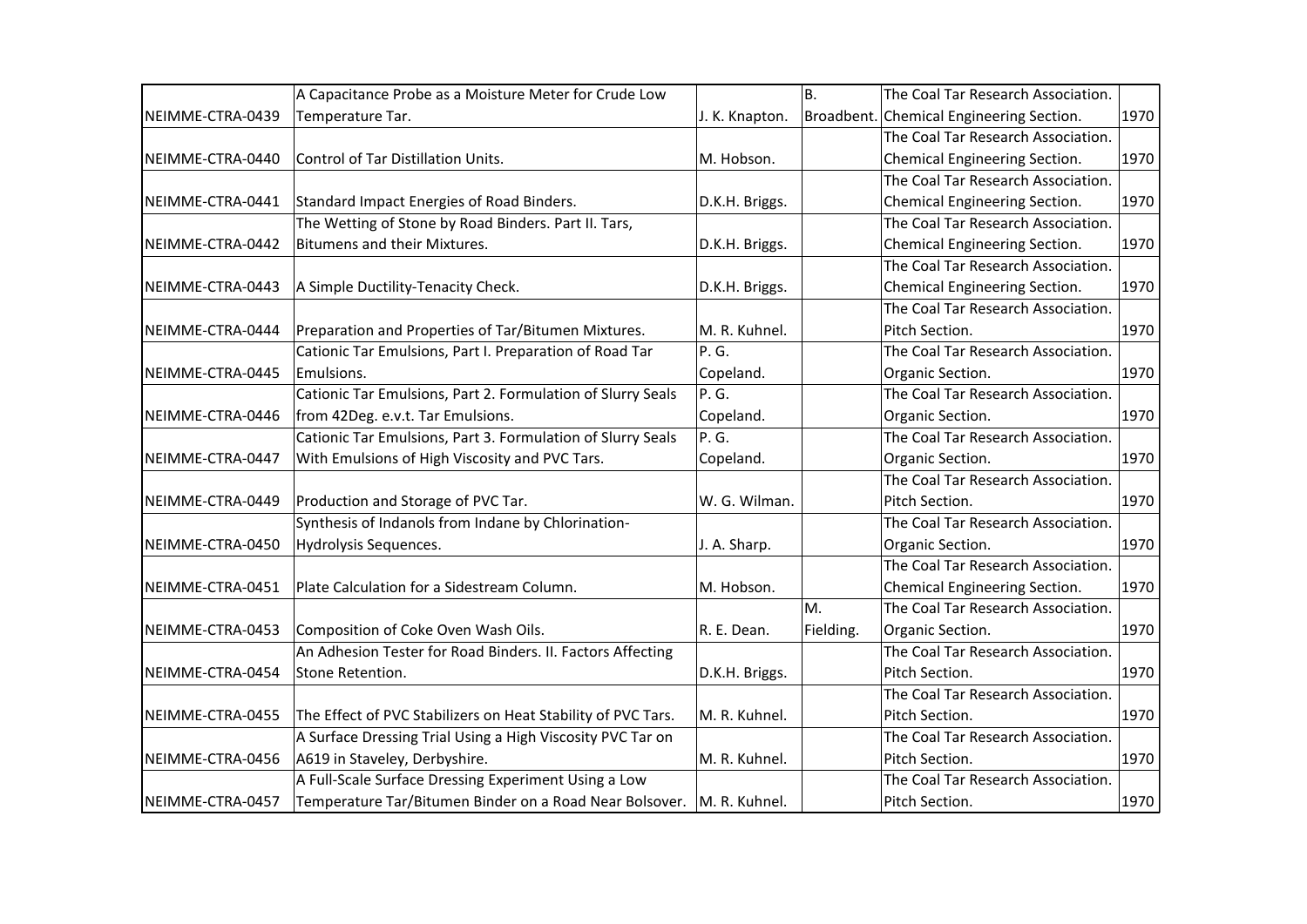|                  | A Surface Dressing Experiment Using Modified Tars on a      |                |           | The Coal Tar Research Association. |      |
|------------------|-------------------------------------------------------------|----------------|-----------|------------------------------------|------|
| NEIMME-CTRA-0458 | Road Near Bolsover, Derbyshire.                             | M. R. Kuhnel.  |           | Pitch Section.                     | 1970 |
|                  | A Surface Dressing Trial Using PVC Tar in Bolsover,         |                |           | The Coal Tar Research Association. |      |
| NEIMME-CTRA-0459 | Derbyshire.                                                 | M. R. Kuhnel.  |           | Pitch Section.                     | 1970 |
|                  | A Second Double-Coated Macadam Experiment on A488,          |                |           | The Coal Tar Research Association. |      |
| NEIMME-CTRA-0460 | Near Minsterley, Shropshire.                                | M. R. Kuhnel.  |           | Pitch Section.                     | 1970 |
|                  | Cationic Tar Emulsions, Part 5. Formulation of Surface      | P. G.          |           | The Coal Tar Research Association. |      |
| NEIMME-CTRA-0461 | Dressing Emulsions from PVC Coke-Oven Tars.                 | Copeland.      |           | Organic Section.                   | 1970 |
|                  | Cationic Tar Emulsions, Part 6. Formulation of Surface      |                |           |                                    |      |
|                  | Dressing Emulsions from Low Temperature Tar/Bitumen         | P. G.          |           | The Coal Tar Research Association. |      |
| NEIMME-CTRA-0462 | Blends.                                                     | Copeland.      |           | Organic Section.                   | 1970 |
|                  |                                                             |                |           | The Coal Tar Research Association. |      |
| NEIMME-CTRA-0463 | Further Studies of the Control of Tar Distillation Units.   | M. Hobson.     |           | Chemical Engineering Section.      | 1970 |
|                  | The Use of PLOT Columns in a Multicolumn GLC System for     |                |           |                                    |      |
|                  | the Characterization and Identification of Components in    |                |           | The Coal Tar Research Association. |      |
| NEIMME-CTRA-0464 | Tar Oils.                                                   | D. W. Grant.   |           | Analytical Section.                | 1971 |
|                  |                                                             |                |           | The Coal Tar Research Association. |      |
| NEIMME-CTRA-0465 | A Survey of the Production of Pitch in Solid Form.          | J. K. Knapton. |           | Chemical Engineering Section.      | 1971 |
|                  | An Adhesion Tester for Road Binders : III. Effects of Water |                |           | The Coal Tar Research Association. |      |
| NEIMME-CTRA-0466 | and Tar Coating on Chipping Retention.                      | D.K.H. Briggs. |           | Pitch Section.                     | 1971 |
|                  | Creosote as a Preservative for Timber in Cooling Towers.    |                |           |                                    |      |
|                  | Interim report on the test slats in the cooling tower at    |                |           | The Coal Tar Research Association. |      |
| NEIMME-CTRA-0467 | Bilston, B.S.C. (Stewarts and Lloyds) No.1.                 | W. D. Betts.   |           | Catalytic Section.                 | 1971 |
|                  |                                                             |                |           | The Coal Tar Research Association. |      |
| NEIMME-CTRA-0468 | Density-Temperature Relationship of Tar/Bitumen Binders.    | R. B. Meiris.  |           | Analytical Section.                | 1971 |
|                  | An Alternative Method for Determination of Ring and Ball    |                |           | The Coal Tar Research Association. |      |
| NEIMME-CTRA-0469 | Softening Point.                                            | B. Broadbent.  |           | Chemical Engineering Section.      | 1971 |
|                  | An Adhesion Tester for Road Binders. IV. Brittle Adhesion   |                |           | The Coal Tar Research Association. |      |
| NEIMME-CTRA-0470 | Temperature.                                                | D.K.H. Briggs. |           | Pitch Section.                     | 1971 |
|                  | The Direct Extraction of Tar Acids from Low Temperature     |                |           | The Coal Tar Research Association. |      |
| NEIMME-CTRA-0471 | Tar Using Aqueous Caustic Soda.                             | W. D. Betts.   | R. Smith. | Catalytic Section.                 | 1971 |
|                  |                                                             |                |           | The Coal Tar Research Association. |      |
| NEIMME-CTRA-0472 | The Chloromethylation of Coal Tar Hydrocarbons.             | M. Fielding.   |           | R. E. Dean. Organic Section.       | 1971 |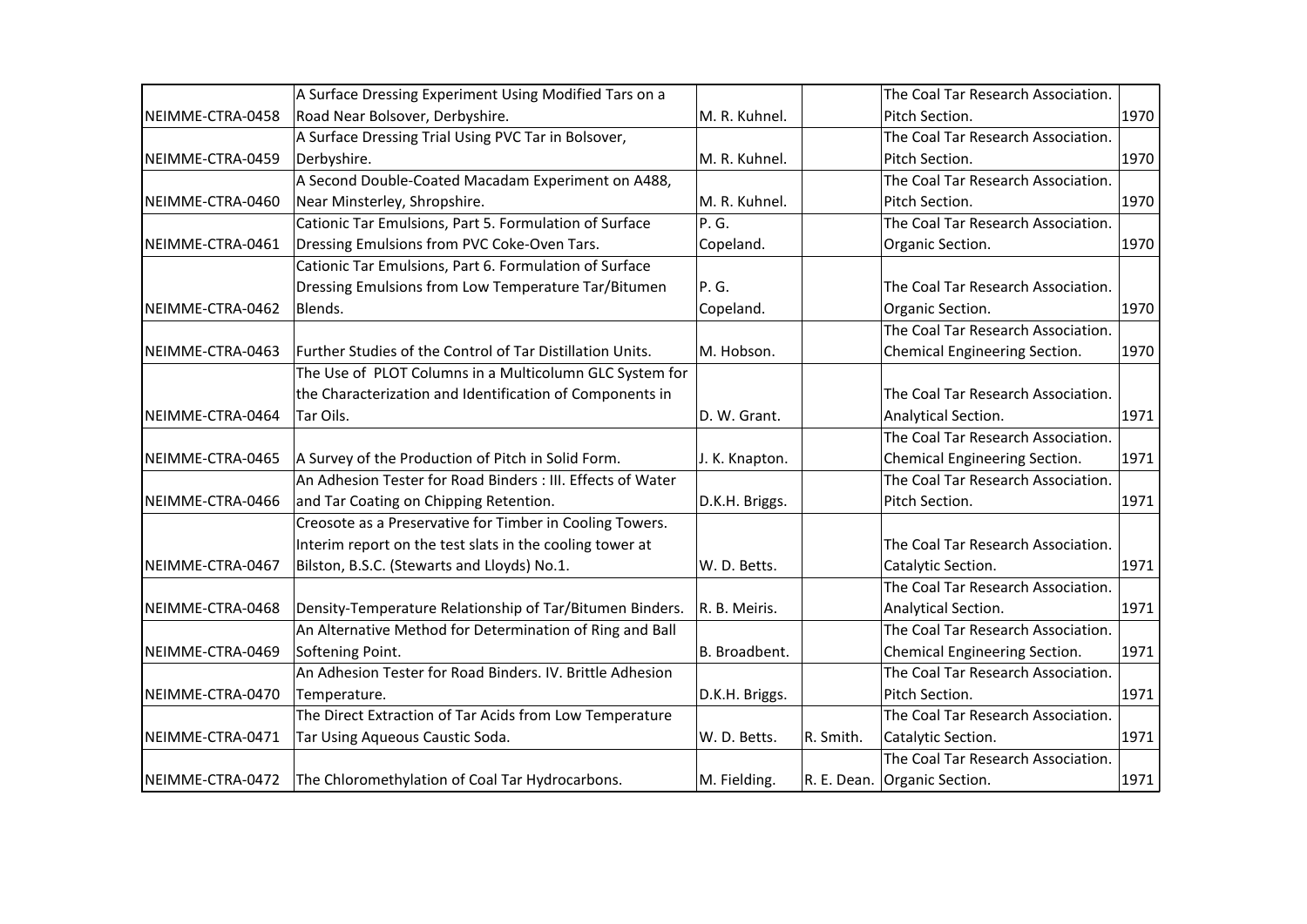| W. G.                                                                                                                                     |      |
|-------------------------------------------------------------------------------------------------------------------------------------------|------|
| F. Liversedge.<br>Wilman.<br>A Full-Scale Road Experiment Using A Tar/Bitumen Blend                                                       |      |
| and Gravel Aggregate in Dense Basecourse Macadam.<br>(M-YTD).<br>(CTRA).<br>NEIMME-CTRA-0473<br>The Coal Tar Research Association.        | 1971 |
| Investigation into the Discoloration of Natural Phenol.<br>P. G.<br>R. E. Dean.<br>NEIMME-CTRA-0474<br>The Coal Tar Research Association. | 1971 |
| J. W. Freeman.<br>W.D.<br>The Coal Tar Research Association.                                                                              |      |
| Extraction of Carbazole with Sulphuric Acid.<br>NEIMME-CTRA-0475<br>R. Deacon.<br>Betts.<br>Catalytic Section.                            | 1972 |
| W. G.                                                                                                                                     |      |
| F. Liversedge.<br>The Use of a High-Viscosity Tar/Bitumen Blend in a Friction<br>Wilman.                                                  |      |
| Course Macadam (Warwickshire).<br>NEIMME-CTRA-0476<br>(M-YTD).<br>(CTRA).<br>The Coal Tar Research Association.                           | 1971 |
| Electrolytic Oxidation and Reduction of Aromatic<br>The Coal Tar Research Association.                                                    |      |
| Compounds. Part I - Oxidation.<br>C. C. Ely.<br>Pitch Section.<br>NEIMME-CTRA-0477                                                        | 1971 |
| The Coal Tar Research Association.<br>Electrolytic Oxidation and Reduction of Aromatic                                                    |      |
| C. C. Ely.<br>NEIMME-CTRA-0478<br>Compounds. Part 2 - Reduction.<br>Pitch Section.                                                        | 1971 |
| Continuous Fractional Crystallisation. Part II. Experiments<br>The Coal Tar Research Association.                                         |      |
| NEIMME-CTRA-0479<br>with Schildknecht Columns.<br>J. W. Freeman.<br>Catalytic Section.                                                    | 1971 |
| The Coal Tar Research Association.                                                                                                        |      |
| The Bleeding of Pressure Creosoted Timber.<br>W. D. Betts.<br>NEIMME-CTRA-0480<br>Catalytic Section.                                      | 1971 |
| A Low Pressure Soaking Process for the Preservative<br>The Coal Tar Research Association.                                                 |      |
| Treatment of Small Dimensioned Timbers with Creosote.<br>R. Smith.<br>NEIMME-CTRA-0481<br>W. D. Betts.<br>Catalytic Section.              | 1971 |
| W.D.                                                                                                                                      |      |
| NEIMME-CTRA-0482<br>Basic Refractory Linings for Oxygen-Steel Converters.<br>D. McNeil.<br>Betts.<br>The Coal Tar Research Association.   | 1971 |
| Continuous Fractional Crystallization. Part III. Experiments<br>The Coal Tar Research Association.                                        |      |
| with Archimedean Screw columns.<br>NEIMME-CTRA-0483<br>J. W. Freeman.<br>Catalytic Section.                                               | 1972 |
| The Construction and Operation of a Flame Photometric                                                                                     |      |
| Detector for Gas Chromatography and its Application to the<br>The Coal Tar Research Association.                                          |      |
| Specific Detection of Sulphur Compounds in Tar Oils.<br>NEIMME-CTRA-0484<br>D. W. Grant.<br>Analytical Section.                           | 1971 |
| A Study of the Minor Neutral Components of a Coke Oven<br>The Coal Tar Research Association.                                              |      |
| NEIMME-CTRA-0485<br>Tar - Part I.<br>D. W. Grant.<br>Analytical Section.                                                                  | 1971 |
| Continuous Fractional Crystallization. Part IV. Chemical<br>The Coal Tar Research Association.                                            |      |
| Engineering Theory of Crystallization Columns. (1)<br>NEIMME-CTRA-0486<br>J. W. Freeman.<br>Catalytic Section.                            | 1972 |
| The Coal Tar Research Association.                                                                                                        |      |
| B. Broadbent.<br>NEIMME-CTRA-0487<br>Further Work on the C.T.R.A. Penetrometer.<br>Chemical Engineering Section.                          | 1971 |
| Treatment of Liquor from the Low Temperature<br>The Coal Tar Research Association.                                                        |      |
| NEIMME-CTRA-0488<br>Carbonization of Coal.<br>M. Hobson.<br>Chemical Engineering Section.                                                 |      |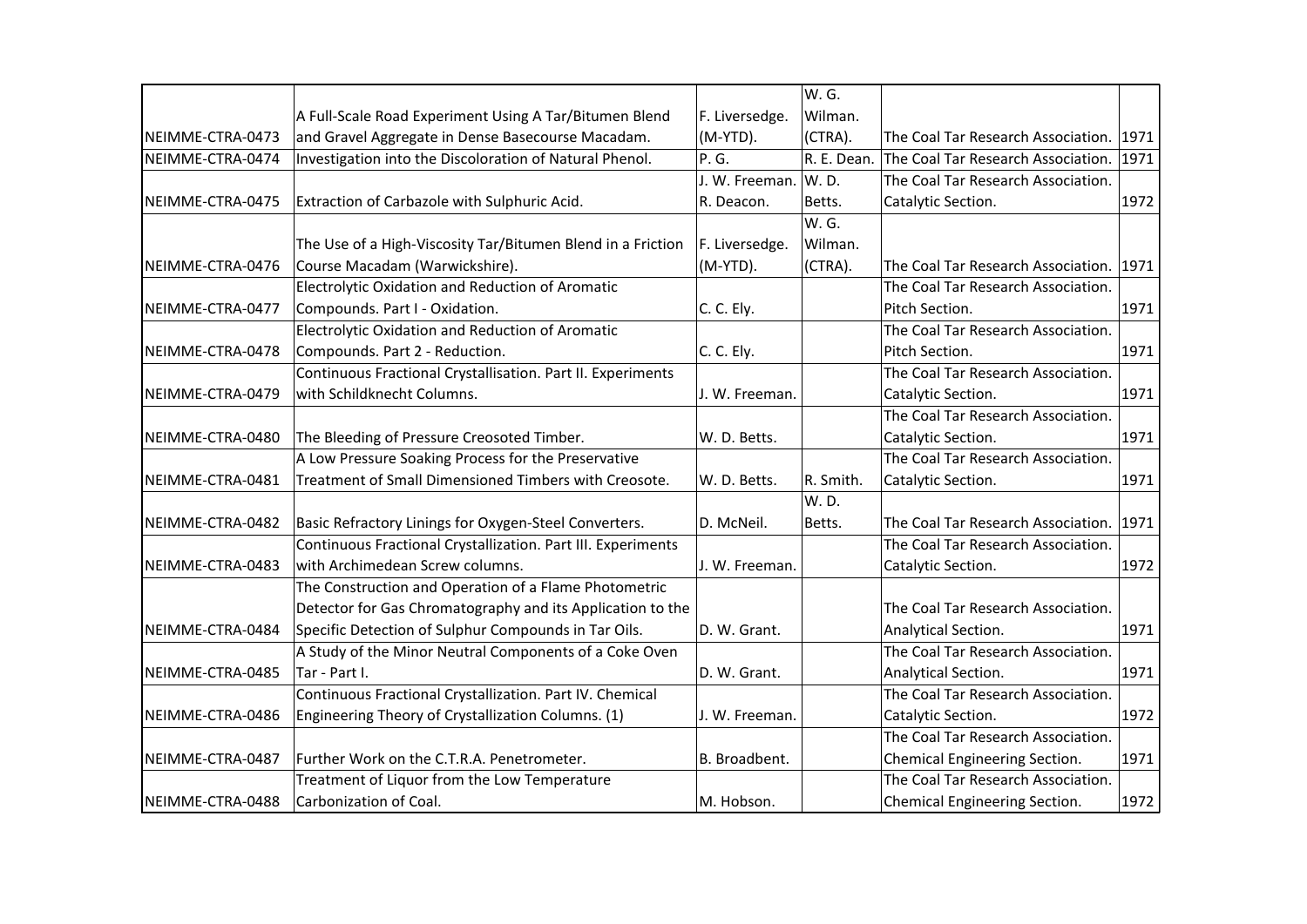|                  | The Transalkylation of the Higher Boiling Tar Acid Fractions |                |           | The Coal Tar Research Association. |      |
|------------------|--------------------------------------------------------------|----------------|-----------|------------------------------------|------|
| NEIMME-CTRA-0489 | from Low Temperature Tar.                                    | W. D. Betts.   |           | Catalytic Section.                 | 1971 |
|                  | Anthracene Recovery: Plant Variables Affecting Anthracene    |                | K.        | The Coal Tar Research Association. |      |
| NEIMME-CTRA-0490 | Cake Purity.                                                 | J. K. Knapton. | Holdroyd. | Chemical Engineering Section.      | 1971 |
|                  | Surface Dressing Experiments Using Low Temperature Tars      |                |           | The Coal Tar Research Association. |      |
| NEIMME-CTRA-0491 | on Roads Near Bolsover.                                      | M. R. Kuhnel.  |           | Pitch Section.                     | 1971 |
|                  | A Full-Scale Surface Dressing Experiment Using a Low         |                |           | The Coal Tar Research Association. |      |
| NEIMME-CTRA-0492 | Temperature Tar/Bitumen Binder on A619 in Derbyshire.        | M. R. Kuhnel.  |           | Pitch Section.                     | 1971 |
|                  | A Surface Dressing Experiment Using Different Binders on     |                |           | The Coal Tar Research Association. |      |
| NEIMME-CTRA-0493 | A30 Near Salisbury, Wiltshire.                               | M. R. Kuhnel.  |           | Pitch Section.                     | 1971 |
|                  |                                                              |                |           | The Coal Tar Research Association. |      |
| NEIMME-CTRA-0494 | Centrifugal Treatment of Tar.                                | J. K. Knapton. |           | Chemical Engineering Section.      | 1972 |
|                  | Surface Dressing Trials Using High Viscosity PVC Tar in      |                |           | The Coal Tar Research Association. |      |
| NEIMME-CTRA-0495 | Cheshire.                                                    | M. R. Kuhnel.  |           | Pitch Section.                     | 1971 |
|                  | A Study of the Effect of Variables on Accuracy and Precision |                |           |                                    |      |
| NEIMME-CTRA-0496 | in Gas Chromatography.                                       | A. Clarke.     |           | The Coal Tar Research Association. |      |
|                  | The Determination of Anthracene, Phenanthrene and            |                |           | The Coal Tar Research Association. |      |
| NEIMME-CTRA-0497 | Carbazole in Tar Oils by Gas Chromatography.                 | D. W. Grant.   |           | Analytical Section.                | 1972 |
|                  | An Adhesion Tester for Road Binders. V. Adhesion             |                |           | The Coal Tar Research Association. |      |
| NEIMME-CTRA-0499 | Dependence on Moisture, Coating and Time.                    | D.K.H. Briggs. |           | Pitch Section.                     | 1972 |
|                  | A Small-Scale Surface Dressing Experiment Using Tars and     |                |           | The Coal Tar Research Association. |      |
| NEIMME-CTRA-0500 | Tar/Bitumen Blends.                                          | M. R. Kuhnel.  |           | Pitch Section.                     | 1972 |
|                  | Review of Full-scale Road Experiments and Trials Carried     |                |           | The Coal Tar Research Association. |      |
| NEIMME-CTRA-0501 | Out Since April 1967.                                        | W. G. Wilman.  |           | Pitch Section.                     | 1972 |
|                  | Symposium on Production and Use of PVC-Tar held at           |                | W. G.     |                                    |      |
| NEIMME-CTRA-0502 | C.T.R.A., 26th April 1972.                                   | D. McNeil.     | Wilman.   | The Coal Tar Research Association. | 1972 |
|                  |                                                              |                |           | The Coal Tar Research Association. |      |
| NEIMME-CTRA-0503 | SIE Ratio and some Impact Energies for Road Binders.         | D.K.H. Briggs. |           | Road Tar Section.                  | 1972 |
|                  | An Accelerated SEGAS Hardening Test for Surface Dressing     |                |           | The Coal Tar Research Association. |      |
| NEIMME-CTRA-0504 | Binders.                                                     | W. G. Wilman.  |           | Road Tar Section.                  | 1972 |
|                  | The Kerosene Resistance of Dense Tar Surfacing Made with     |                |           | The Coal Tar Research Association. |      |
| NEIMME-CTRA-0505 | Tars, Tar/Bitumen Blends and Bitumen.                        | W. G. Wilman.  |           | Road Tar Section.                  | 1972 |
|                  |                                                              |                | J. K.     | The Coal Tar Research Association. |      |
| NEIMME-CTRA-0506 | Coke Ovens By Product Recovery Plant.                        | M. Hobson.     | Knapton.  | Chemical Engineering Section.      | 1972 |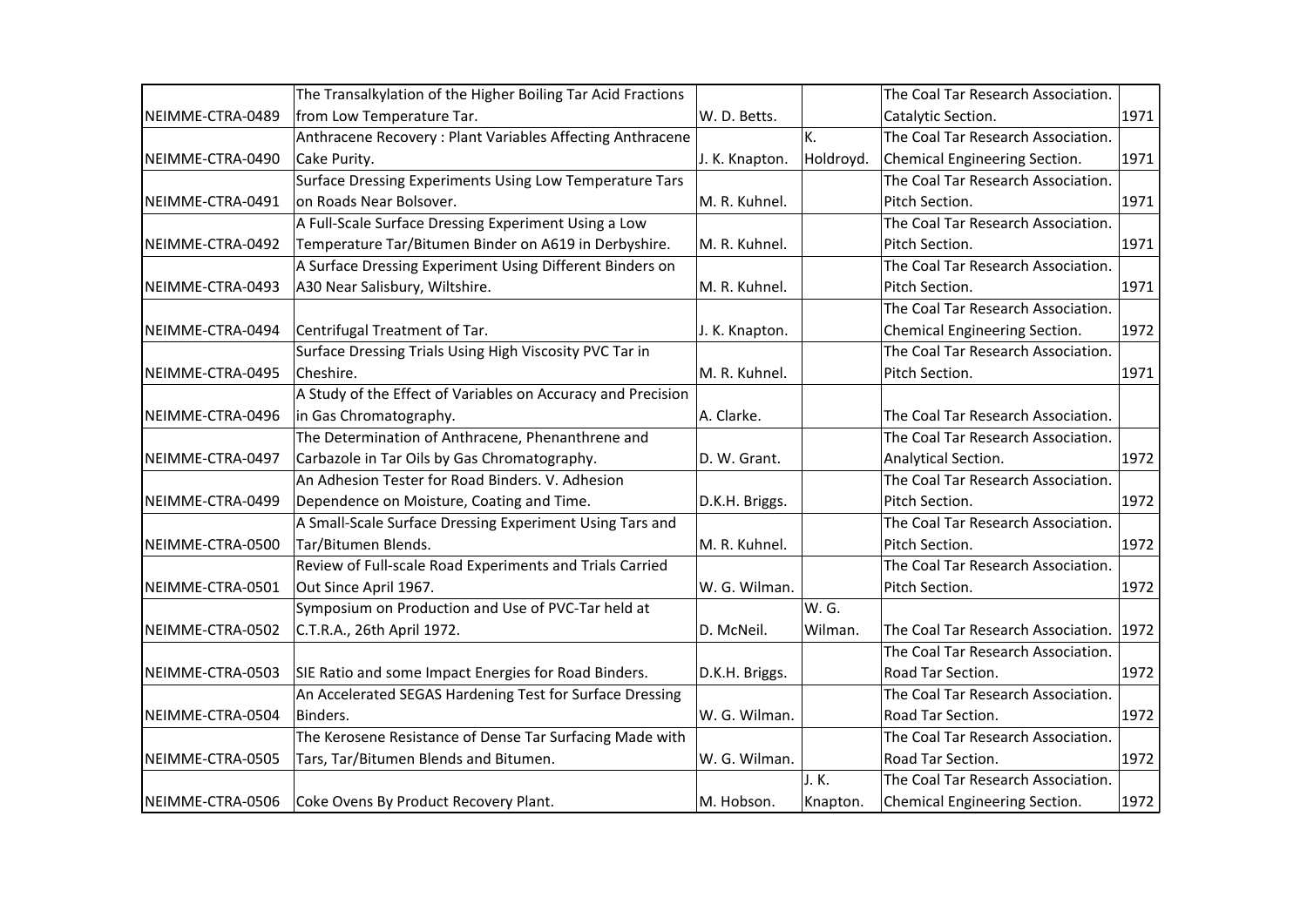|                  | Mathematical Model for an Ammonia Scrubber Handling                       |                   |          | The Coal Tar Research Association.      |      |
|------------------|---------------------------------------------------------------------------|-------------------|----------|-----------------------------------------|------|
| NEIMME-CTRA-0507 | Coke Oven Gas.                                                            | M. Hobson.        |          | Chemical Engineering Section.           | 1972 |
|                  |                                                                           | G. R. Forrester,  |          |                                         |      |
|                  |                                                                           | <b>B.Sc.,</b>     |          |                                         |      |
|                  |                                                                           | M.Inst.P.,        |          |                                         |      |
|                  |                                                                           | C.Eng.,           |          |                                         |      |
| NEIMME-CTRA-0508 | Open Days 1972. Wearing Courses.                                          | M.I.C.E.,         |          | The Coal Tar Research Association. 1972 |      |
|                  |                                                                           | Dr. F.            |          |                                         |      |
|                  | Open Days 1972. Experience in the use of Tar/Bitumen                      | Liversedge,       |          |                                         |      |
| NEIMME-CTRA-0510 | Blends as Surface Dressing Binders.                                       | B.Sc.             |          | The Coal Tar Research Association. 1972 |      |
|                  | Open Days 1972. Recent Advances in Quantitative Gas                       | D. W. Grant,      |          |                                         |      |
| NEIMME-CTRA-0511 | Chromatographic Analysis.                                                 | B.Sc. C.T.R.A.    |          | The Coal Tar Research Association. 1972 |      |
|                  |                                                                           | Dr. J. A. Sharp,  |          |                                         |      |
| NEIMME-CTRA-0512 | Open Days 1972. Recent Research on Electrode Binders.                     | B.Sc. C.T.R.A.    |          | The Coal Tar Research Association. 1972 |      |
|                  |                                                                           |                   |          | The Coal Tar Research Association,      |      |
|                  | Gel Permeation Chromatography as a Possible Method for                    | R.B. Meiris,      |          | Eighteenth Tar Conference,              |      |
|                  | NEIMME-CTRA-0513a the Analysis of Tar/Bitumen and Pitch/Bitumen Mixtures. | L.R.I.C.          |          | 26/27th September 1972.                 | 1972 |
|                  | Open Days 1972. Gel Permeation Chromatography as a                        |                   |          |                                         |      |
|                  | Possible Method for Analysis of Tar/Bitumen and                           | R.B. Meiris,      |          |                                         |      |
| NEIMME-CTRA-0513 | Pitch/Bitumen Mixtures.                                                   | L.R.I.C. C.T.R.A. |          | The Coal Tar Research Association. 1972 |      |
|                  | Construction and Operation of an Apparatus for the Rapid                  |                   |          |                                         |      |
|                  | Determination of the Softening Point of Pitch and Similar                 |                   | J.K.     | The Coal Tar Research Association.      |      |
| NEIMME-CTRA-0516 | Plastic Materials.                                                        | B. Broadbent.     | Knapton. | Chemical Engineering Section.           | 1972 |
|                  | The Use of a Low Temperature Tar in Dense Road Base and                   |                   |          | The Coal Tar Research Association.      |      |
| NEIMME-CTRA-0517 | Basecourse Material.                                                      | M. R. Kuhnel.     |          | Road Tar Section.                       | 1973 |
|                  | Correlation of the Segas Hardening Test with Road                         |                   |          | The Coal Tar Research Association.      |      |
| NEIMME-CTRA-0518 | Hardening of Surface Dressing Binders.                                    | W. G. Wilman.     |          | Road Tar Section.                       | 1973 |
|                  | A Surface Dressing Experiment with Tar Containing                         |                   |          | The Coal Tar Research Association.      |      |
| NEIMME-CTRA-0519 | Butadiene-Acrylonitrile Rubber, in Sheffield.                             | M. R. Kuhnel.     |          | Road Tar Section.                       | 1973 |
|                  | Surface Dressing Experiments with Low Temperature Tar in                  |                   |          | The Coal Tar Research Association.      |      |
| NEIMME-CTRA-0520 | Nottinghamshire.                                                          | M. R. Kuhnel.     |          | Road Tar Section.                       | 1973 |
|                  | The Use of a Low Temperature Tar in a BS802 Single Course                 |                   |          | The Coal Tar Research Association.      |      |
| NEIMME-CTRA-0521 | Macadam.                                                                  | M. R. Kuhnel.     |          | Road Tar Section.                       | 1973 |